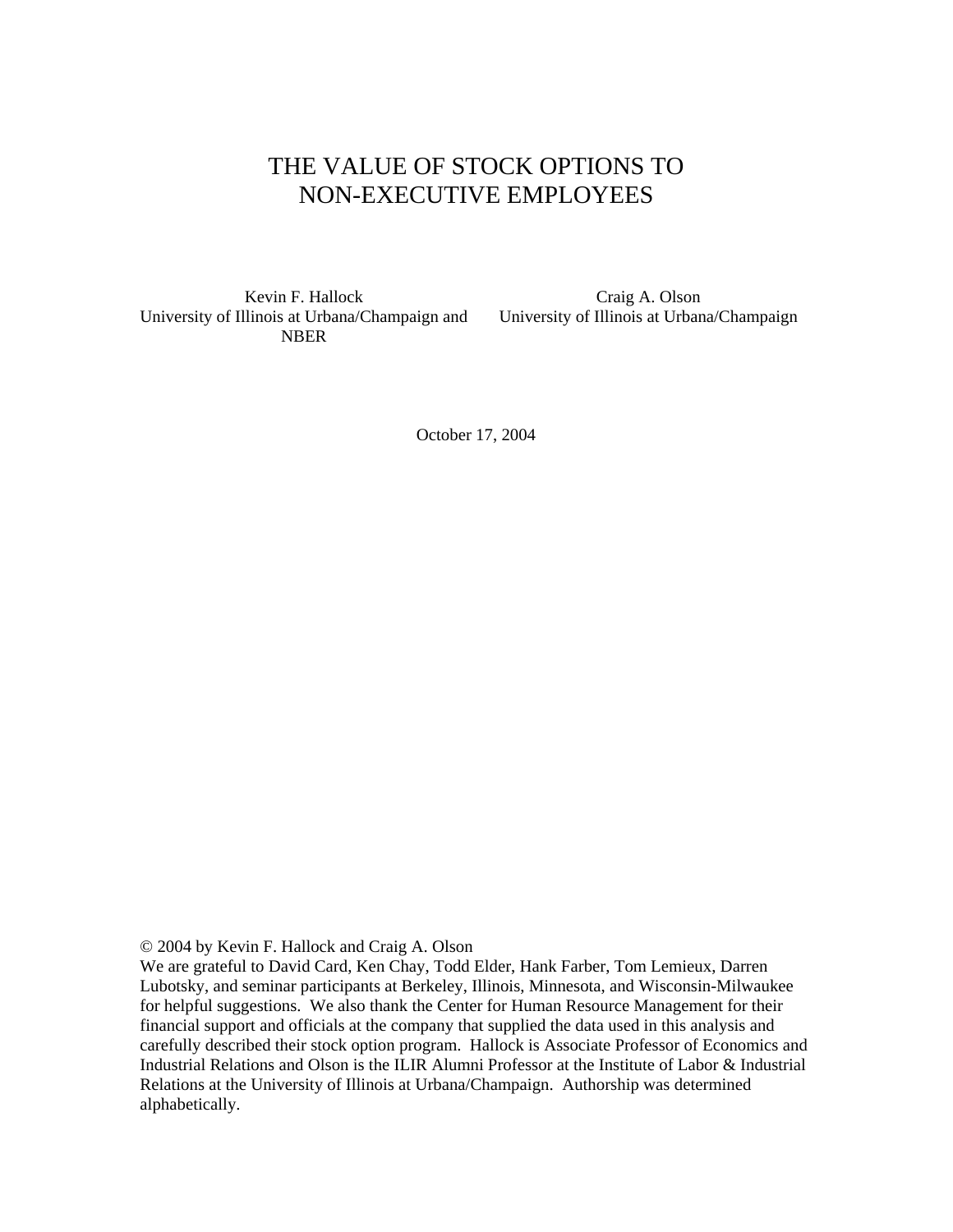### THE VALUE OF STOCK OPTIONS TO NON-EXECUTIVE EMPLOYEES

### Abstract

This study empirically investigates the value employees place on stock options using information from the option exercise behavior of individuals. Employees hold options for another period if the value from holding them and reserving the right to exercise them later is higher than the value of exercising them immediately and collecting a profit equal to the stock price minus the exercise price. This simple model implies the hazard describing employee exercise behavior reveals information about the value to employees of holding options another time period. We show the parameters of this model are identified with data on multiple option grants per employee and we apply this model to the disposition of options received in the 1990s by a sample of over 2000 middle-level managers from a large, established firm outside of manufacturing. Exercise behavior is modeled using a random effects probit model of monthly exercise behavior that is estimated using simulated maximum likelihood estimation methods. Our estimates show there is substantial heterogeneity (observed and unobserved) among employees in the value they place on their options. Surprisingly, we find most employees value their options at a value greater than the option's Black-Scholes value. We discuss the implications of our work in light of a recent Financial Accounting Standards Board (FASB) proposal to require firms to expense options.

Kevin F. Hallock Department of Economics and Institute of Labor & Industrial Relations University of Illinois at Urbana-Champaign 207 LIR Building Champaign, IL 61820 217 333-4842 hallock@uiuc.edu

Craig A. Olson Institute of Labor and Industrial Relations University of Illinois at Urbana-Champaign 217 LIR Building Champaign, IL 61820 217 333-2586 caolson@uiuc.edu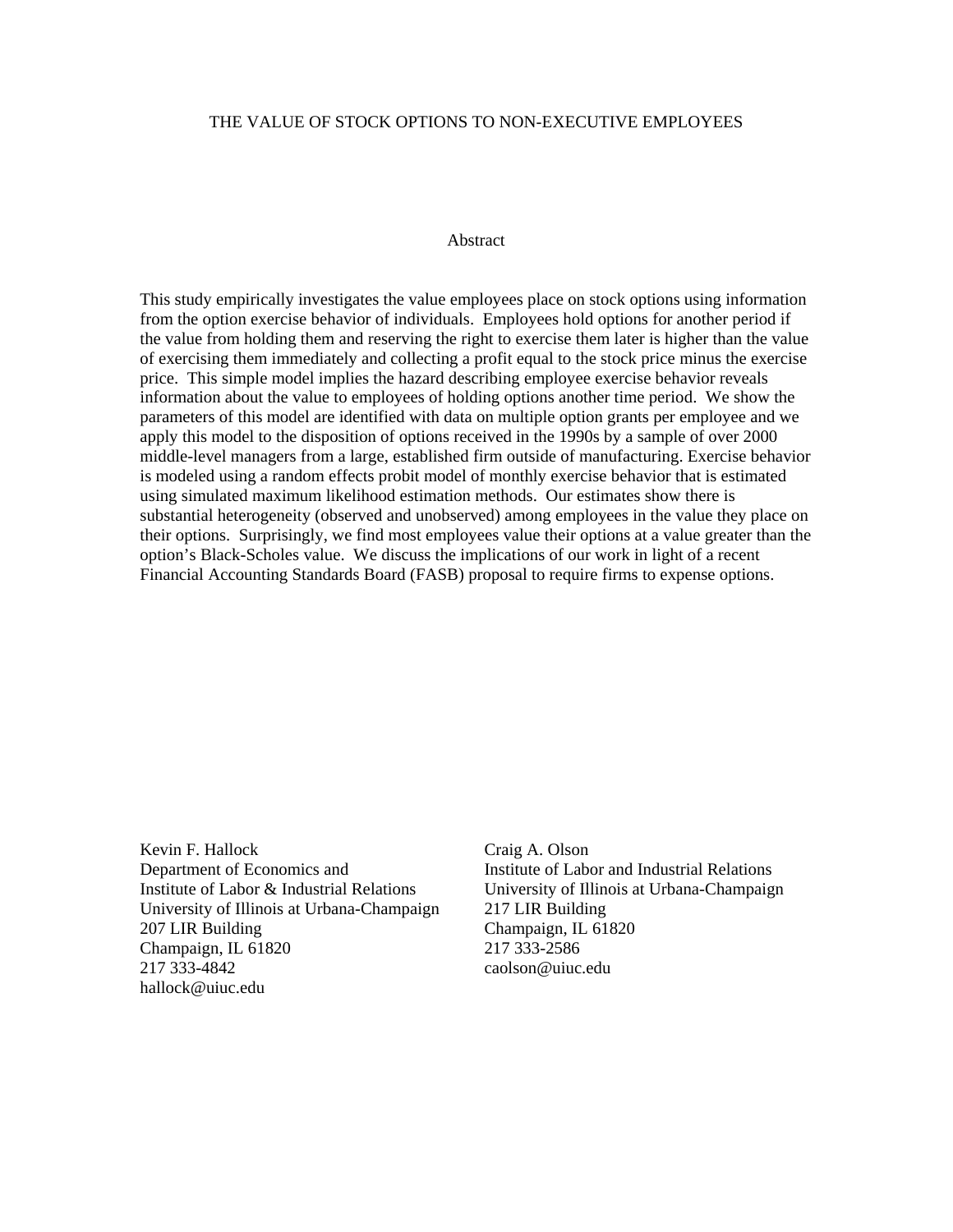#### **The Value of Stock Options to Non-Executive Employees**

 Over the past 15 years there has been dramatic growth in the use of stock options for senior-level executives (e.g. Hall and Leibman, 1998 and Murphy, 1999) and by the mid-1990s substantial growth in the use of options for non-executive employees had begun that was only partially dampened by the market adjustment in 2001. Using Black-Scholes to value options, stock options to managers and employees who are not among the top 5 highest paid employees in the firm has grown from less than 85 percent of total options granted to employees in the mid-1990s to over 90 percent by 2002 (Hall and Murphy, 2003). A variety of explanations have been offered for the rapid and widespread growth in employee stock options including providing incentives to employees, motivating employees to sort, employee retention, and financing constraints (Bergman and Jenter, 2004, Core and Guay, 2001, Kedia and Mozumdar, 2002, Lazear, 2001, and Oyer and Schaefer, 2004a,b).

Understanding the specific reasons for the use of employee stock options by firms requires knowledge of the costs and benefits to both firms and employees of options relative to cash compensation. Because the payoff to an employee from stock options depends on the firm's stock price which is beyond the complete control of even the most senior manager, option based compensation exposes risk averse employees to uncertainty that they must be compensated for to make them indifferent between an option and cash compensation costing the firm an equal amount. Economically rational explanations for the use of stock options requires that the risk premium a firm pays to employees to accept options instead of cash is offset by the value of the benefits the firm expects to receive from granting the options. These benefits from options may be reflected in lower agency costs, lower turnover, increased commitment by workers to the firm, etc.

Understanding where firms use stock options requires estimates of both the dollar value employees place on options and the magnitude of the benefits firms receive by granting stock options to employees. In this study we take a step toward making this evaluation by empirically estimating the value a sample of middle managers place on the stock options they received from their employer.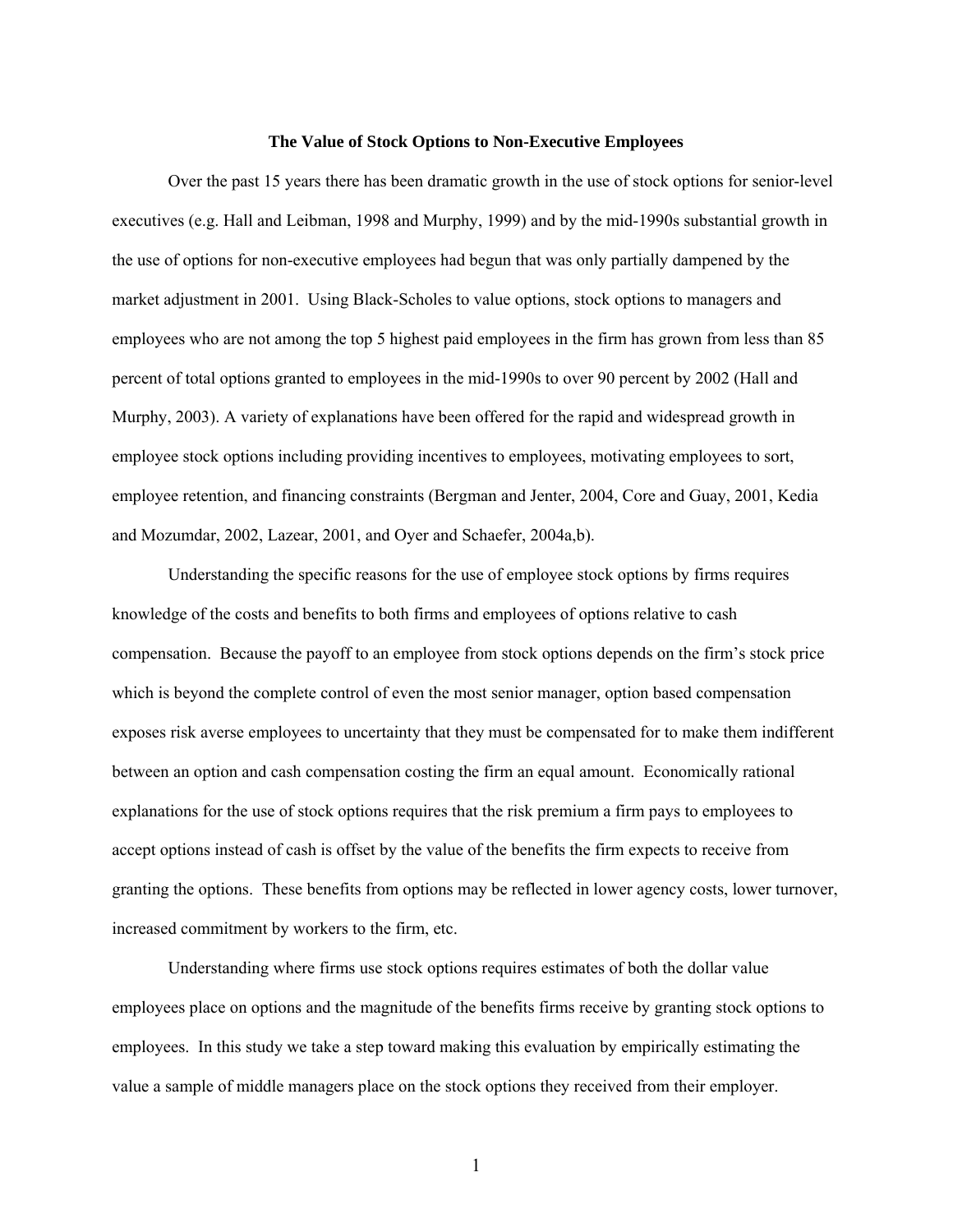Previous research emphasizes the distinction between the cost of options to firms and the likely lower value employees place on options due to employee risk aversion and the characteristics of employee stock option grants (Lambert, Larcker, and Verecchia, 1991, and Hall and Murphy, 2000, 2002, 2003). However, this research has not produced an estimate of the value employees place on options inferred from the observed behavior of a sample of option holders. Hall and Murphy (2002) calculate the value executives place on options by making assumptions about the shape of an executive's utility function, their level of risk aversion and the share of their wealth invested in their firm's stock. While this research provides valuable insight into the *possible* trade-offs between options and cash compensation, their calculations are a function of the assumptions they make about executives and are not inferred from the behavior of employees who have received options.

In this study we empirically estimate the dollar value employees place on employee stock options (ESO) using a method that requires few assumptions about the form of the utility function or the level of employee risk aversion. Our analysis is based on the observation that an employee will choose to hold an option for another period (e.g. day, week, or month) if the utility of the income she would receive (e.g. stock price – exercise price) by immediately exercising the option is less than the value from holding the option and reserving the right to exercise it on a later date. Conversely, if she exercises in the current period, then we know the value from not exercising the option is less than what she gains now by exercising the option and receiving an amount equal to the stock price minus the exercise price. Our model implies the decision to exercise or hold an option for another period provides the critical piece of information needed to infer the value employees place on an option at any point in time when the option could be exercised for a profit (e.g., stock price – exercise price  $> 0$ ).

 The rest of the paper is organized as follows. In section I we introduce the theoretical model used to estimate the value employees place on options. Section II discusses model identification and estimation methods. The data are described in Section III. Section IV presents the results and Section V summarizes our research and discusses the implications our findings for additional research and the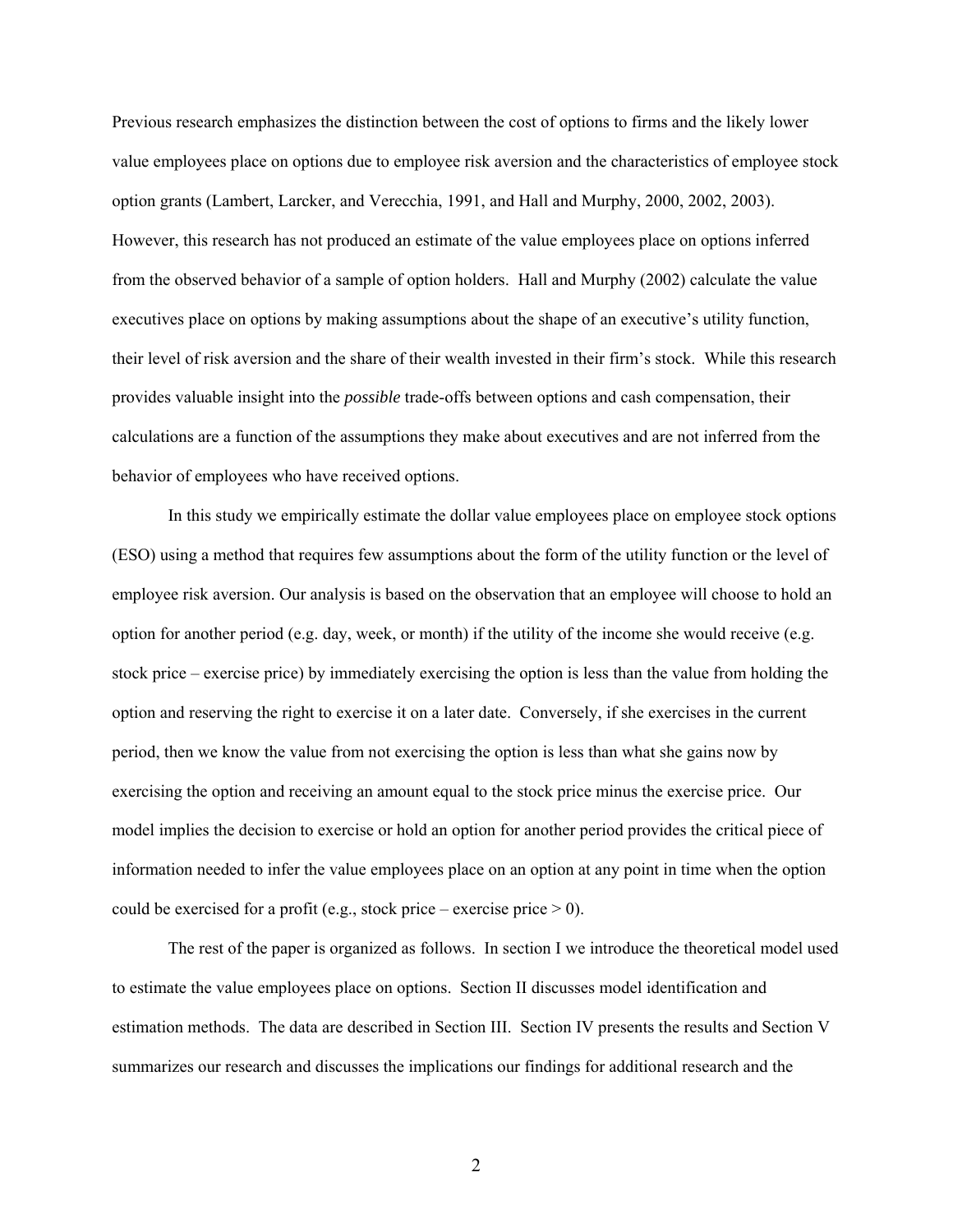current public policy debate regulating the information firms are required to disclose about the cost of employee stock options.

### **I. A Model of Employee Exercise Decisions**

Like previous efforts to model the value of stock options to employees, the starting point for this research is the pioneering work of Black and Scholes (1972) and Merton (1973) who describe how rational investors holding a diversified portfolio value tradable stock options. The famous diagram shown in Figure 1 summarizes the basic relationship between the value of a call option and the firm's stock price and the option's exercise price. Mathematically, the Black-Scholes value (BSV) of the option in Figure 1 is equal to the expected value of the stock price on the expiration date of the option minus the option's exercise price discounted at the risk free interest rate. Stock returns each period are assumed to be normally and independently distributed so the expected stock price on the expiration date is described by the mean of a truncated log normal distribution multiplied times the probability the stock price is greater than the exercise price. They show the value of holding an option is a function of six variables- the risk free interest rate, the expiration date of the option, the variance in the firm's stock returns, the firm's dividend rate, the option exercise price and the current stock price. The BSV declines or shifts in toward the kinked intrinsic value line (e.g., Max(0, Stock price-Exercise Price)) as the option expiration date approaches, the firm's dividend rate increases, the risk free interest rate increases or the variance in the firm's stock returns declines.

The Black-Scholes model predicts that a diversified investor will never exercise an American call option prior to the moment before it expires because at any earlier date the expected gain from holding the option until the expiration date is greater than the intrinsic value of the option. In other words, the possibility of a stock price increase between the current period and the expiration date makes the Black-Scholes value greater than the profit that could be made by exercising the option at any earlier time and receiving the option's intrinsic value (Stock Price-Exercise Price). It is important to note that the model makes no prediction about how long an individual investor will own a market traded option. The model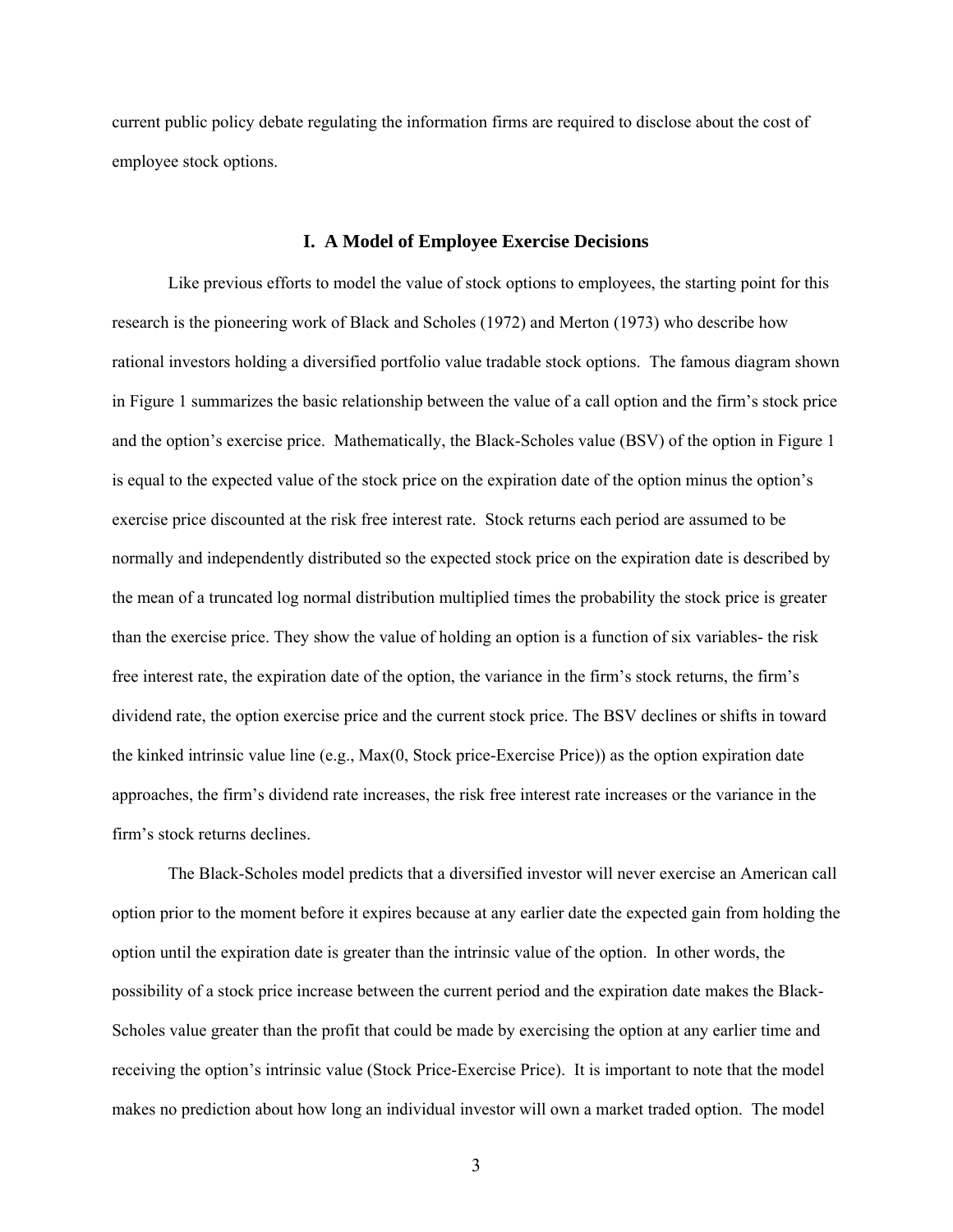only predicts that an investor will sell the option rather than exercise an option to increase liquidity or rebalance his portfolio.

Applying Black-Scholes to ESO is thought to give a poor estimate of the value of the option to an employee who receives it as part of her compensation package. The empirical evidence cited to support this conclusion is that employees frequently exercise ESO "early" or well before the option's expiration date (Huddart and Lang, 1996; Carpenter 1998). In the firm we study 86 percent of employees exercised their options prior to the month before the options expired and half of the sample exercised some of their options at least 27 months prior to their expiration.<sup>1</sup> In a simulation study, Hall & Murphy (2002) show risk averse executives who also have a substantial portion of their portfolio invested in the firm may exercise "early" to lock-in gains from large stock price increases and diversify their portfolio. Heath, Huddart and Lang (1999) find that employees tend to exercise options when the firm's stock price exceeds a target or referent price based on recent stock price highs. Since an employee must typically forfeit her options if she leaves the firm, early exercise decisions may also be caused by voluntary or involuntary employee turnover (Carpenter 1998).

The observation that employees frequently exercise ESOs "early" compared to the Black-Scholes prediction for market traded options is because employees cannot sell the options they receive from their employer and must exercise the options if they wish to liquidate their position to diversify their portfolio, meet a budget constraint or prepare for an anticipated departure from the firm. This fundamental feature of ESOs is the basis for our model because it implies there is substantial heterogeneity among employees in the value of holding an option and information about the option's value is revealed each period by observing whether or not a vested option is exercised. If an option is not exercised in a period then a researcher can conclude the value to the employee of holding the option and reserving the right to exercise it in a later period is greater than the value of exercising the option and receiving the intrinsic value (stock price-exercise price). On the other hand, if an employee exercises an option in a period, then the analyst knows the value of holding the option another period is less than what is gained by exercising

<sup>&</sup>lt;sup>1</sup> These data are for the first large ESO grant awards made to the middle level managers included in this study.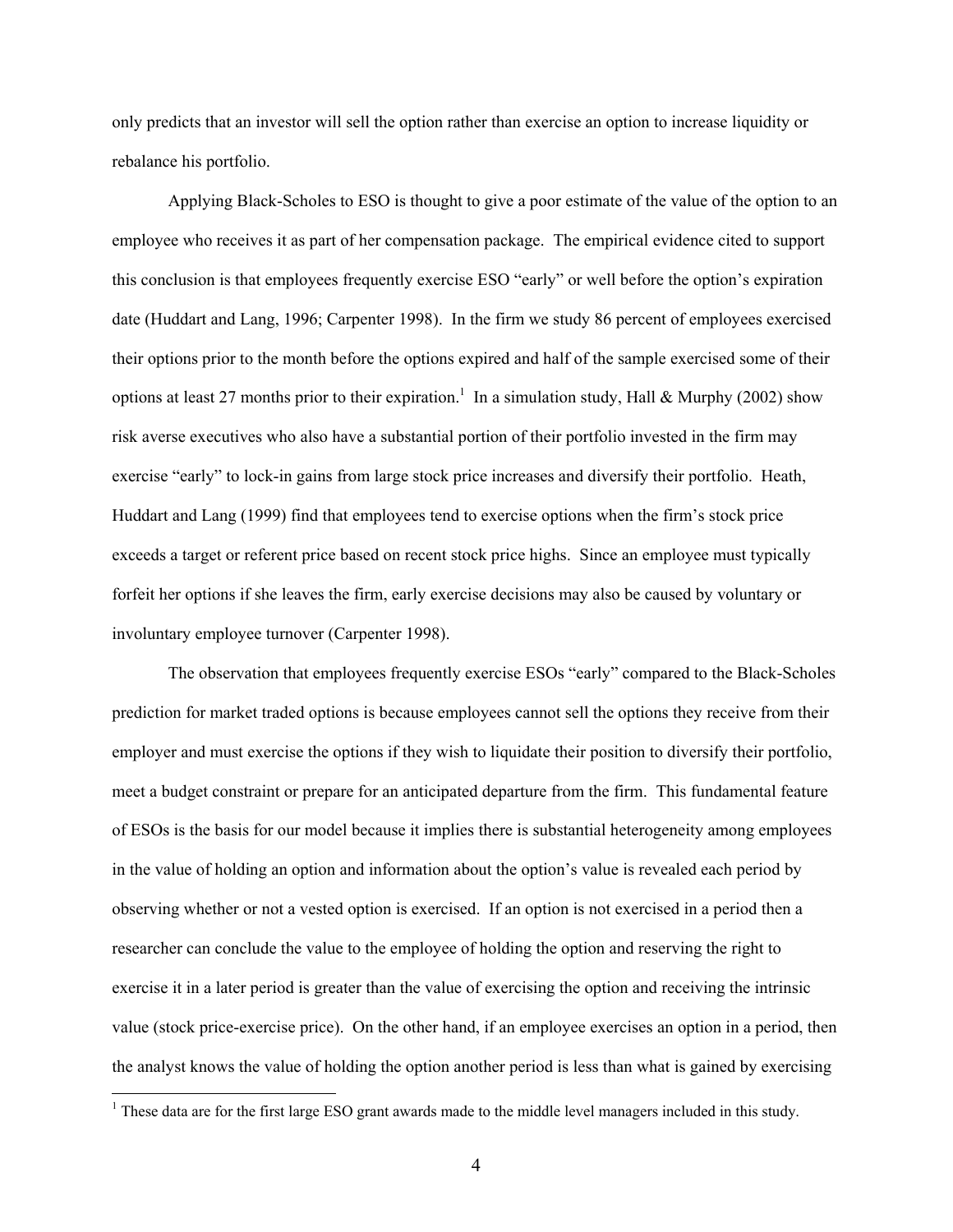the option and receiving a payment equal to the stock price minus the exercise price. Thus, the decision to exercise or hold an option for another period is an indicator of the value an employee places on an option at a point in time and, therefore, the exercise hazard rate reveals information about the option's value.

Formally, define the following terms:  $SP<sub>t</sub>$  = stock price at time "t" where "t" indexes the time since the option vested,  $EP_{k,j}$  = exercise price for option "k" granted to employee "j",  $EVF_{k,j,t}$  = Employee Value Function or the the utility (in dollars) to person "j" in period "t" from holding option "k" another time period. For vested options held by an employee, in each period "t" we assume the employee decides whether to hold the option another period or to exercise the option by comparing the utility from exercising the option with the utility of holding the option for another period. Since  $SP_t - EP_{k,j}$  equals the certain cash payment the employee receives from exercising the option, the option will be exercised if this cash payment is greater than the monetary value to the employee of holding the option another period:

(1a) 
$$
(SP_t - EP_{k,j}) > EVF_{k,j,t}
$$

and the option will be held another period if

$$
(1b) (SPt - EPk,j) \leq EVFk,j,t.
$$

Let  $EVF_{k,j,t}$  be a linear function of a set of observable characteristics of the employee, the option and the market (X) and an unobserved randomly distributed error term that is indexed by option grant, person and time:

(2) 
$$
EVF_{k,j,t} = X_{k,j,t} \beta + v_{k,j,t}
$$
, where  $v \sim N(0, \sigma_v^2)$ .

Equations (1) and (2) describe the probability an option will be exercised in period "t" conditional on the exogenous variables. Let  $I_{k,i,t} = 1$  if option "k" held by employee "j" is exercised in period "t", and zero otherwise. The probability  $I_{k,j,t} = 1$  is:

(3a)  $Pr(I_{k, i,t} = 1) = Pr((SP_t - EP_{k,i}) > EVF_{k, i,t})$ 

(3b) 
$$
Pr(I_{k,j,t} = 1) = Pr[(SP_t - EP_{k,j}) > X_{k,j,t} \beta + v_{k,j,t}]
$$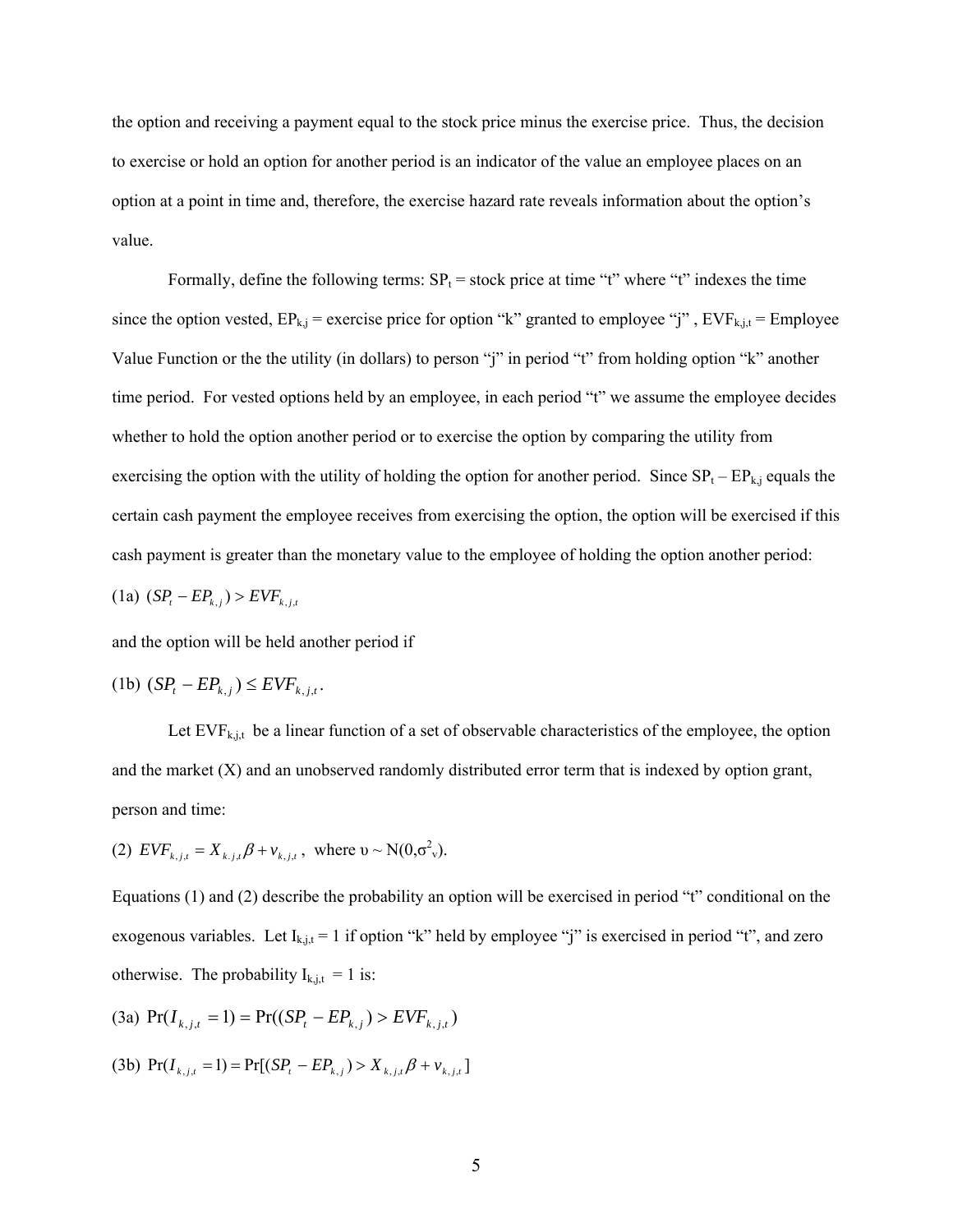- (3c)  $Pr(I_{k,j,t} = 1) = Pr[v_{k,j,t} < (SP_t EP_{k,j}) X_{k,j,t} \beta)]$
- (3d)  $\Pr(I_{k,j,t} = 1) = \Phi[((SP_t EP_{k,j}) X_{k,j,t}\beta))/\sigma_v],$

where  $\Phi(.)$  is the CDF for a standard normal variable.

The right hand side of equation (3d) shows the probability an option is exercised in period t depends on the difference between the value from exercising the option immediately  $(SP_t - EP_{k,i})$  and holding the option for another period. This is shown in Figure 2. The probability the option is exercised is the shaded area or the probability that  $v_{k,j,t}$  is sufficiently small to cause EVF to be less than SP-EP.

 For model identification and estimation reasons that are explored in the next section, the error term in the preceding model is assumed to be normally distributed. This assumption also implies the value to an employee of holding an option another period could assume either very "large" or "small" values that are inconsistent with previous predictions made about the value employees place on options. As noted earlier, previous research (e.g. Lambert, Larcker, and Verecchai, 1991) has assumed the value of an option to an employee is *less* than the option's Black-Scholes value because of the design of employee stock option plans and the risk aversion of employees. Employees receiving stock options are likely to be "over-invested" in their firm relative to an outside investor because they cannot sell the options and are heavily invested in the firm through firm specific human capital and implicit or explicit deferred compensation (pensions) that depends on the success and survival of the firm. This lack of diversification and the possibility of having to exercise "early" because of turnover risk leads to the prediction that employees value options at less than their BSV.

 On the other hand, employees may have great difficulty using Black-Scholes as a benchmark in their personal valuations because of the limited information employees have about options and option valuation theory. There is no market information that employees can use to aid their valuation because the 10 year term of a typical ESO is far longer than market traded options that may exist for the firm. Employees also have no way of determining the value an outside investor or lender would place on the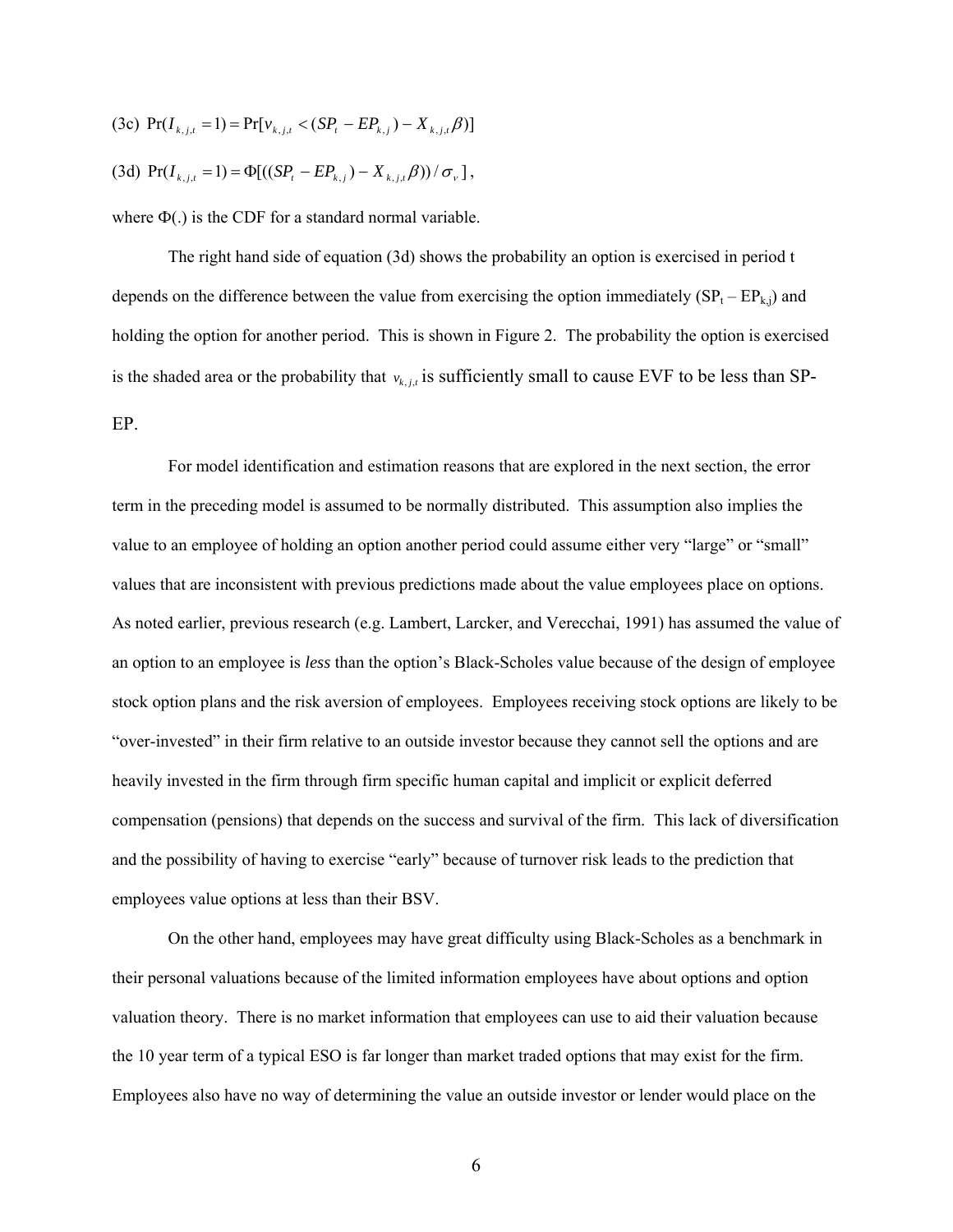option since employees cannot sell their options or use them as collateral for a loan. Without market information, it is unlikely the typical employee will be knowledgeable about option pricing theory or able to solve an option pricing problem that won a Nobel Prize in economics for Merton and Scholes. These arguments suggest the unconstrained model described by Equations (1)-(3) is a plausible empirical specification for the EVF where employees must make valuation judgments with very little market information about the option's value.

 The one piece of market information employees do observe is the firm's stock price. Previous research shows *any* rational model employees use to value their options predicts the value is less than the firm's stock price. Given the choice between an option and share of stock priced at SP, an employee is always better off owning the share of stock (Brealey, Myers & Marcus 1995). If  $SP \leq EP$  on the expiration date the option is worth nothing but the share of stock is still worth SP $>0$ . If SP $>$ EP the share of stock is also worth more than the option as the option is worth SP-EP and the share of stock is worth SP. Thus, a rational employee will never value an option at more than the stock's current price. This prediction is used to specify an alternative constrained specification for EVF where EVF cannot exceed the firm's stock price. The distribution of EVF when truncated at SP is

(4a) 
$$
EVF_{k,j,t} = X_{j,t}C + v_{j,t}
$$

(4b) 
$$
f(v \mid EVF_{k,j,t} < SP_t) = (1/\sigma_v) f((EVF_{k,j,t} - X_{j,t}C)/\sigma_v) \Phi((SP_t - X_{j,t}C)/\sigma_v)
$$

The probability an option is exercised in period t conditional on (SP-EP), X and v is:

$$
(5) \ \Pr(EVF_{k,j,t} < (SP_t - EP_{k,j})) = \Phi\left(\frac{(SP_t - EP_{k,j})}{\sigma_v} - X_{j,t} \frac{C}{\sigma_v}\right) / \ \Phi\left(\frac{SP_t}{\sigma_v} - X_{j,t} \frac{C}{\sigma_v}\right).
$$

and the probability an option is not exercised in period t is  $1 - Pr(EVF_{k,j,t} > (SP_t - EP_{k,j}))$ . We refer to this model as a truncated probit model. We estimate both the constrained and unconstrained models and then evaluate which model best fits the data.

#### **II. Model Identification and Other Econometric Issues**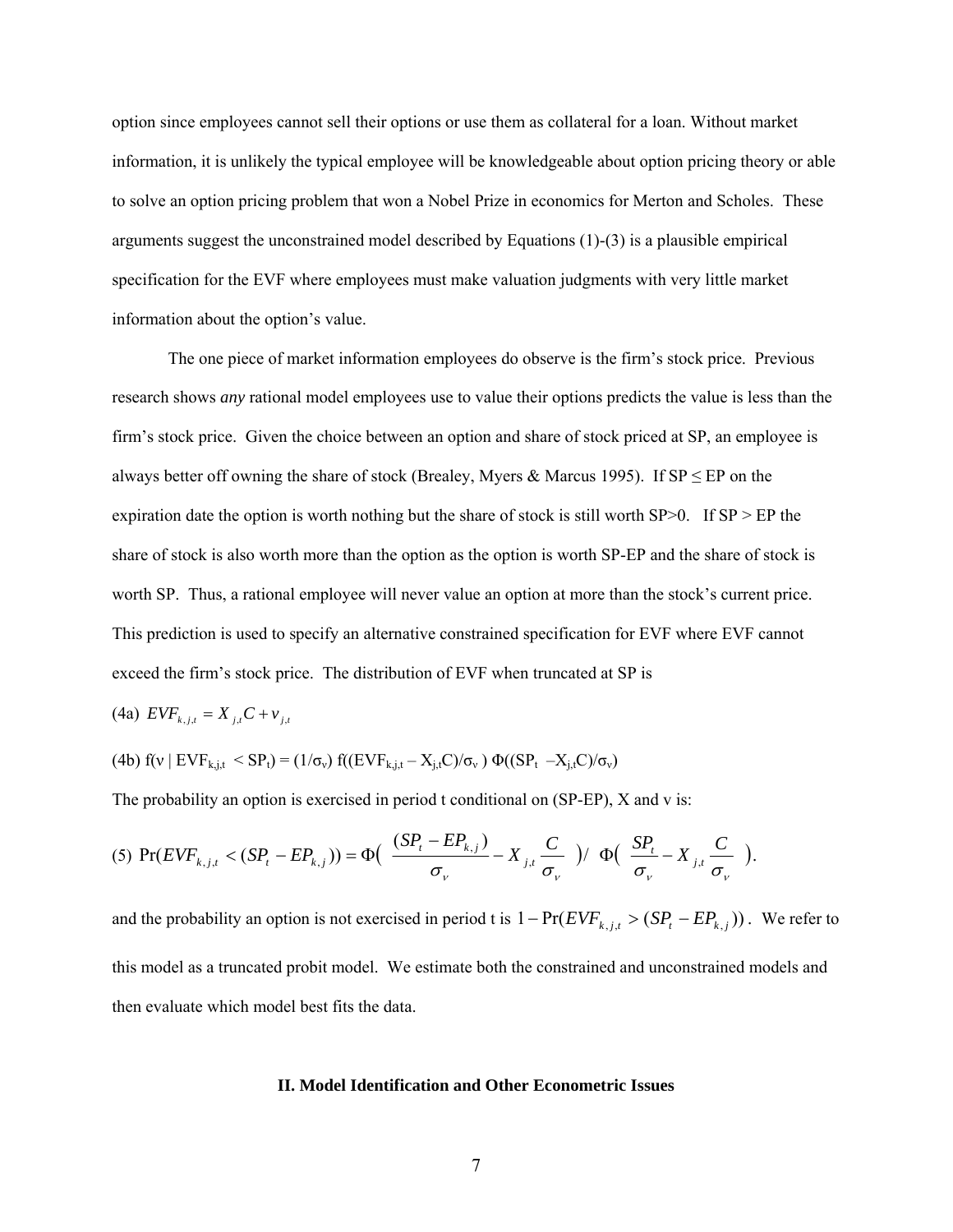In the models developed above exercise decisions each period are based on whether or not the EVF is greater or less then a threshold value equal to the option's intrinsic value, (SP-EP). In most studies where the dependent variable is a discrete, binary outcome, only the standardized coefficients,  $\beta/\sigma$ , are identified because the threshold determining which outcome is observed is unobserved and arbitrarily set to zero. While the standardized coefficients for either the truncated or untruncated model will predict exercise decisions, inferring the dollar value of an option from exercise behavior requires estimates of the unstandardized coefficients, the βs and Cs. Because the exercise decision is based on the value of EVF relative to an *observed* threshold, the unstandardized EVF coefficients are identified if options data have different exercise prices.

A natural way to parameterize the EVF is to make it a function of the Black-Scholes value of the option because it reflects rational expectations about the expected value of the option on its expiration date, or:

$$
(6) \text{ EVF}_{k,j,t} = \alpha (BSV_{k,t}) + v_{k,j,t}
$$

 $\overline{a}$ 

In this specification the probability an option is exercised in period t equals:

(7) 
$$
\Pr(EVF_{k,j,t} < (SP_t - EP_{k,j})) = \Phi(\frac{(SP_t - EP_{k,j})}{\sigma_v} - \frac{\alpha}{\sigma_v} BSV_{k,t})
$$

This equation shows  $\alpha$  and  $\sigma_v$  are separately identified because the parameter on the variable (SP-EP) equals  $1/\sigma_v$  and the parameter on BSV equals  $\alpha/\sigma_v$ . Alternatively, if all the options in the dataset have the same exercise price then in any period "t" (SP-EP) is a constant, making  $\sigma_v$  unidentified which, in turn, means  $\alpha$  is unidentified and only the standardized coefficient on BSV,  $\alpha/\sigma_v$ , can be estimated.<sup>2</sup> Thus, option data with multiple exercise prices is required to estimate the "structural" parameters of the EVF described by Equation (1).

 In most ESO plans the exercise price and expiration date for options granted to employees on a specific date are identical for all employees. The exercise price is typically set equal to the firm's stock

<sup>&</sup>lt;sup>2</sup> There are other settings where researchers have been able to identify  $\sigma$  in a probit model. For example, empirical studies of the fair wage beliefs of arbitrations under final offer arbitration identify σ from variation in the final offers presented to arbitrators. See Ashenfelter & Bloom (1984), Olson & Jarley (1991).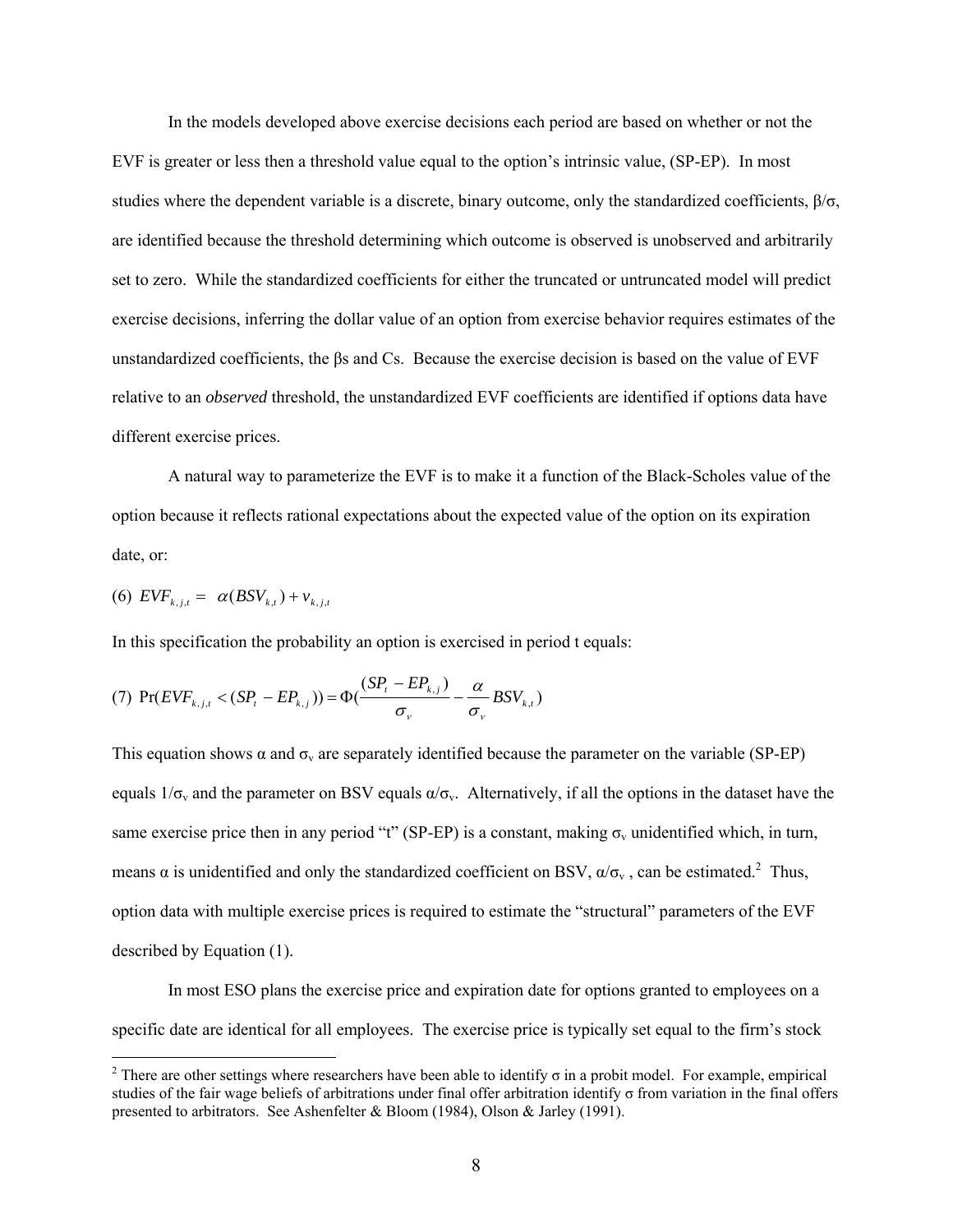price on the grant date and the options expire on the same day 6-10 years later. Exercise data with only one grant and expiration date creates a second identification problem for Eq. (7). If the dataset includes options that have the same exercise price and expiration date, then all the options have the same Black-Scholes value in any period. Thus, even if (SP-EP) were excluded from the probit equation, EVF cannot be a function of the BSV of the option without variation in the time remaining until the options expire. In this study we overcome this identification problem by using data on options granted to a common group of employees on multiple dates. If all of the options expire 10 years from their grant dates, on any calendar day "t" the time left until the options expire will vary and this variation produces variation in the Black-Scholes value of the options on day "t" and allows us to estimate how exercise decisions are affected by difference in the Black-Scholes value of the option. To summarize, it is possible with data on grants with different exercise prices and expiration dates to identify the EVF in period "t" and permit the EVF to be a function of the Black-Scholes value of the option in period "t" using only information on whether or not options are exercised in period "t".

We now provide a more formal proof of how  $\alpha$  and  $\sigma_v$  in Eq. (7) are identified using exercise activity in period t for options that have different exercise prices and expiration dates. Assume a firm provides one option to each employee under two option grant plans – plan "A" and "B". Options in the two plans are granted on two different dates, at different exercise prices and all options expire after 10 years. In period "t" when the options are "above water" (e.g., SP>EP), data are collected on the fraction of unexercised options that are exercised in period "t" from each option plan. Thus, we have the following data:  $(SP_t-EP_A)$ ,  $(SP_t-EP_B)$ ,  $BS_A$ ,  $BS_B$ ,  $P_A$  and  $P_B$  where  $P_i$  is the fraction of unexercised options from grant j exercised in period t. Equation (7) shows the relationships between these variables is described by the following two equations:

$$
P_A = \Phi\left(\frac{(SP_t - EP_A)}{\sigma_v} - \frac{\alpha}{\sigma_v} BS_A \right) \text{ and } P_B = \Phi\left(\frac{(SP_t - EP_B)}{\sigma_v} - \frac{\alpha}{\sigma_v} BS_B \right).
$$

The two unknown parameters,  $\alpha$  and  $\sigma_v$  can be solved from these two equations.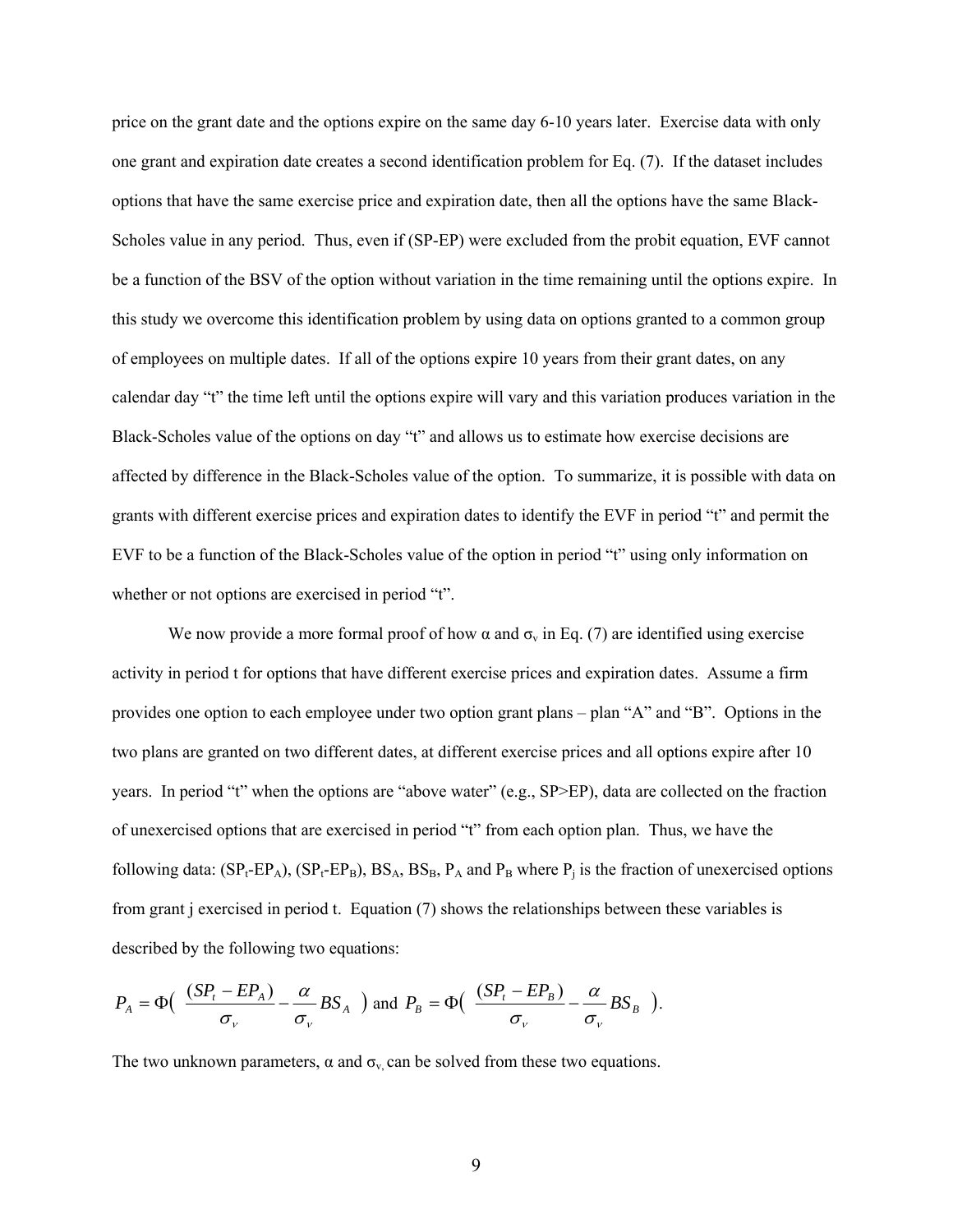The preceding discussion describes the data necessary to estimate the parameters of the EVF using data on exercise activity from a single period after options from the two grants have vested. To take advantage of the data we have on exercise decisions over an 8 year exercise window we model the time until an employee first exercises at least one option from grant k by dividing the 8 year exercise window into 96 months and estimate discrete time hazard models that describes the month in the exercise window that an option from a grant is first exercised. The probability an option from grant  $k=1$  to employee "j" is first exercised in period  $M_1$  and an option from grant k=2 is first exercised in period  $M_2$  is equal to the probability an option from the first grant is not exercised in periods 1 through  $M_1$ -1 and then exercised in period  $M_1$  and the probability an option from the second grant is not exercised in periods 1 through  $M_2$ -1 and then exercised in month  $M_2$ . If  $D_{k,j}$  is the month an option from grant k is first exercised, then this sequence of events occurs with the following probability

$$
(8) Pr(D_{1,j} = M_1, D_{2,j} = M_2) = Pr[ (SP_1 - EP_{1,j,1}) < EVF_{1,j,1}, (SP_2 - EP_{1,j,2}) < EVF_{1,j,2}, \dots (SP_{M-1} - EP_{k,j,M1-1}) < EVF_{k,j,M1-1}, (SP_M - EP_{k,j,M1}) \ge EVF_{k,j,M1}, (SP_1 - EP_{2,j,1}) < EVF_{2,j,1}, (SP_2 - EP_{2,j,2}) < EVF_{2,j,2}, \dots (SP_{M2-1} - EP_{2,j,M2-1}) < EVF_{2,j,M2-1}, (SP_M - EP_{2,j,M2}) \ge EVF_{2,j,M2}]
$$

Several adjustments were made to Eq. (8) to account for months when the model is unidentified because nothing can be learned about exercise behavior. In months in the interval [1,Mi] when an option is "below water",  $(e.g., SP-EP < 0)$ , nothing can be learned about the value of holding an option another period because nobody will exercise their options at a loss.<sup>3</sup> Also, in month 96 when options from a grant expire rational employees will always exercise their outstanding options if a profit can be made (SP > EP). Therefore, month 96 is excluded from the likelihood function and the contribution to the likelihood function for grants not exercised in periods 1-95 is treated as right censored in month 95. The last adjustment was for option grants that had not expired but no options from the grant had been exercised by an individual at the end of the study period. These grants were also treated as right censored at the last observed time period (i.,e., the last term in Eq (8) was  $(SP_M-EP_{k,i,M})$  <  $EVF_{k,i,M}$ ).

<sup>&</sup>lt;sup>3</sup> In our sample the options were always "above water" during the study period so this constraint was never binding.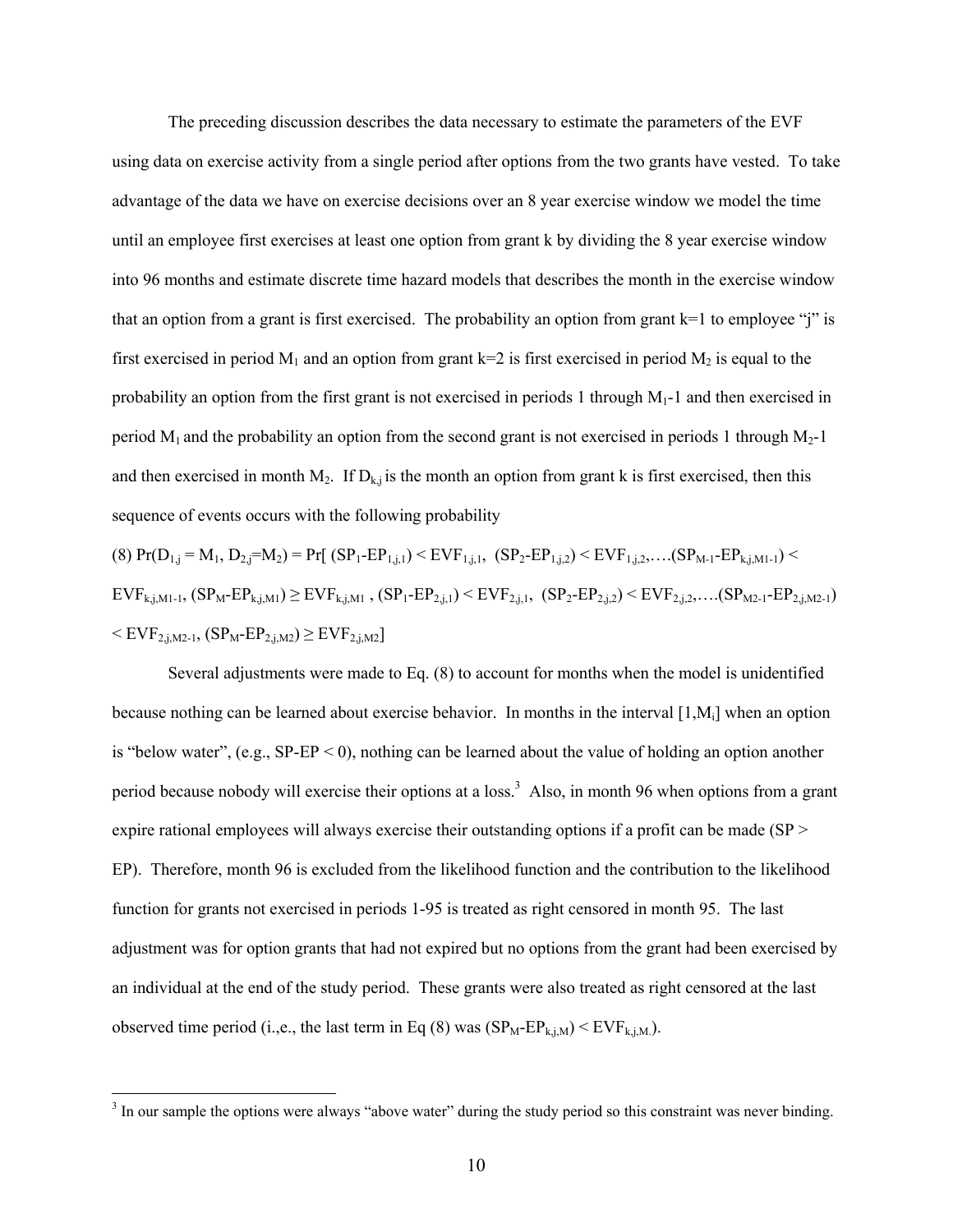The major methodological issues yet to be discussed are the assumptions made about the structure of the error term in Equation (1) and the related issue of how the model was estimated. We could have assumed the v's are normally and independently distributed across option grants, time periods and employees. This assumption greatly simplifies the estimation because Eq. (8) reduces to an independent Bernoulli model (Heckman 1981a) equal to the product of  $M_1 + M_2$  individual binary probit functions or: (9)  $Pr(D_{1,j} = M_1, D_{2,j} = M_2) = Pr[(SP_1 - EP_{1,j,1}) < EVF_{1,j,1}] \times Pr[(SP_2 - EP_{1,j,2}) < EVF_{1,j,2}] \times ...$ 

 $Pr[\ (SP_{M1-1}-EP_{1,j,M1-1})$  <  $EVF_{1,j,M1-1}]$  x  $Pr[(SP_{M1}-EP_{1,j,M1})$   $\geq$   $EVF_{1,j,M1}]$  x  $Pr[(SP_{1}-EP_{2,j,1})$  <  $EVF_{2,j,1}]$  $x$ …….Pr[ (SP<sub>M2</sub>-EP<sub>2,j,M2</sub>)  $\geq$  EVF<sub>2,j,M2</sub>]

This model is easily estimated by "pooling" the data across option grants, employees and months then estimate the parameters  $\beta$  and  $\sigma$  using a standard probit program.

Previous research on modeling state dependence in discrete time processes shows the independent Bernoulli model of the exercise hazard function is likely to be incorrectly specified because the error terms each period are correlated across observations (Heckman 1981a). Previous research suggests this correlation reflects, among other factors, employee risk aversion. More risk averse employees are more likely to have negative values of v or a "low" EVF (conditional on the observables) and seek to "lock-in" options gains by exercising options earlier relative to less risk averse individuals with "high" values of υ (Hall & Murphy, 2002). These predictions generate a positive correlation between the error terms in Eq. (8) across time periods and option grants for an individual that will produce biased estimates of the exercise decision process (Heckman 1981b).

 A more realistic but still tractable assumption for the error term is a random effects (RE) specification where  $v_{k,j,t} = u_j + \varepsilon_{k,j,t}$  and u and  $\varepsilon$  are each normally distributed. Constant unobserved individual effects are captured by  $u_i$  and  $\varepsilon_{k,i,t}$  captures purely random factors independent across time periods, individuals and option grants. For an individual, the diagonal elements of the error variancecovariance matrix equal ( $\sigma_u^2 + \sigma_z^2$ ), the off-diagonal covariance terms equal  $\sigma_u^2$ , and across individuals the covariance terms are equal to zero. The constant covariance terms for an individual reflects the unobserved individual effects like risk aversion and causes the error terms to have a constant correlation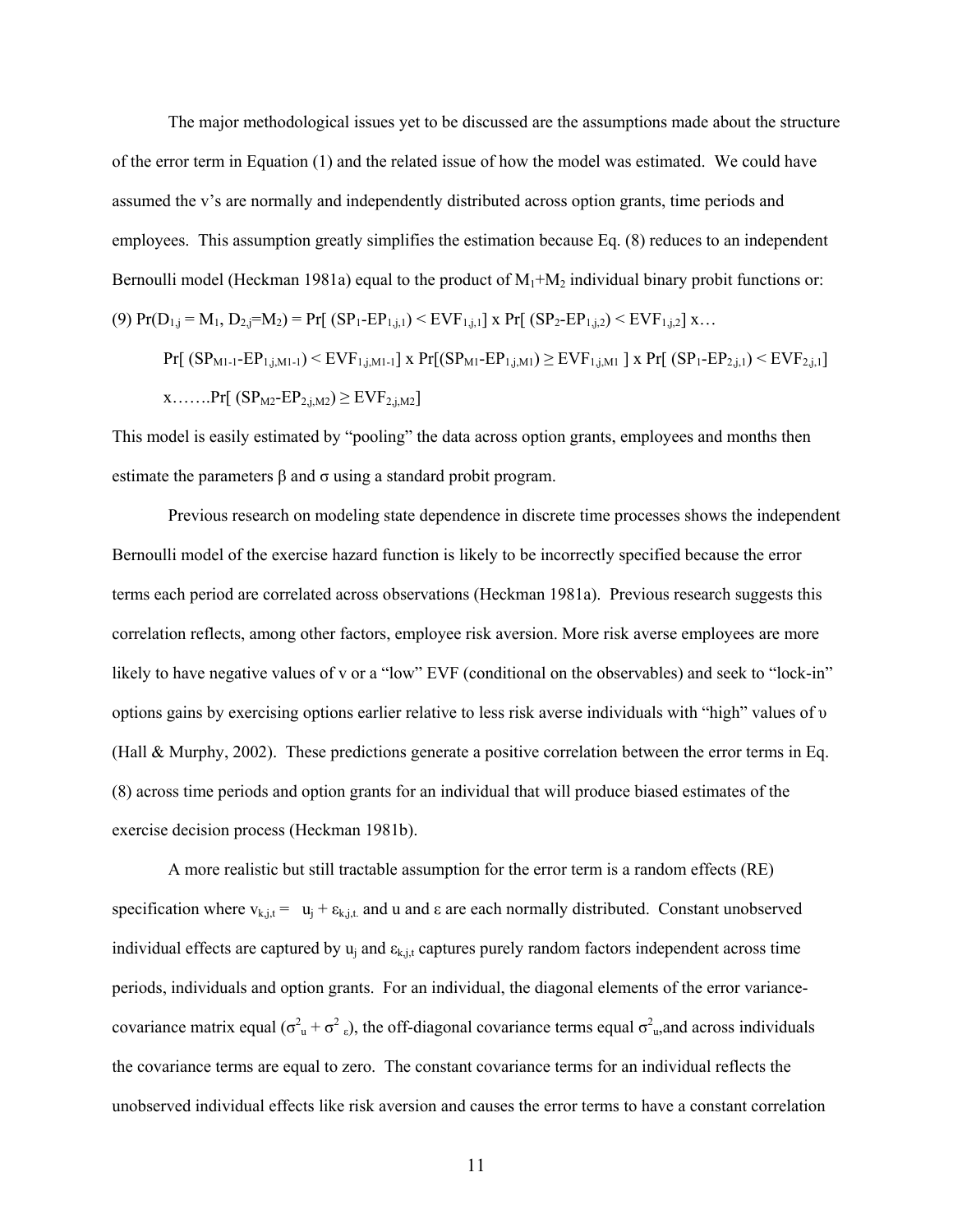equal to  $\sigma_u^2/(\sigma_u^2 + \sigma_s^2)$  across time periods and grants for an individual (Heckman, 1981a). To estimate this correlation and control for the constant, unobserved individual heterogeneity requires data for a sample of individuals that receive options grants on several occasions over the study period. In the firm we study most employees received options from two grants on two different dates in the early 1990s.

 One way of estimating the model that controls for the unobserved individual component is to estimate a fixed effect model that includes a set of dummy variables for each person. While this strategy provides unbiased estimates in a linear model, it does not give consistent estimates for nonlinear models such as a probit model (Heckman 1981b). The alternative to the fixed effect model which does produce consistent estimates is a random effect (RE) probit model (Heckman, 1981a). Since the probability described by Eq. 8 is person j's contribution to the likelihood function, estimating the parameters of the model by MLE requires the integration of an  $M_1 + M_2$  dimensioned multivariate normal distribution. Good numerical approximations exist for calculating this integral with two or three time periods and for up to, perhaps, 4-5 dimensions, Gaussian quadature procedures produce accurate estimates of the underlying probability (Moffit & Butler, 1982).<sup>4</sup> In this study option exercise decisions from a grant can be exercised anytime during the 96 month exercise window and most employees in our sample hold options from two different option grants. Thus, we need to estimate probabilities for a multivariate normal distribution with more dimensions than can be feasibly calculated using existing numerical methods.

Research over the last 20 years (Lerman & Manski 1981, Geweke 1991, Hajivassiliou and McFadden 1990, Keane 1994) and the speed of desktop computers makes simulation estimation methods a feasible way to estimate our model. The GHK (Geweke, Hajivassiliou & Keane) estimator appears to be the preferred estimator when the error structure is relatively unrestricted. However, the random effects

 $\overline{a}$ 

<sup>&</sup>lt;sup>4</sup> This is the method used by the xtprobit command in STATA. As the Stata v. 7.0 manual on the xtprobit command notes "The quadrature formula requires that the integrated function be well approximated by a polynomial. If the number of time periods becomes large (as panel size gets large), [the function] is no longer well-approximated by a polynomial."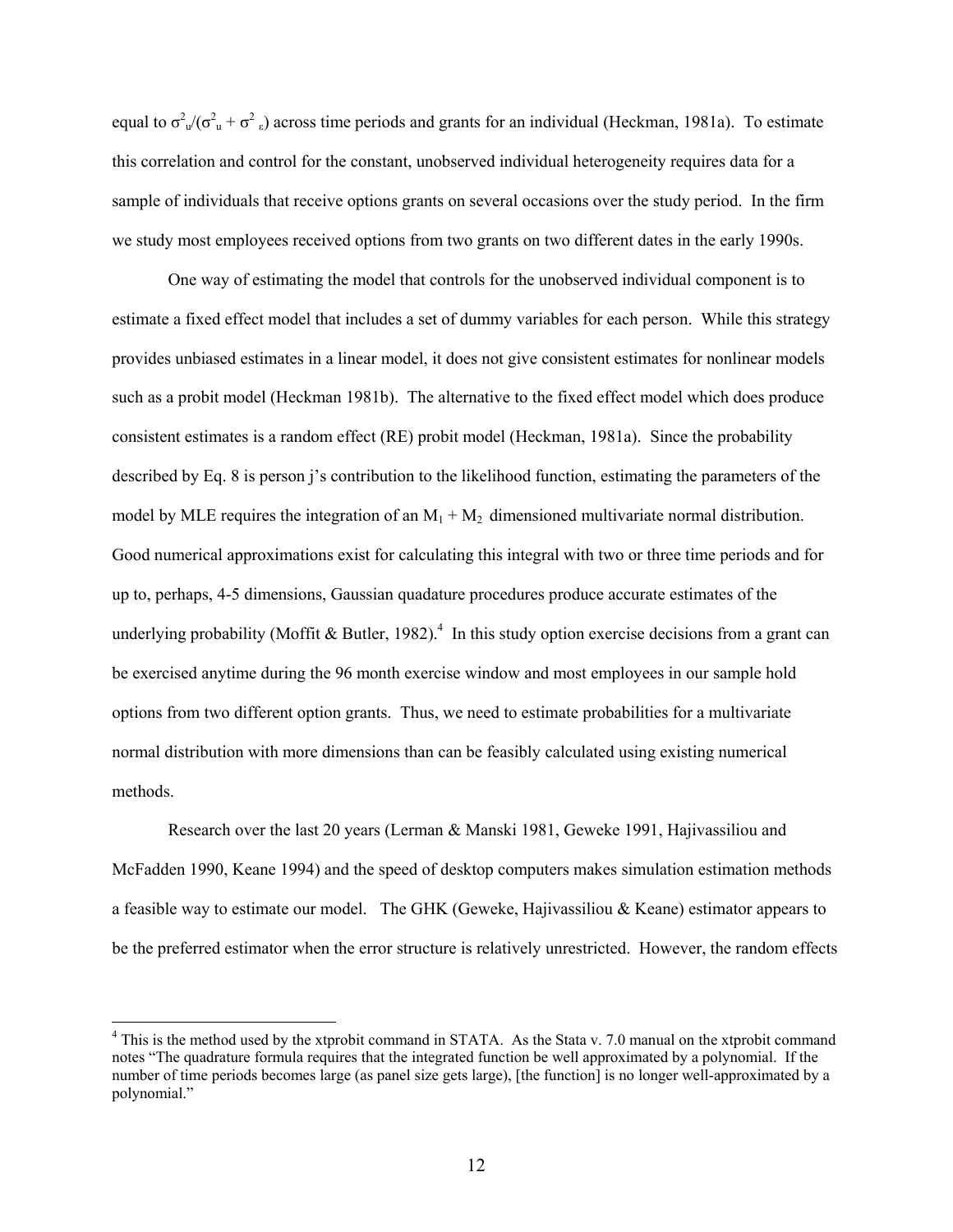specification permits a simpler and faster simulation method described by Train  $(2003, \text{chpt } 5)$ .<sup>5</sup> If an analyst could observe uj, then

(10) 
$$
Pr(D_{1,j} = M_1, D_{2,j} = M_2 | u_j = u_j^* =
$$
  
\n
$$
\prod_{t=1,M1} (1 - I_{1,j,t}) [1 - \Phi(((SP_t - EP_{1,j}) - X_{1,j,t} \beta - u_j^*) / \sigma_s)] + I_{1,j,t} [\Phi(((SP_t - EP_{1,j}) - X_{1,j,t} \beta - u_j^*) / \sigma_s)]x
$$
\n
$$
\prod_{t=1,M2} (1 - I_{2,j,t}) [1 - \Phi(((SP_t - EP_{2,j}) - X_{2,j,t} \beta - u_j^*) / \sigma_s)] + I_{2,j,t} [\Phi(((SP_t - EP_{2,j}) - X_{2,j,t} \beta - u_j^*) / \sigma_s)]
$$
\nAn estimate by simulation of  $Pr(D_{1,j} = M_1, D_{2,j} = M_2)$  for a particular value of  $\tilde{\sigma}_u$  is obtained by: (a)  
\ncreating a 1 x N matrix of values randomly drawn from  $N(0, \tilde{\sigma}_u^2)$ , (b) calculating Eq. (10) for each of  
\nthe N possible values of  $u_j$  and (c) taking the mean of the N values from step (b) as an estimate of Eq. (8)  
\n(d) repeating steps (a)-(c) for each observation within each iteration of the maximum likelihood routine  
\nwhen an estimate of Eq (8) is required.<sup>6</sup>

For the untruncated model a "standard" RE probit model was estimated by setting  $\sigma_{\epsilon}=1$  so the coefficient for variable  $X_i$  was "standardized" or equal to - $\beta_i/\sigma_{\epsilon}$ , the coefficient on (SP-EP) equals  $1/\sigma_{\epsilon}$  and the within person correlation between the error terms is  $\sigma_u^2/(1+\sigma_u^2)$ . Since  $\sigma_{\varepsilon}$  is identified in our data because of sample variation in the options' intrinsic value, the unstandardized coefficients ( $\beta_i$ s),  $\sigma_u^2$  and  $\sigma^2$ <sub>ε</sub> were estimated. This was done to obtain the standard errors for the parameters estimates of the EVF. When the truncated probit model was estimated Eq. (10) was appropriately modified using Eq. 5. We assumed the error truncation was on the  $\varepsilon$  component of the error term so that  $Pr(D_{1,j} = M_1, D_{2,j} = M_2)$  was calculated by the steps a-d where u was drawn from an untruncated normal distribution.

### **III. The Data and Empirical Specification**

 We have collected a set of very specific information on stock option grants made to a sample of 2180 middle level managers in a large, established firm outside of manufacturing that has many tens of

 $5$  See also Guilkey & Murphy (1993).

<sup>&</sup>lt;sup>6</sup> We used an N of 80. Estimating the models by simulated maximum likelihood took 5-10 hours of computing time on a 2.4 GHz Pentium 4 single processor computer. The estimation was done using Gauss<sup>TM</sup> v. 6.00.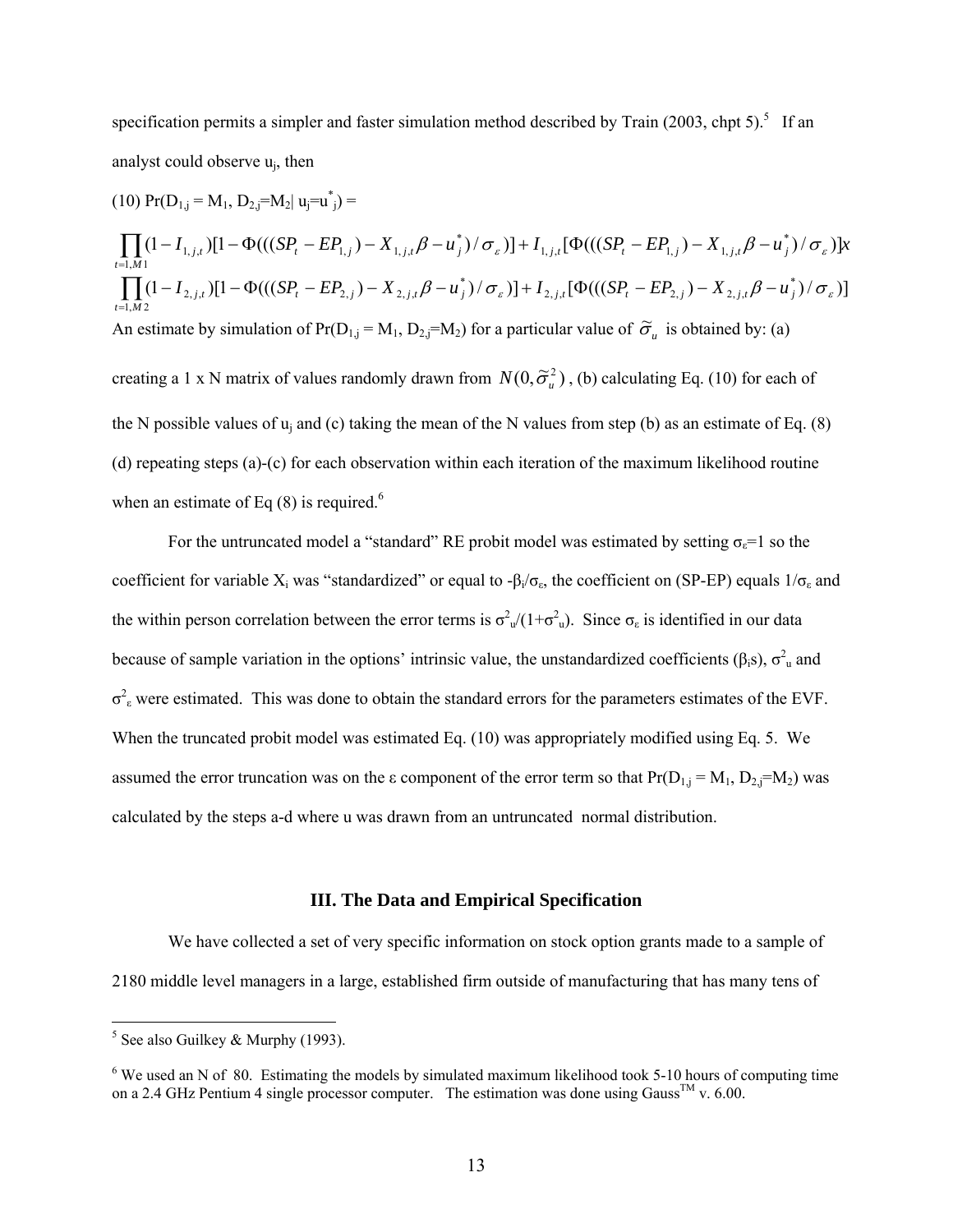thousands of employees, billions of dollars in sales and locations throughout the United States.<sup>7</sup> The data we use are from several stock option grant programs where a group of middle level managers were given the opportunity to receive options as part of a stock purchase plan where participants were eligible to receive options proportional to their salary. As discussed above, an important feature of the data required to identify the model are data on options granted at different exercise prices. In our sample employees received options at 13 different exercise prices on 13 different days with the majority of the grants occurring on two calendar dates where one exercise price was almost twice the magnitude of the other exercise price.<sup>8</sup> We use data on the exercise decisions made by employees for options received in up to the first two grants an employee participated in during the 1990s where the options from the grants had vested before the fall of 2003. Table 1 contains descriptive statistics on the sample of option grants. A total of 3712 options grants were received by the 2180 employees and all but 1127 of these grants were exercised during the study period (e.g., were not right censored). An interesting feature of the experience in this firm is that not all options from a grant were exercised in the same month. In about 58 percent of the option grants where we observe the first exercise date (e.g., the exercise time is not right censored), the employee exercised all of the options in the grant and options exercised on the first exercise day account for 77 percent of the total options that could have been exercised. In this study we model only the time until the first option from a grant is exercised. In future work we intend to model the decision to exercise all or part of a grant and the time to the second exercise date for employees that exercised only part of their options on the first exercise date.

In addition to the terms of each option grant (exercise price, vesting date, expiration date and number of options in the grant), we also have information on the employee's salary and tenure with the firm. A final important feature of the sample is that it excludes managers who joined the firm during the 1990s and managers who received options during the 1990s but left the firm before the Fall of 2003.

 $\overline{a}$ 

 $<sup>7</sup>$  A condition for obtaining data from the firm included a promise that we would not reveal the identity of the firm.</sup> Therefore, we cannot provide a more detailed description of the firm or make the data available to other researchers.

 $8 \text{ In all cases the options were granted "at the money." That is, the exercise price was equal to the firm's stock price.}$ on the day of the grant.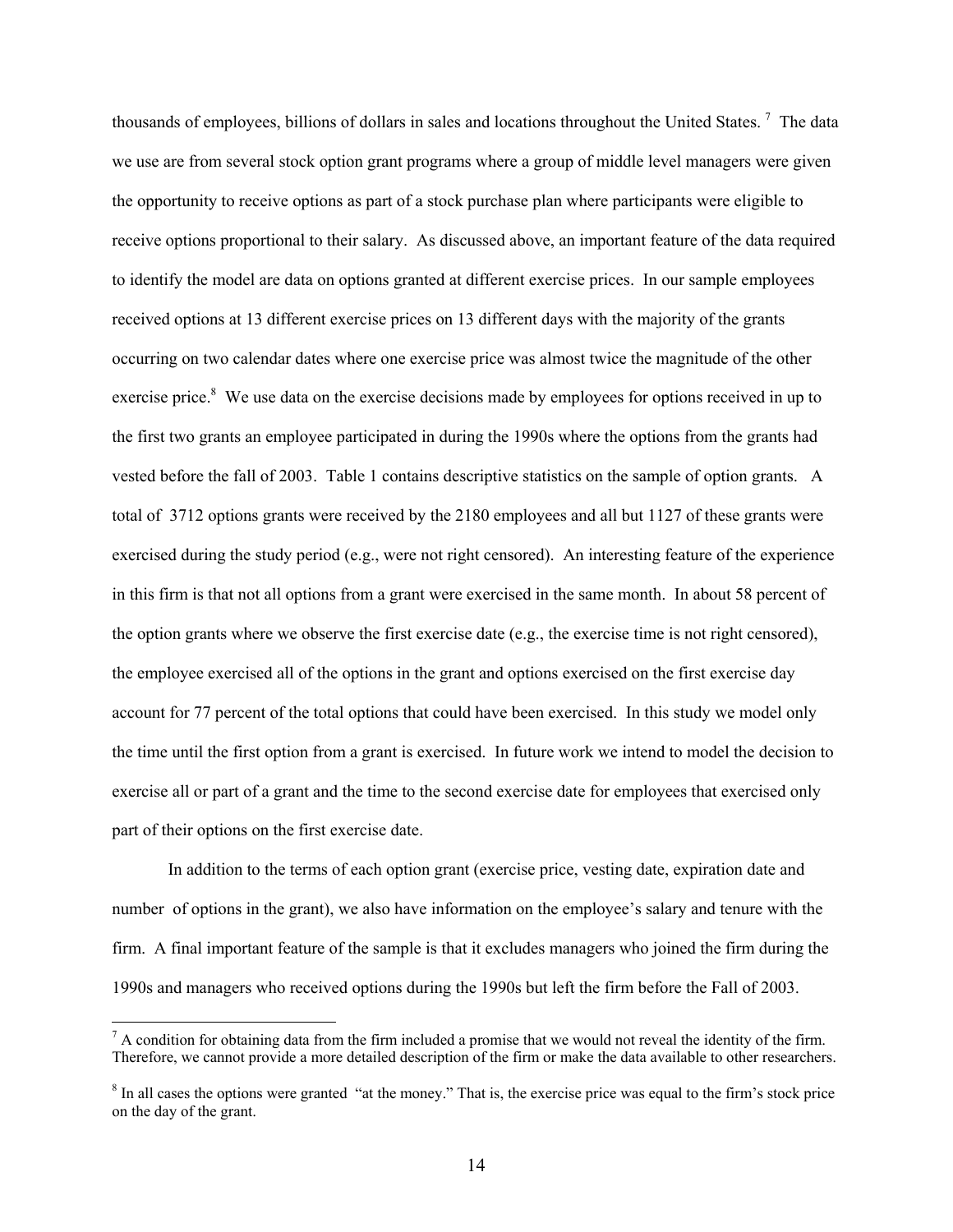Thus, this analysis focuses on the exercise decisions of long-tenured, stable employees who were not exercising options in anticipation of leaving the firm. Excluding option recipients who left the firm during the study period simplifies the analysis because we don't have to jointly model turnover and exercise decisions.<sup>9</sup>

 Figures 3a and 3b report data on the exercise decisions made by employees in the sample. Figure 3a is the survival curve for the time to first exercise date for the 3712 option grants. Twenty-five percent of the grants are exercised by the  $34<sup>th</sup>$  month following vesting, the median exercise time is 69 months and the 75th percentile of the exercise distribution is 90 months. Figure 3b plots the smoothed hazard rate over the 96 month period and shows a relatively stable but low hazard rate during the first 72 months and then a sharp increase in the final year as unexercised options are exercised before they expire. Over the first 72 months of the exercise window an average of 1.11 percent of unexercised option grants were exercised for the first time in each month.

 The exogenous variables in the model determining the EVF fall into three categories; characteristics of the option grant, characteristics of the employee, and financial market indicators that may influence employee exercise decisions. The characteristics of the option include the BSV of the option, BSV squared and cubed, and the number of shares the individual received in the option grant. The closed-form solution for the Black-Scholes value of the option was computed for each month the option was at risk of being exercised using the maximum closing stock price during the month.<sup>10</sup> The number of shares in the option grant was included to capture the possibility that an employee holding more options may exercise earlier to "lock-in" gains and diversify their wealth.

 $\overline{a}$ 

<sup>&</sup>lt;sup>9</sup> Firms often report that they provide options to improve employee retention. Modeling option exercise decisions and turnover is difficult. While options might reduce turnover, employees that are planning to leave the firm can be expected to exercise vested options before their departure. This creates a positive correlation between exercise decisions and the probability of turnover in the "near term." Modeling exercise decisions and turnover behavior jointly would require a more elaborate competing risk framework and data on employees who did not receive options.

<sup>&</sup>lt;sup>10</sup> The other parameters used to calculate the Black-Scholes value in each month in the exercise window are the usual values – the firm's observed dividend rate, a risk free rate of return equal to the yield on 10 year treasury bonds and the standard deviation of yearly firm returns.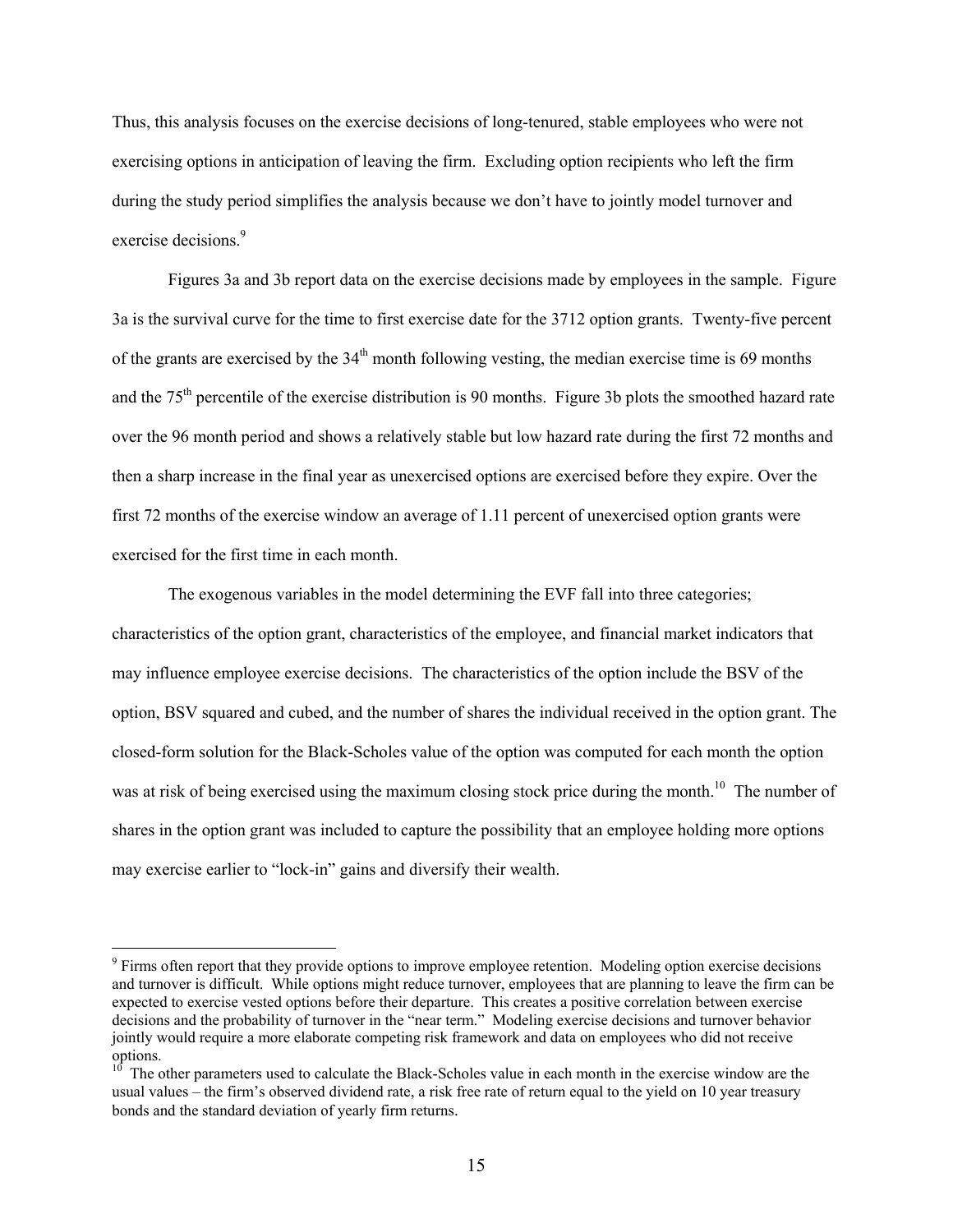While the time until the option expires is included in the Black-Scholes formula, Figures 3a and 3b suggest time since vesting should be included separately to fully capture the spike in exercise activity as the expiration date approaches. Therefore, the model includes a linear time trend (T) measuring months since the option vested and the following six splines:  $Max(0, T-12)$ ,  $Max(0, T-24)$ ,  $Max(0, T-36)$ ,  $Max(0, T-48)$ ,  $Max(0, T-60)$  and  $(Max(0, T-60))^{2}/100$ . The EVF function also includes a dummy variable equal to "1" in the first month the option grant is vested to capture the possibility of a spike in exercise activity caused by the two year vesting period and unobserved individual heterogeneity. For each month an option's intrinsic value and BSV were calculated using the maximum stock price in the month.

The market condition variable included in the EVF was the monthly return to holding a portfolio equal to the Dow Jones Industrial Average and the monthly return for the firm. If employees compare the return to holding stock in the firm with market alternatives, we predict the probability an option is exercised will increase with the return on the overall market (holding the firm's return constant). The individual characteristics in the EVF were the employee's tenure with the firm and the natural log of his/her monthly salary. The tenure variable was calculated each month and the salary variable was adjusted annually to reflect salary changes over the study period. Since the analysis compares the maximum profit that can be made by exercising an option grant in a month with the value an individual places on holding the grant another period for each month over potentially a 10 year period, for each calendar month the (SP-EP), the Black-Scholes value and the employee's salary were converted to real dollars using the CPI.

### **IV. Empirical Results**

 Table 2 reports estimates of the parameters of the EVF obtained by estimating the month when options from a grant were first exercised during the 96 month exercise window. The columns in Table 2 report estimates for different specifications of the EVF and exercise decisions. The columns labeled "Hazard Function" report standardized probit coefficients,  $-\beta_i/\sigma_{\epsilon}$ , where  $\beta_i$  is the coefficient on variable i in the EVF and the coefficient on (SP-EP) equals  $-1/\sigma_{\epsilon}$ . These coefficients describe how the probability an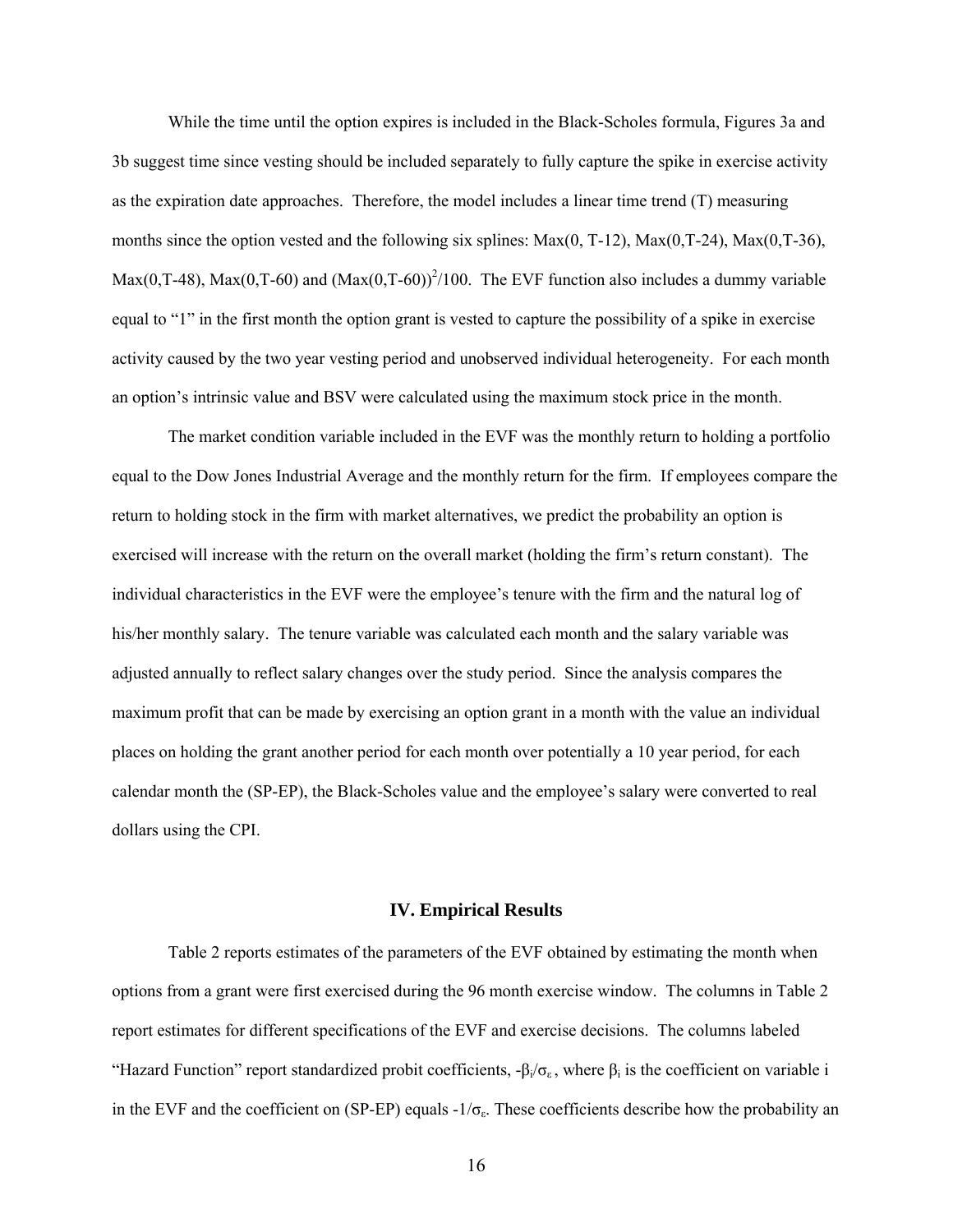option grant is exercised in a month changes with a change in  $X_i$  given that it had not been exercised earlier. Positive coefficients in these models are interpreted as increasing the probability an option is exercised given an increase in the variable. Columns (5) and (6) are labeled "Correlated Error EVF" and report estimates for the Employee Value Function described by Eq. (2). A positive coefficient implies an increase in the variable raises the value to the employee of holding the option another period and *reduces* the exercise probability. Because all of the parameters of the EVF are identified, the estimates in columns (3) and (5) are equivalent because the column (3) coefficients equal the column (5) coefficients divided by  $(-1/\sigma_{\epsilon})$ .

 We hypothesize that employees have heterogeneous views about the value of holding an option another period and those employees who decide to exercise their options value them at an amount less than both the Black-Scholes and the intrinsic values of the option. This variation in option valuation implies everyone does not value the option at exactly the Black-Scholes value as one might expect if ESO could be traded. On the other hand, it may still be the case that E(EVF) equals the option's Black-Scholes value. This hypothesis is tested in columns (1) and (2) where we estimate the untruncated probit specification and constrain the EVF to be only a function of the option's BSV. If E(EVF) = BSV, then the coefficient on BSV will equal one; a dollar increase in the BSV leads to a predicted dollar increase in EVF. The point estimates in column (1) implies a dollar increase in the BS value of the option raises the predicted EVF by \$.91 (e.g.,  $(1/-282)^*$ -.2575). Constraining  $\beta_{\rm BSV}$  to equal one in the EVF equation is equivalent to constraining the coefficient on the Black-Scholes variable to be equal and opposite in sign to the coefficient on (SP – EP). This constraint is imposed in column 2 and a likelihood ratio test comparing columns (1) and (2) decisively rejects the constraint ( $p < .0001$ ). Therefore, the data decisively reject the hypothesis that the E(EVF) equals the option's Black-Scholes value. That is to say, the employees we study do not value their employe stock options at the level characterized by Black-Scholes.

 Columns 3-5 add the complete set of exogenous variables to the employee value function for the untruncated probit specification. Columns 3 and 4 report standardized probit coefficients for exercise decisions in a period. Column 3 reports the random effects probit specification estimated by the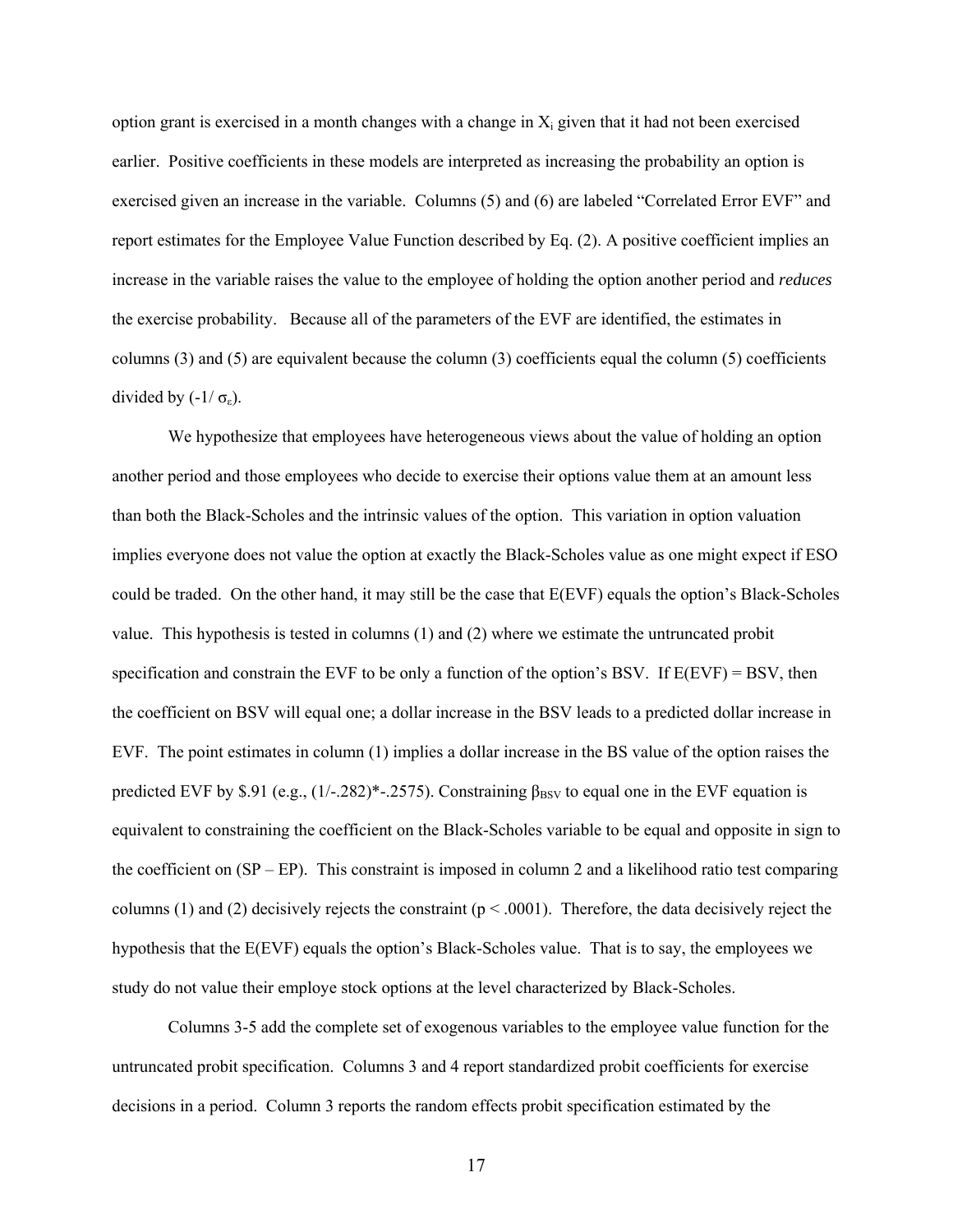simulation method and column 4 shows estimates for a "standard" binary probit model that assumes the error terms are independent across employees, options and time (Eq. 9). Comparing the RE estimates in column 1 with the estimates in either column 3 or 4 shows the specifications with the more complete set of variables provides a much better fit compared to a model where EVF is only a linear function of the BSV. Many of the variables, including the squared and cubic BSV terms, are statistically significant at the .05 level in columns 3 and 5. The difference in the values of the log-likelihood function between the models in columns 1 and 3 clearly rejects the hypothesis that the coefficients on these additional variables are jointly equal to zero ( $\chi^2$  = 512.1).

### **Comparing the Untruncated and Truncated Model Estimates**

The estimate of the truncated probit specification that imposes the constraint that the  $EVF < SP$  is reported in column 6. Except for the coefficients on some of the time variables, many of the point estimates of the truncated model parameters are substantially smaller than the untruncated model estimates shown in column 5. The coefficient on returns to the Dow Jones Industrial Average in the truncated model is about one-third of the value for the untruncated model, the effect of the number of shares in the grant for the truncated model is about 10 percent of the coefficient in the untruncated model and the impact of the first month in the exercise window on the EVF for the truncated model is about 50 percent of the value for the untruncated model. The two models also provide very different estimates of the error variances. The estimated standard deviation of the unobserved individual heterogeneity error component is \$1.50 for the truncated model and \$4.95 for the untruncated model and the estimated standard deviation for the purely random component is \$2.97 for the truncated model and \$7.47 for the untruncated model.

 The truncated model is not nested in the untruncated model so a standard likelihood ratio test cannot be used to determine which model provides the best and most parsimonious fit to the data. Instead, we compare the models two ways: a likelihood ratio test for comparing non-nested models developed by Vuong (1989) and a graphic comparison of how well the two models match the exercise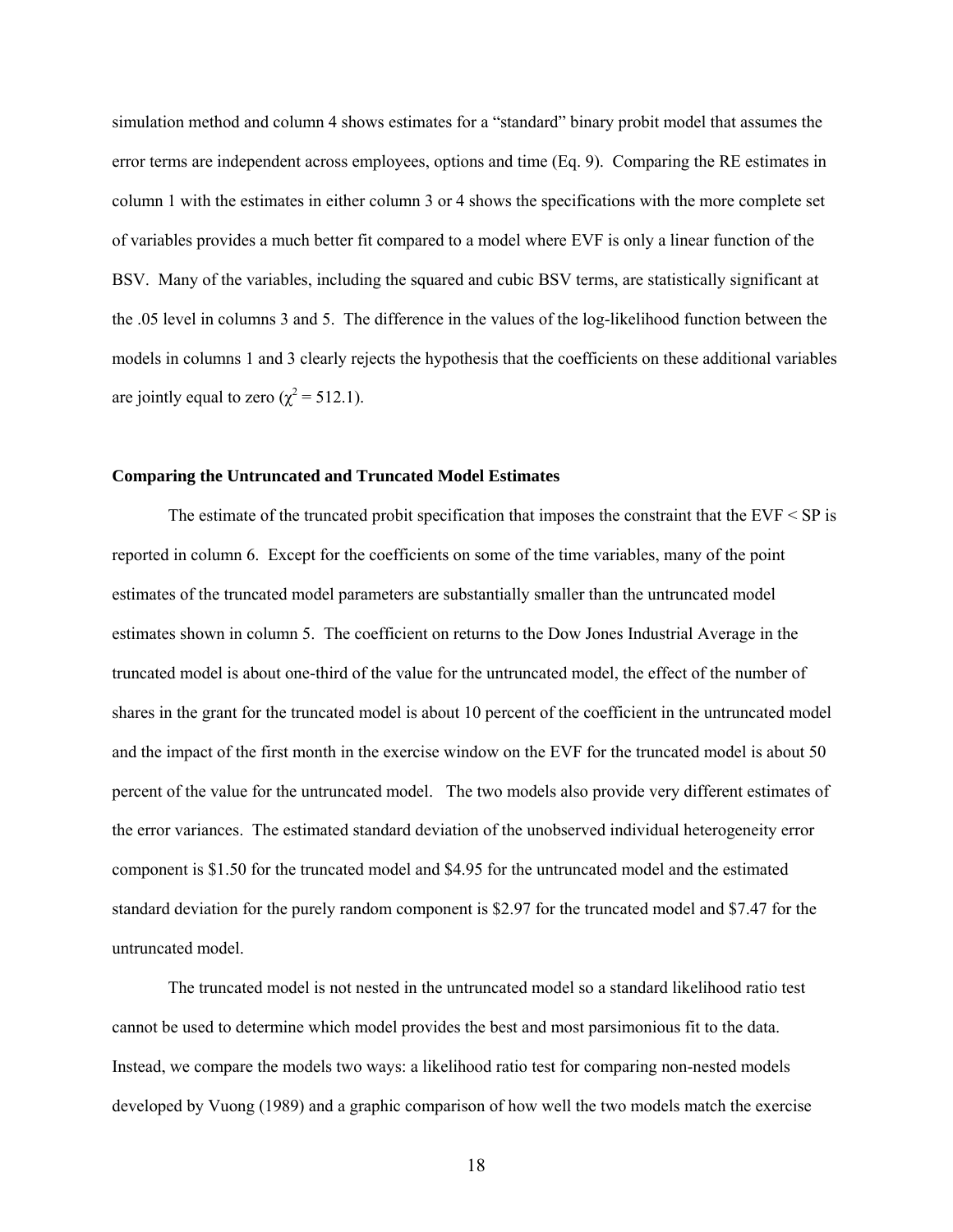behavior in the data. The Vuong statistic identifies which model is closer to the "true" model that generated the data and is equal to a normalized value of the log differences of the likelihood functions for each observation. Define this statistic as  $G(\sum Log(L_{T,i}/L_{NT,i}))$  where  $L_T$  and  $L_{NT}$  equal the values of the likelihood function for observation i in, respectively, the truncated and untruncated models. Under the null hypothesis that the two models are equally close to the true model this statistic is distributed  $N(0,1)$ where a negative (positive) value means the untruncated (truncated) model is closer to the true model than the truncated (untruncated) model. The test statistic for our data is -2.58 which means the null hypothesis that the two models are equivalent is rejected with a p-value of .005 in favor of the untruncated model. We were somewhat surprised by this as the truncated model seemed more likely to explain the behavior of a rational investor.

 The second method used to compare the two sets of estimates is a graphic comparison of how well each model fits the data by comparing the actual survival curve for the sample with the predicted survival curves generated from the two specifications. The predicted survival probability for period T is simply the probability an option is not exercised in period T given that it had not been exercised in periods 1 through (T-1). In the absence of unobserved heterogeneity, the predicted survival probabilities are easily calculated using the estimated parameters and the sample data. Such a procedure cannot be used for these RE probit models because of the constant unobserved individual heterogeneity. Calculating the predicted survival probabilities in the presence of unobserved heterogeneity poses the same problem encountered when calculating the exercise probabilities in the likelihood function for the RE model. Let  $S^{m}$ <sub>k,j,t</sub> equal the estimated survival probability for period t from model m for an option from grant k to individual j. This estimated survival probability equals

$$
S^{m}_{k,j,t} = Pr[ (SP_{1} - EP_{k,j,1}) < X_{k,j,1}b^{m} + u_{j}, (SP_{2} - EP_{k,j,2}) < X_{k,j,2}b^{m} + u_{j}, (SP_{3} - EP_{k,j,3}) < X_{k,j,3}b^{m} + u_{j}, ... (SP_{M-1} - EP_{k,j,t}) < X_{k,j,t}b^{m} + u_{j}],
$$

where  $b^m$  is the estimated parameter vector  $\beta$  in Equation (2) for model m. If  $u_j$  was observed this equation would simplify to the product of t normally and independently distributed CDFs similar to Eq. 9 and is easily calculated. However, because ujs are unobserved a numerical solution does not exist and we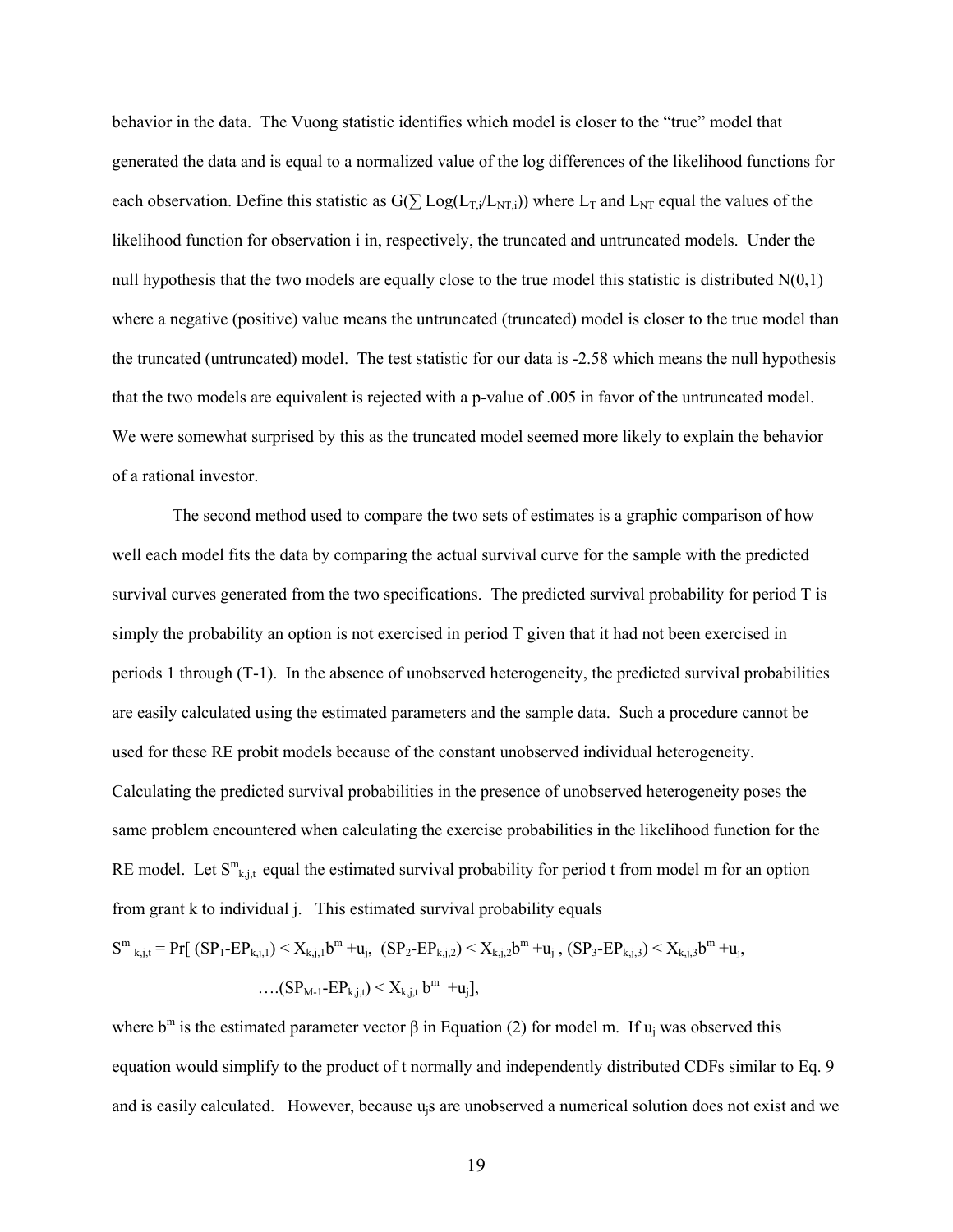follow a procedure comparable to the simulation estimation procedure used to estimate the RE model. For each individual a random error component,  $\tilde{u}_j$ , was drawn from a N(0, $\sigma^2$ <sub>u</sub>) distribution to give a predicted survival probability for period T conditional on  $u_j = \tilde{u}_j$  or

$$
(11)(S^{m}_{k,j,T} | \widetilde{u}_j) = \Pr((SP_1 - EP_{k,j,1}) < (X_{j,i,1}b^{m} + \widetilde{u}_j))x \Pr((SP_2 - EP_{k,j,2}) < X_{j,i,2}b^{m} + \widetilde{u}_j))x
$$
\n
$$
\Pr((SP_3 - EP_{k,j,3}) < (X_{j,i,3}b^{m} + \widetilde{u}_j))x \dots \Pr((SP_T - EP_{k,j,T}) < (X_{j,i,T}b^{m} + \widetilde{u}_j))
$$

If person j exercised option k in month T or data were right censored in month T, Eq. (11) was calculated for periods 1 through T, producing an estimated survival curve for periods 1 through T given a randomly drawn value for u<sub>j</sub>. These steps were replicated 50 times by drawing 50 different values of  $\tilde{u}_j$  for each person j to produce 50 different values for Eq (11) for each option grant and time period for which data are available for person j. The estimated average survival probability for person j, grant k in period t from model m is equal to the average of the 50 simulated conditional survival probabilities:

$$
S^m k, j,t=(1/50)x \mathop{\sum}\limits_{n=1,50}(S^m k, j,t\mid u_j=\widetilde{{\mathfrak u}}_n)\,.
$$

Applying this equation to each of the T periods gives the estimated survival curve for model m for option k held by individual j. An estimate of the survival curve was obtained for each person in the sample for each of the two models using this procedure. Then for each model the estimated aggregate sample survival probability for period t was calculated as the mean of  $S^{m}_{k,j,t}$  over all subjects who were still at risk of exercising their options in period t.

 Figure 4 shows the results from the calculations described in the preceding paragraph and plots the actual sample survival curve and the estimated survival curves for each of the two models. These figures are consistent with the Vuong test and show the untruncated model comes much closer than the truncated model to fitting the data. Figure 4a shows the untruncated model consistently under-predicts the exercise probability over the first half of the exercise window. By about month 48 the difference in the survival probabilities is about 9 points and this gap remains relatively constant until about month 80. Figure 4b shows the truncated model substantially over-predicts the exercise probabilities and, compared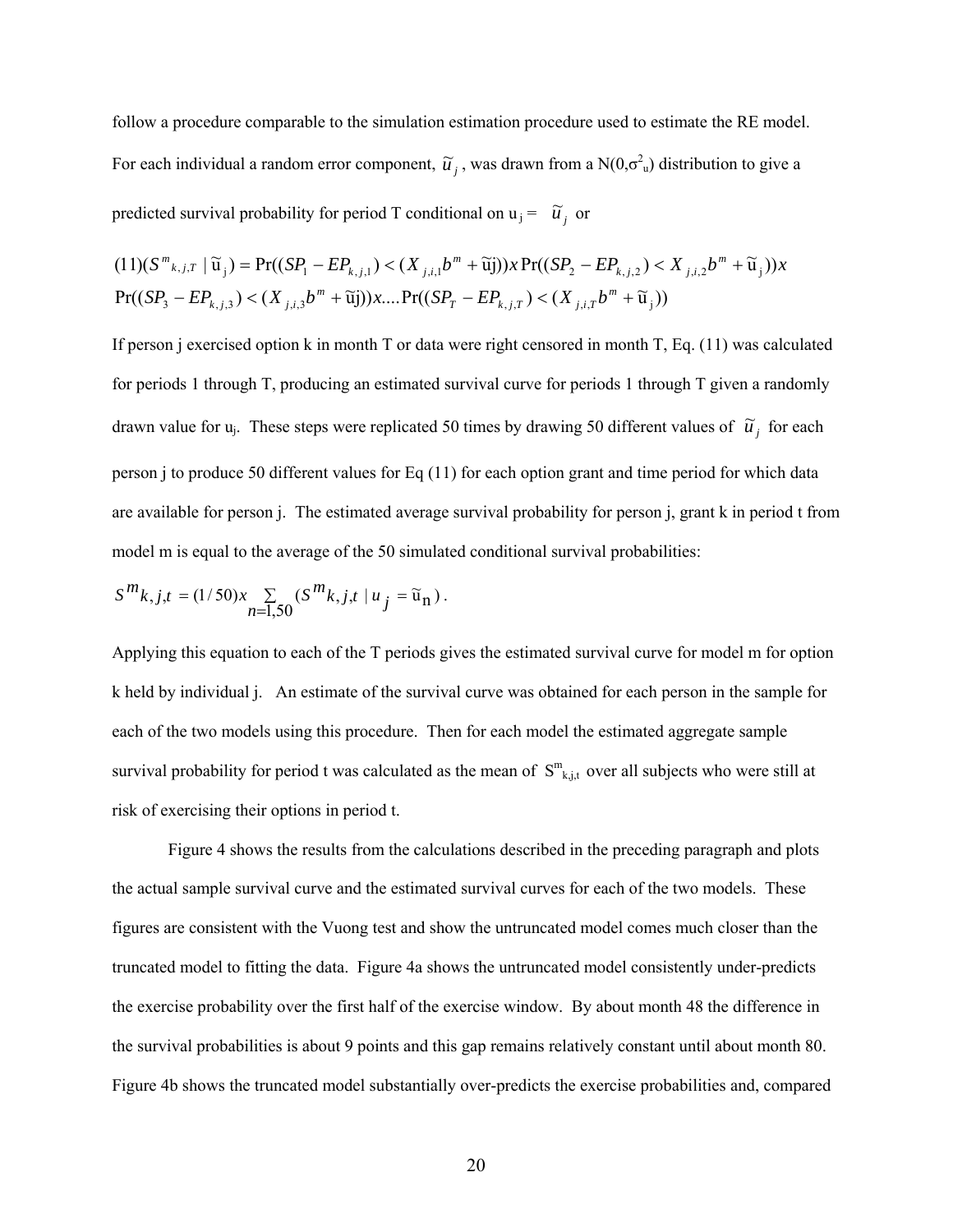to the untruncated model, is much further from the actual survival curve. At month 48 the actual survival probability is .65 and the truncated model predicts that only about 30 percent of the option grants had not yet had an exercised option. It is clear from both the Vuong test and Figure 4 that the untruncated probit model is the preferred specification.

### **Results for the Untruncated Model**

 We focus the remainder of our discussion on the estimates in columns 3-5 because of the superior fit of the untruncated relative to the truncated model. A comparison of the RE specifications in columns (3) and (5) with the independent probit estimates in column 4 also reveals a clear preference for the RE model. The estimates in column 5 show the estimated standard deviation of u is 4.95 and significant. This parameter yields a within person error correlation of .31 (i.,e.,  $\sigma_u^2 / (\sigma_u^2 + \sigma_s^2)$ ) and shows the exercise decision in one period for an individual is positively correlated with the decision in the next (or previous) period because the decision in each period is affected by constant unobserved individual characteristics captured by u. Over the two option grants that we have for most of our sample, this positive correlation implies employees who exercised options "early" from their first grant are also likely to be "early" exercisers of options from their second grant for reasons not controlled for by the observables in our model. The factors captured by u may reflect differences in employee risk aversion and liquidity constraints that cause individuals to systematically differ in their willingness to hold an option.

The unobserved heterogeneity captured by u has a substantial impact on the distribution of exercise activity in the exercise window. Controlling for the observables in the model, the "early" exercisers in the sample will most likely be employees with "low" values of u because the exercise probability,  $\Phi(((SP_t - EP_{k,t}) - (X_{j,t} b^m + u_j))/\sigma_s)$ , is larger for an individual with a large negative value for u. As time progresses through the exercise window this selection bias (Heckman 1979) means the sample of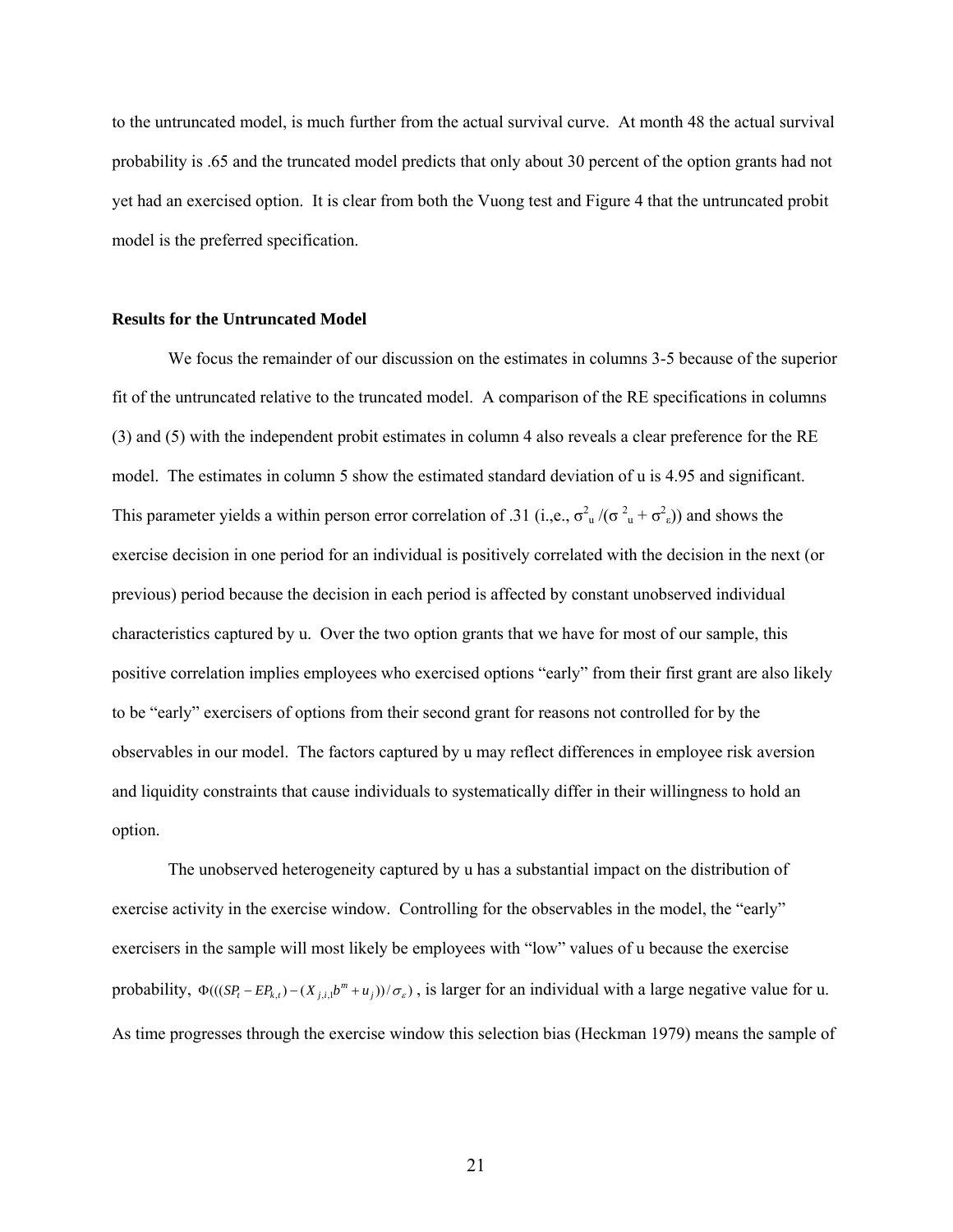individuals who have not yet exercised options will, on average, have large positive values for u and lower exercise probabilities relative to early exercisers with small u<sub>i</sub>s.

One way to illustrate the impact of this unobserved person heterogeneity on the distribution of exercise times is to compare the exercise probabilities for each period in the exercise window for two hypothetical samples. One sample consists of a sample of individual who are "average" on both observable (X) and unobservable (u) characteristics. In other words,  $X = \overline{X}$  and  $u = 0$  for all individuals in the sample. The other sample consists of individuals who are average on observables characteristics  $(X = \overline{X})$  but differ along unobserved dimensions captured by u. In other words, in this sample the  $E(u) = 0$  and u for each individual is drawn from a  $N(0, \sigma_u)$  distribution. A simulation similar to the one used to construct Figure 4 was conducted to obtain the average exercise probability each period for each of the two samples.<sup>11</sup> Figure 5 shows the ratio of the predicted exercise probability for individuals with unobserved heterogeneity to predicted exercise probability for the sample where there is no variation in u. Early in the exercise window the exercise probability for the sample with unobserved heterogeneity is several times greater than the homogeneous sample. However, after about month 48 the exercise probability is smaller for survivors with unobserved heterogeneity relative to the sample with no individual heterogeneity because sample selection causes the sample with heterogeneity causes  $E(u > 0)$ while in the other sample u continues to equal 0 for all of the survivors. These differences in aggregate exercise probabilities for the two samples generates differences in the distribution of exercise times in the two samples and illustrates the importance of accounting for unobserved individual heterogeneity when explaining when employees exercise their stock options.

 The estimates in columns 3 and 5 show the EVF and their exercise decisions are strongly related to what happens to the stock market during the month; an increase in the return to holding a portfolio that

 $\overline{a}$ 

<sup>&</sup>lt;sup>11</sup> For the sample without heterogeneity values of  $\varepsilon$  were randomly chosen for each period and the predicted exercise period was the first period  $XB+\epsilon > (SP-EP)$ . This exercise was repeated 10,000 times to produce a distribution of exercise probabilities. For the sample with heterogeneity 100 values of  $u_i$  were drawn from N(0, $\sigma_e$ ) and then for each of the 100 values of j 100 values of ε were drawn from the estimated distribution of ε for each period to produce 100 exercise decisions/person. The sample exercise probabilities for each period were calculated from the simulated decisions for the 100 individuals x 100 decisions/individual.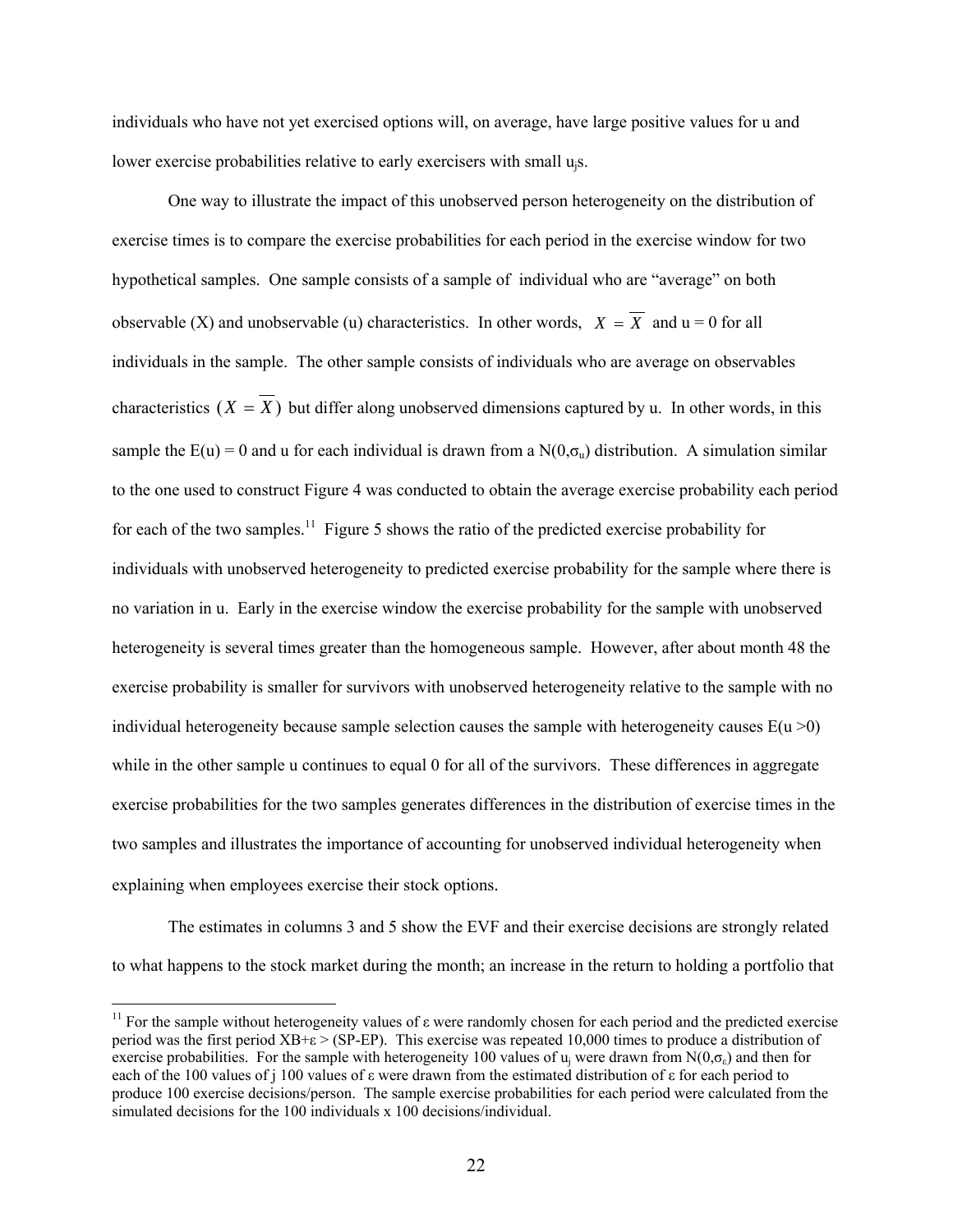matches the Dow Jones Industrial Average increases the exercise probability by lowering the value the employee places on holding the option. A 5 percentage point increase  $(SD = 4.7%)$  in the DJIA lowers the predicted value EVF by about \$.19. The predicted change in the probability the option is exercised is equal to

$$
\frac{\partial \Pr(I=1)}{\partial D J I A} = \phi(\overline{X}b)(.4981^*.05)
$$

where  $\phi$  is the density function for the standard normal distribution. The mean hazard rate in the sample is .012 which implies a value of  $\phi(\overline{X}\beta)$  equal to .03123. At this value, the predicted change in the exercise probability from a 5 percent increase in the DJIA equals .0008 points or a 6.5 percent increase in the probability.

The coefficients on the number of shares in the grant and the employee's salary are consistent with the hypothesis that employees are risk averse or liquidity constrained and likely to exercise their options earlier to diversify their portfolio or generate cash when they hold more options or have a lower salary. The exercise hazard for the first exercise time increases and the EVF declines as the number of shares in the grant increases. The estimates imply 500 additional options (about 1 SD) lowers the value of holding the options by \$.62 and raises the exercise hazard by .0026 points or a 22 percent increase evaluated at the mean. The coefficients on the employee's ln(real salary) shows this variable has a statistically significant effect on exercise behavior. A standard deviation increase in log earnings (.17) raises the EVF by \$.46 and lowers the exercise probability by .002 points or 16 percent. The estimates show no relationship between employee tenure and the EVF.

 The impact of changes in the firm's stock price on exercise decisions and the E(EVF) is difficult to evaluate by simply inspecting the coefficients in Table 2 because the stock price is part of both the gain from exercising an option and the option's BSV. To illustrate how E(EVF) changes with respect to the stock price the predicted value of E(EVF) was calculated at different stock prices and at different times in the event window holding the characteristics of the individual constant. In these calculations we set  $u_i = 0$ and salary, tenure and number of options equal to their sample means Figures 6a-6f plot these values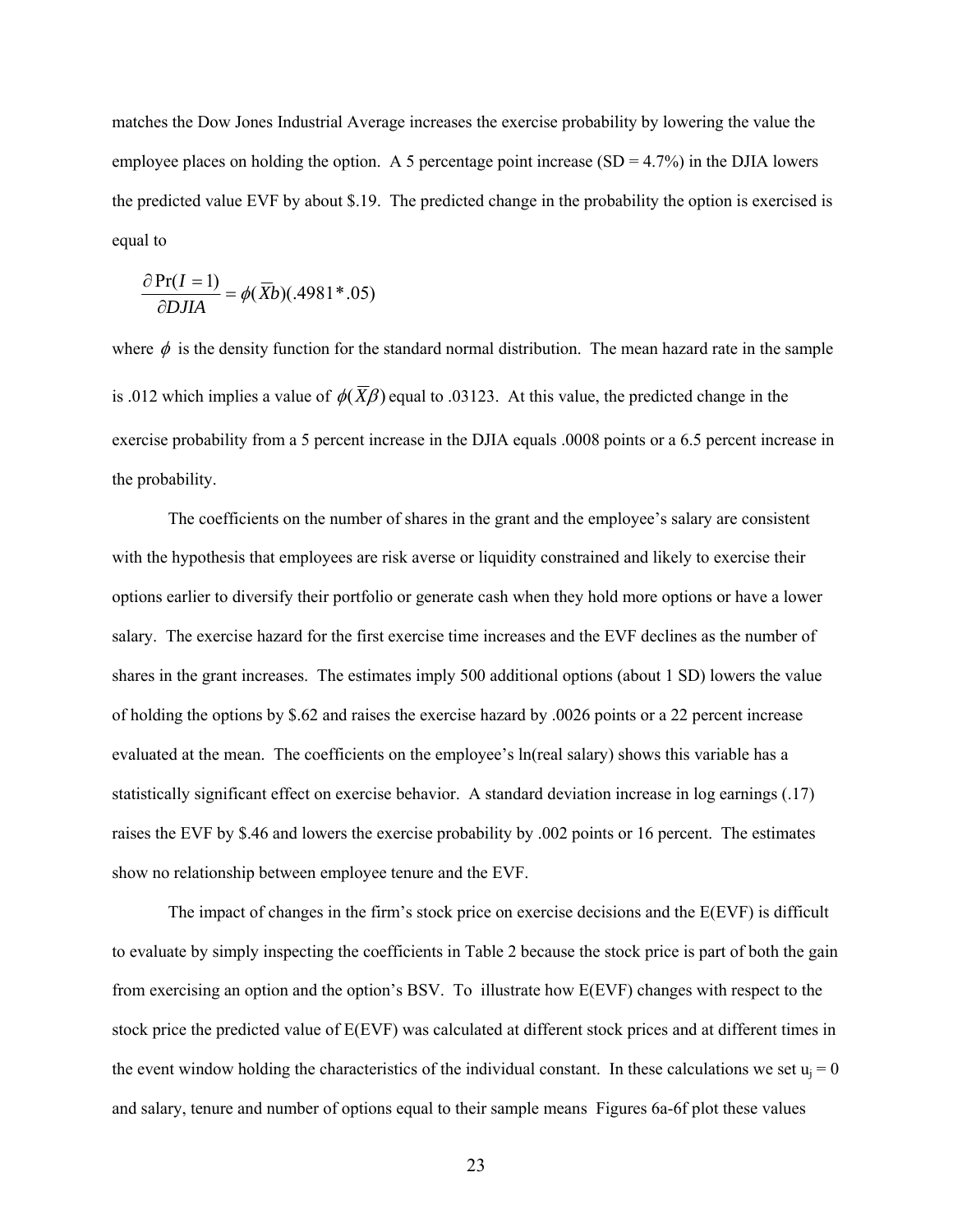along with the BSV and the intrinsic values for an "at the money" option with an exercise price of \$10. Two features of these figures are noteworthy. First, the expected value employees place on options is quite large and substantially greater than the BSV. In the month after the options vest the estimate of the E(EVF) is about \$15 greater than the option's intrinsic value with the gap between the EVF and either the BSV or intrinsic value declining only slightly as the stock price increases. At a stock price of \$14 the BSV value is \$8.45, the intrinsic value is \$4 and E(EVF) is \$26.33. At a stock price of \$24 the values for the BSV and EVF are, respectively, \$18.01 and \$33.08. The second noteworthy finding is that the EVF shifts very little over the first 48 months of the exercise window. For example, at a stock price of \$30 the E(EVF)s are \$38.76, \$37.92, and \$38.75 in months 1, 24 and 48. By month 72 the predicted value of EVF had declined slightly to \$35.60 and in months 84 and 94 the values were, respectively, \$30.67 and \$23.46. Thus, two months before the options expire at a stock price of \$30 the E(EVF) is less than the stock price but still greater than the BSV of \$20.10. The stability of the gap between the E(EVF) and the option's intrinsic value (for a fixed stock price) over most of the exercise window implies the exercise probability changes very little for an average employee as the expiration date approaches. Over the last 12 months of the option's life the expected value of holding the option shifts toward the option's intrinsic value as the expected additional gains from continuing to hold an option declines and the exercise probability increases.

The values of  $E(EVF)$  shown in Figure 6 imply that a large fraction of employees value their options by an amount substantially greater than the option's BSV or the firm's current stock price. One way to quantify these effects is to calculate the predicted probability EVF is greater than BSV and SP for the average individual. For our firm the mean historical monthly stock return is about 1.5 percent. Therefore, for an option granted "at the money" with an exercise price of \$10, the expected stock price 48 months into the exercise window is \$29.21 (e.g.,  $$10*(1.015)^{(24+48)}$ ) and the BSV is \$21.34. Using the estimates in columns 3 and 5 of Table 2 and the characteristics of an average individual, the E(EVF) is about \$37.66 and the predicted exercise probability given the option had not been previously exercised is about .0067. The estimate of E(EVF) implies a .986 probability that the average individual values the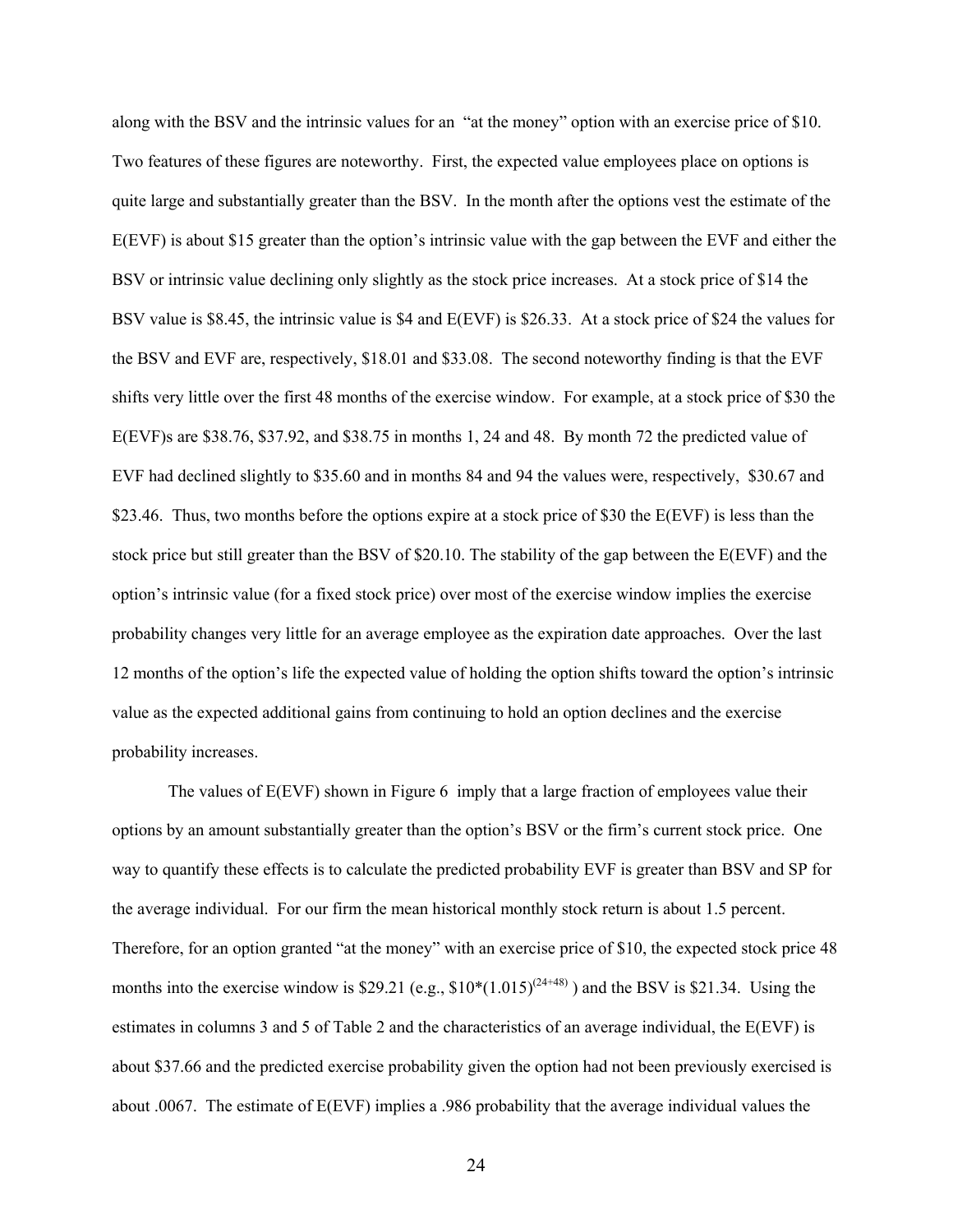option at more than the BSV and a .87 probability the option's value to the individual exceeds the firm's stock price. We described earlier why the absence of a market for employee stock options may cause employees to value options at a level greater than the BSV but that a rational employees should not value an option at more than the firm's stock price. These estimates and our rejection of a model that constrained EVF to be less than the firm's stock price suggest many employees in our sample over-value their options relative to what finance theory predicts a rational employee should do. This may be another example and setting where individuals make judgments inconsistent with the predictions of economics and rational decision-making (Kahneman & Tversky, 1979).

 Figures 6a-6f show the probability of exercising an option increases as the firm's stock price increases because the gap between E(EVF) and the firm's stock price declines as the stock price increases. For example, at month 48 (E(EVF)-SP) is  $$10.27$  at SP = \$20 and \$8.75 at SP = \$30. This change in the EVF-SP gap causes the predicted probability of exercising an option to go from .0033 at \$20 to .006 at a \$30 stock price or an 82 percent increase in the exercise probability. The positive relationship between the stock price and exercise probability implies employees will exercise "earlier" when the firm's stock is doing well in an effort to "lock-in" profits and the exercise hazard will vary depending on how well the firm is performing during the term of the options. A useful way to illustrate how changes in a firm's stock prices influences exercise decisions is to plot the survival curve for an "average employee" confronted with either a "high" or "low" stock return path over the 96 months. Based on historical monthly return data for the firm, monthly stock returns are assumed to be distributed N(.015, .075<sup>2</sup>). Following the assumptions of the Black-Scholes model which assumes monthly returns are normally and independently distributed, we can describe the distribution of the firm's stock price 10 years from the option grant date. The  $10<sup>th</sup>$  and  $90<sup>th</sup>$  percentile of this log normal price distribution is produced, respectively, by constant monthly returns of .0063 and .024 percent. We label the security price paths generated by these returns as the "low" and "high" return price path. Since the model predicts exercise decisions using the maximum stock price in the month, an estimate of the maximum stock price in each of the 96 months an option is vested is also needed. Historical data for the firm shows the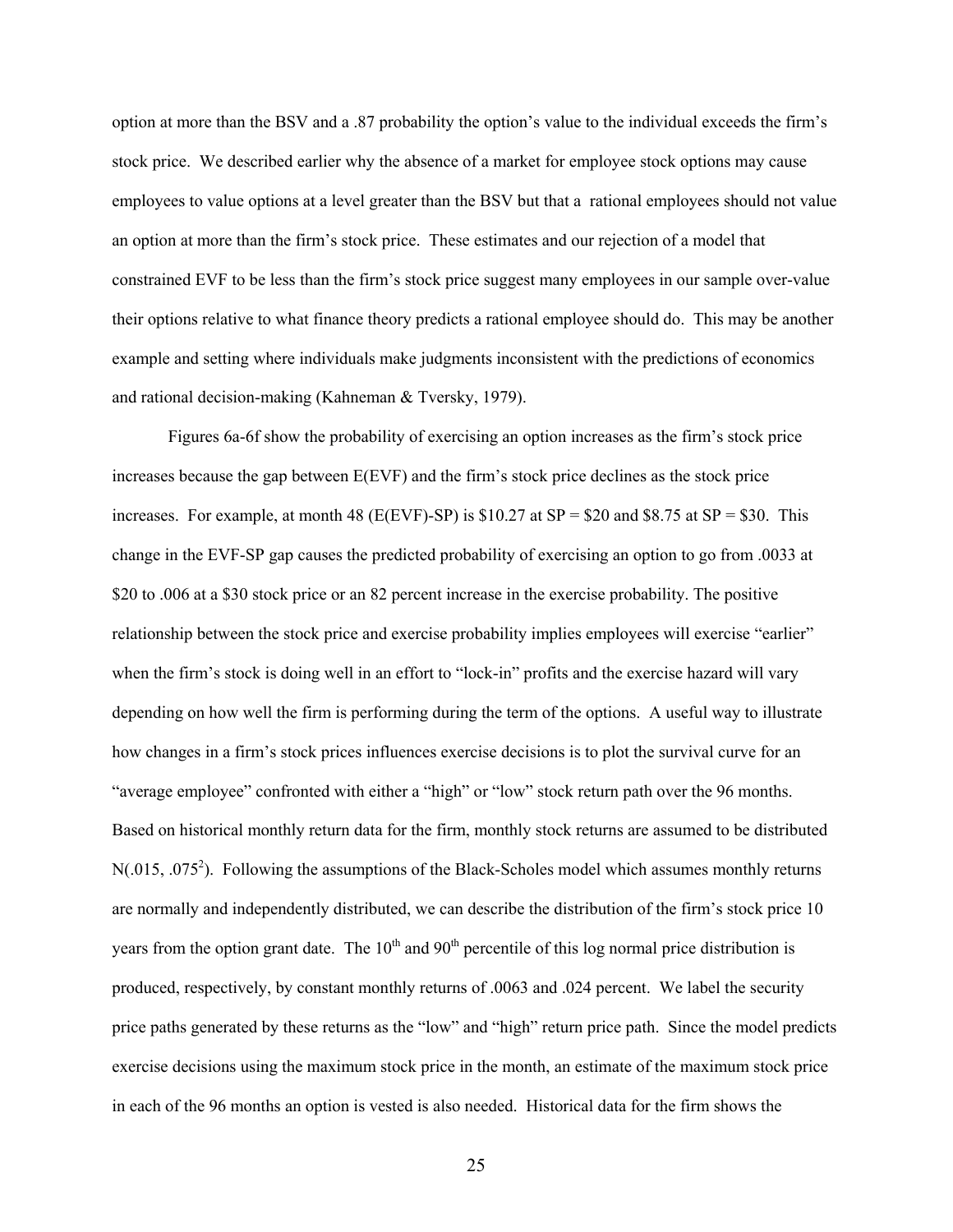maximum monthly stock price is, on average, 5 percent more than the average price in the month. Therefore, the maximum price in a month was set 5 percent above the predicted monthly price generated by the "low" and "high" return price path. The maximum stock price for each month was combined with the estimates in column 4 of Table 2 to generated predicted hazard rates and survival curves for each price path. The results from this exercise are shown in Figure 7 and show very different exercise patterns for the two price paths. When confronted with the "high" price path the model predicts half of a sample of "average" workers will exercise by the  $29<sup>th</sup>$  month while half of the workers facing the low price path will exercise *after* the 90th month. These estimates suggest that when employees face rising stock prices they will exercise options substantially sooner in an effort to "lock-in" gains.

### **V. Discussion and Conclusion**

 For thirty years, economists and others have valued stock options using the pioneering work of Merton (1973) and Black and Scholes (1973). Their techniques are ideal for pricing stock options to diversified investors who are free to trade their options. However, when firms provide stock options to their employees they place limits on how quickly employees can exercise their options in an effort to encourage employees to behave in ways consistent with the interests of shareholders. For this reason, Lambert, Larcker, and Verrecchia (1991) and others have recognized that the value employees place on options may be different from the value placed on options by outside investors. To the best of our knowledge, ours is the first study that uses actual employee exercise behavior to estimate the value employees place on holding employee stock options. We show it is possible to identify the value of options to employees using a simple theoretical model, a discrete time statistical hazard model of exercise behavior and carefully collected data.

The model that we use is built around the recognition that the prediction from the Black-Scholes model that market traded options will never be exercised prior to their expiration date cannot be used to make a prediction about how employees will behave when deciding when to exercise their untradeable employee stock options. Black-Scholes makes no prediction about how long individuals will own market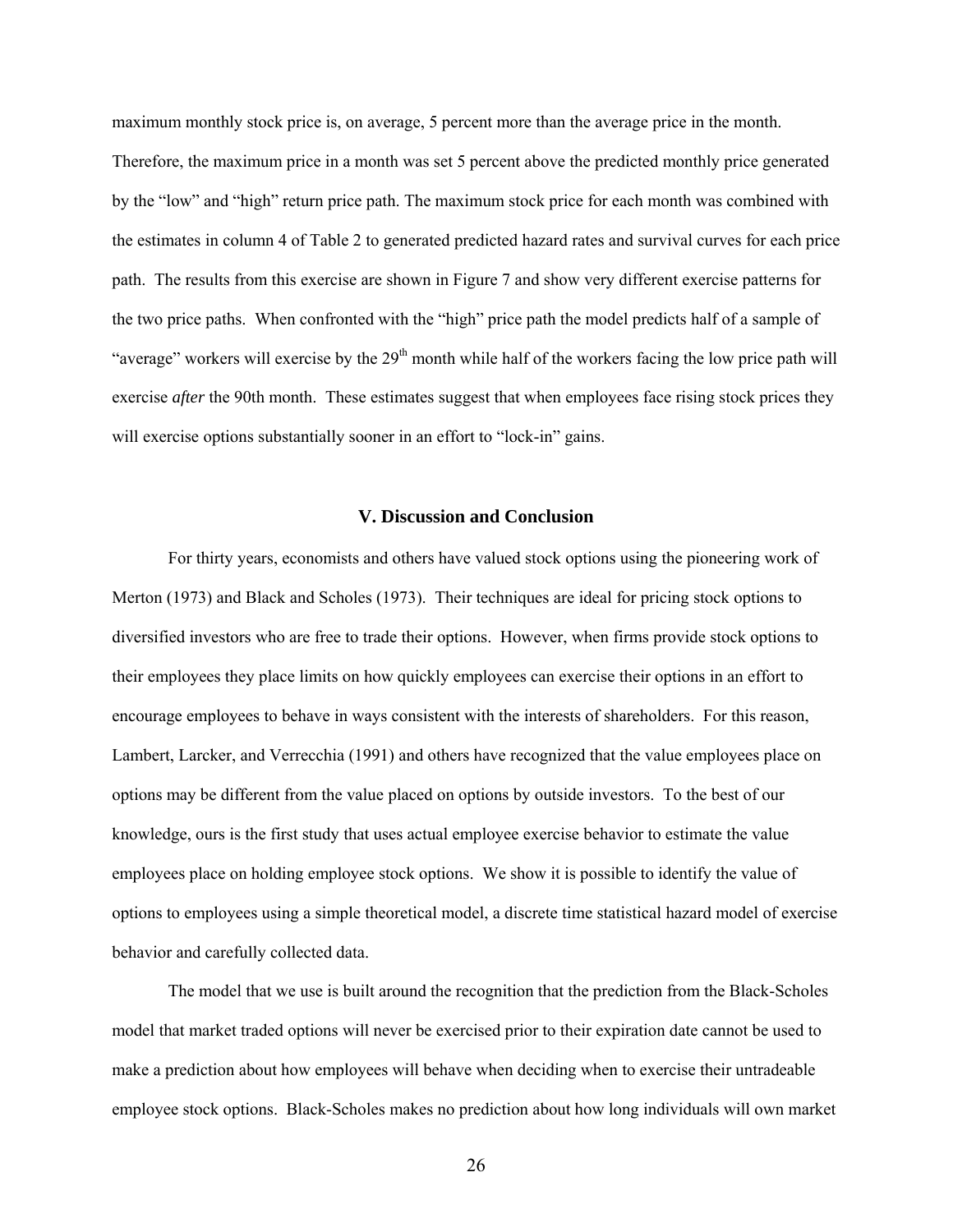traded options. It only predicts individuals will sell rather than exercise their options to liquidate their options because the options can always be sold for more than the profit that can be made by exercising them (e.g.,  $BSV > max(0, SP-EP)$ ). Since employees can't sell their options, exercising their options is their only choice if they wish to profitably dispose of their options. This leads to our model which predicts an employee will choose to hold an option for another period if the utility of the income from exercising the option now is less than the value of holding the option and reserving the right to exercise it at a later date.

The data required to identify and estimate the value to employees of holding an option, the Employee Value Function (EVF), from a hazard model of the option exercise decisions must have two characteristics: (a) the data must include options granted to employees at different exercise prices and expiration dates, and (b) employees in the dataset must receive options from multiple grants. Data condition (a) permits a researcher to separately identify how changes in the benefit from holding the option another period changes compared to the gains from immediately exercising the option. These identifying conditions permit us to estimate the E(EVF), the variance around this expected value and how variation in the EVF and the (Stock price – exercise price) determine when options are exercised.

An important point emphasized in previous research (Lambert, Larcker, and Verecchia, 1991, and Hall and Murphy, 2003) is that employee exercise decisions are likely to be influenced by risk aversion and household budget constraints. In our data and in most data we think researchers are likely to have access to these theoretically important variables are likely to be unobserved or very crudely measured. These data limitations imply the exercise probability in one period for options from one grant for an individual will be correlated with the exercise probabilities for options from a second grant. Failure to account for this unobserved heterogeneity will produce biased estimates of exercise behavior. Data condition (b), multiple option grants per employees, allows us to estimate the exercise hazard and the EVF and control for unobserved employee heterogeneity that might influence exercise behavior over successive time periods using a random effects probit model that is estimated by simulation methods.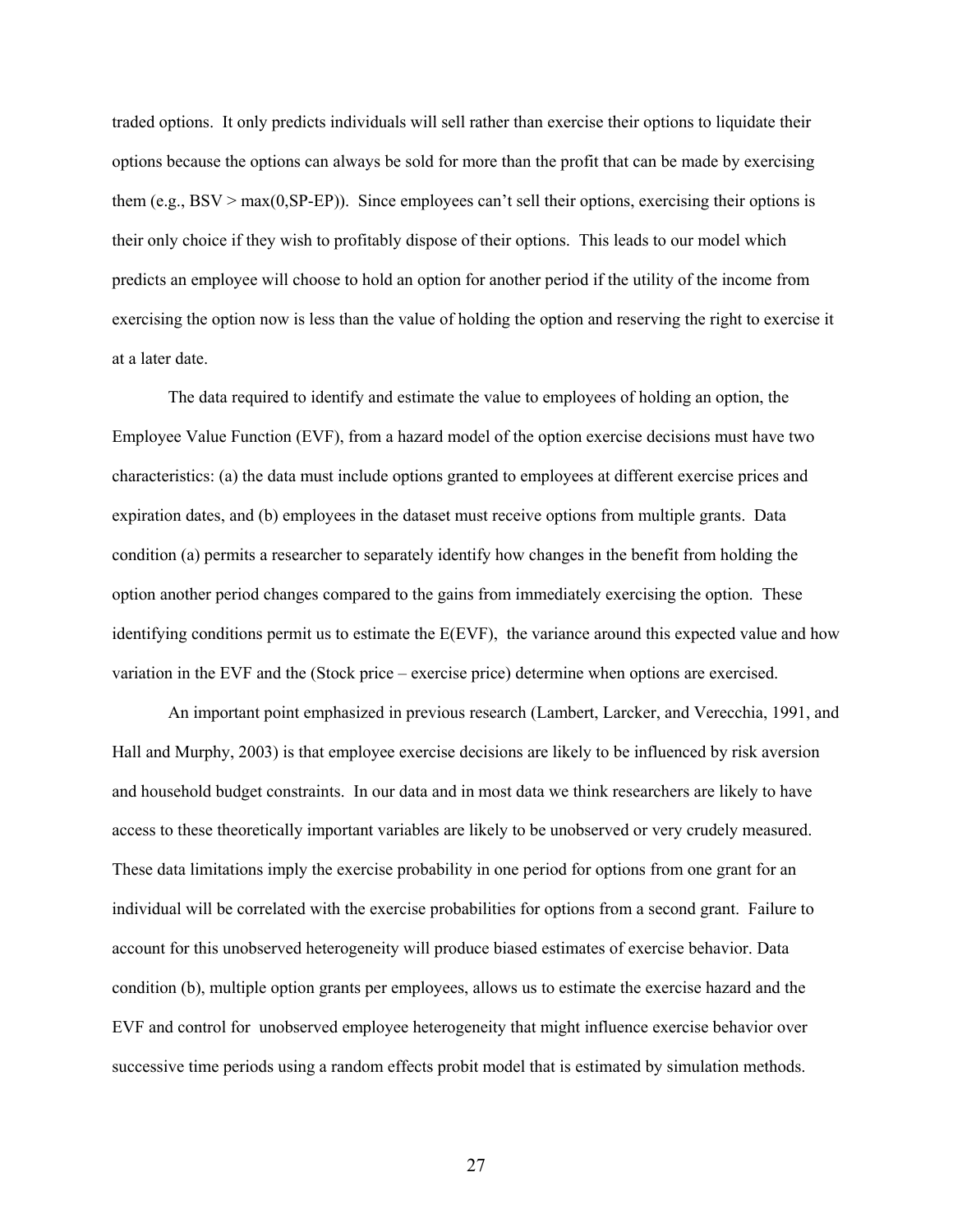The model is estimated using proprietary data on options granted to over 2000 middle-level managers employed by a large, established firm outside of manufacturing. Our estimates show the expected value to employees from continuing to hold their options after the vesting date is significantly related to a variety of individual and market characteristics. Options are exercised earlier when the overall stock market is doing well relative to the firm's stock price, when the employee has a larger number of options in his/her grant or when an employee has a lower salary. The exercise probability increases as the firm's stock price goes up because the increase in the utility from exercising the option immediately is greater than the increase in the utility from continuing to hold the options. We also find exercise decisions are heavily influenced by unobserved employee characteristics which causes a significant (.3) correlation between the value an employee places on options across different option grants. Our estimates are inconsistent with both the widely held view that employees value options at less than the option's Black-Scholes value and that employees behave rationally and value options at less than the firm's stock price.

 We now turn briefly to a discussion of some of the implications of our results for public policy regulating the information firms are required to disclose about the cost of employee stock options and the information firms should be providing employees about the options they receive. Accounting for stock options has been a topic of considerable discussion for the past decade. On March 31, 2004 the Financial Accounting Standards Board (FASB, 2004) proposed new rules that, if adopted, will require that firms report employee stock options as an expense at the time the options are granted. The new rules require that firms use Black-Scholes or a "Black-Scholes like" formula to expense options and encourages firms to include in their cost estimates the expected exercise pattern of employees because this pattern affects the cost of options to the firm. Firms are encouraged to look at the past exercise decisions of employees when determining the expected exercise pattern for newly granted options. Our finding that the distribution of exercise times is a function of the path of a firm's stock price (See Figure 7) implies that a firm's recent history of exercise activity will accurately predict exercise activity for a new set of grants only if future stock price path is the same as recent history. Since this will almost certainly not be the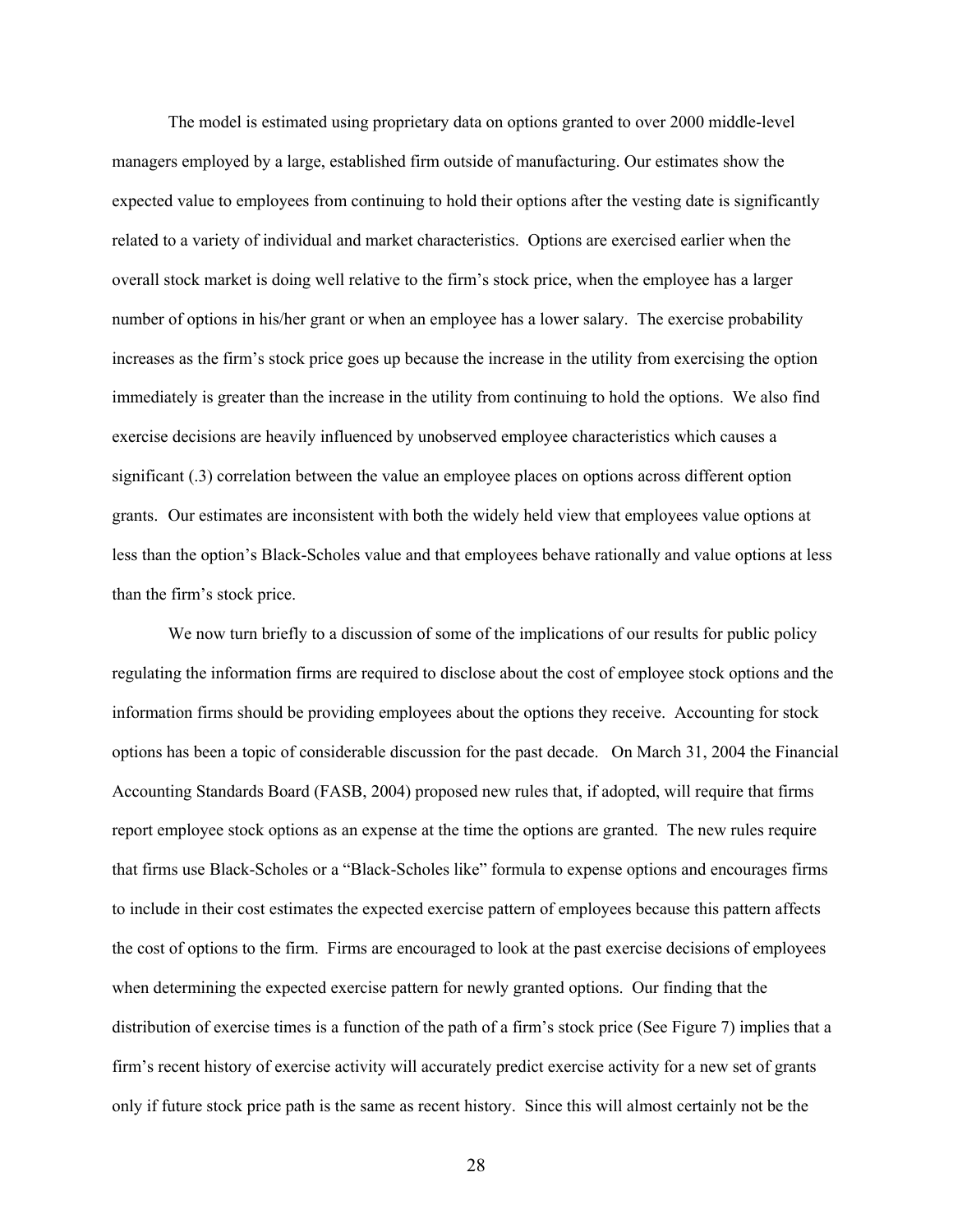case, a considerably more sophisticated approach must be taken to properly estimate the expected cost to the firm of providing stock options to employees.

 As mentioned above, one additional analysis we have undertaken uses our methods and results is to compare the cost of options to the firm with the value employees place on the options. Our finding that options in this firm are valued by employees at a level considerably above the Black-Scholes level suggest the value of these options to employees is substantially greater than the cost of the options to the firm. Thus, if this firm were to decide to curtail the use of options for middle managers because of the new FASB rule, it would likely lead to significant employee dissatisfaction that could, perhaps, be offset only by paying employees substantially more than what the firm is spending on options. In this firm these options appear to be a source of firm "competitive advantage." This advantage, however, appears to be generated by employee beliefs about the value of their options that is inconsistent with rational decisionmaking. This suggests the firm should undertake efforts to better educate its employees about how to value their options.

 Although the theory and empirical methods in this paper are completely general, the estimates use data from a single firm, a particular type of employee and a particular period of time. All of the discussion in the previous two paragraphs assumes our findings are robust and generalizeable to other firms and employees. The estimate of  $\sigma_{\varepsilon}$  fixes the position of the EVF relative to both the stock price and the BSV. Therefore, it is important to investigate the robustness of this parameter estimate because it affects the conclusion drawn about the rationality of employee beliefs about the value of their options. We plan to extend this work by studying other firms and groups of employees in an effort to determine how (or if) the determinants of the EVF change across different settings. For example, do executives value options differently from non-executives?

We also intend to explore a number of other issues using the data from the current firm. These issues include estimating models that permit a more general error structure in the EVF equation, estimating state dependence (citation) in exercise activity and a comparison of the discrete-time probit hazard estimates with estimates from more traditional continuous time hazard models. This study focuses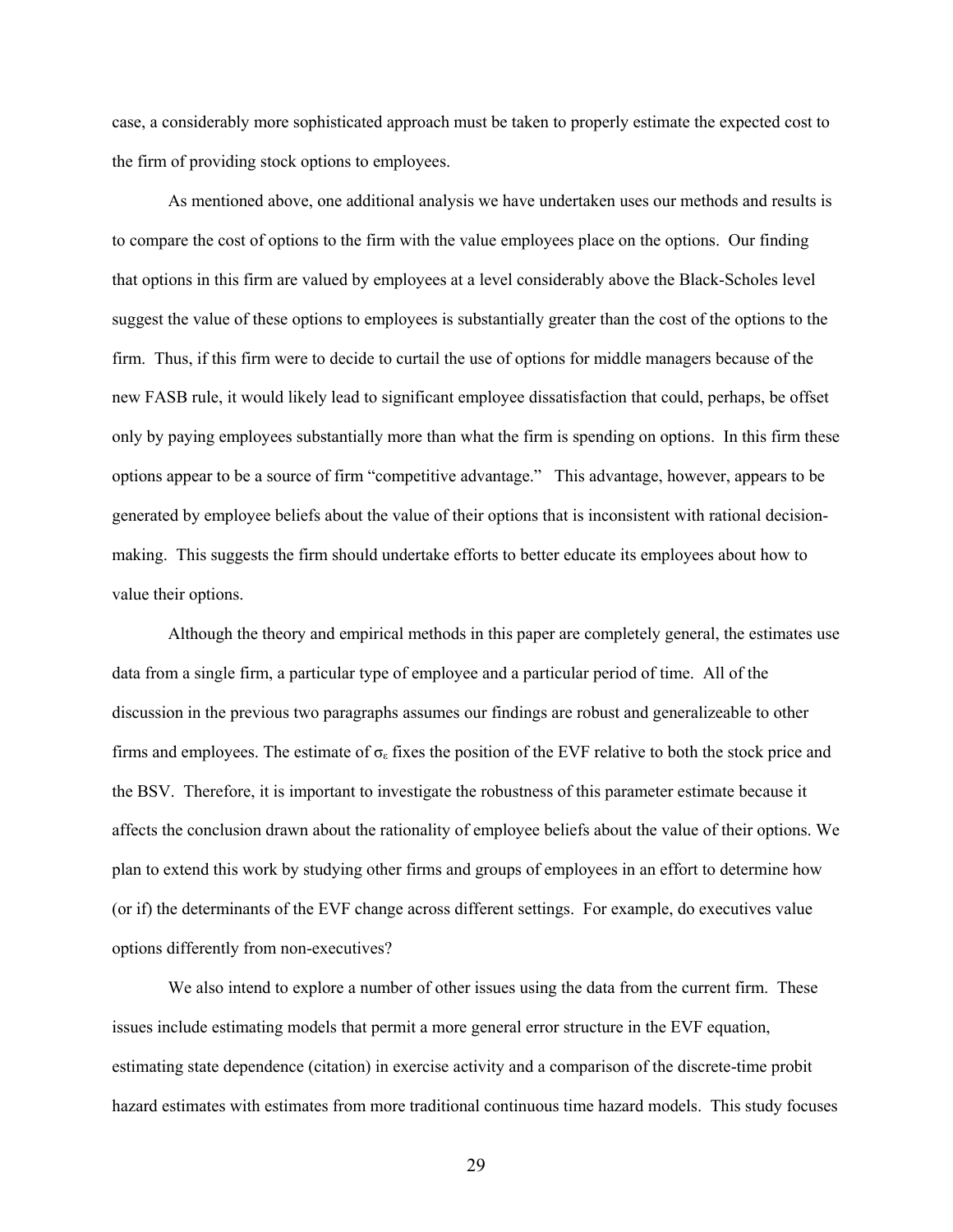solely on the first exercise date for options from a grant. Since about half of the first exercise decisions are decisions where less than 100 percent of the options in the grant are exercised, we intend to model the partial/complete exercise decision of employees and the timing of the second exercise decision when less than 100 percent of the options are exercised on the first exercise date. The options employees received that are used in this study were part of an employee stock purchase plan. This allows us to estimate another value for EVF using the decisions made by employees to participate in the plan. These estimates can then be compared with the values reported here or a model of both the probability of participating and the Pr(exercising| participation) can be estimated simultaneously. Finally, we hope to obtain additional data from the firm that will allow us to investigate whether employees value options differently based on different demographic characteristics (gender, age, marital status, geographic location). A great deal more work can be done to better understand the value of stock options to employees. We think this study is a useful step along this path.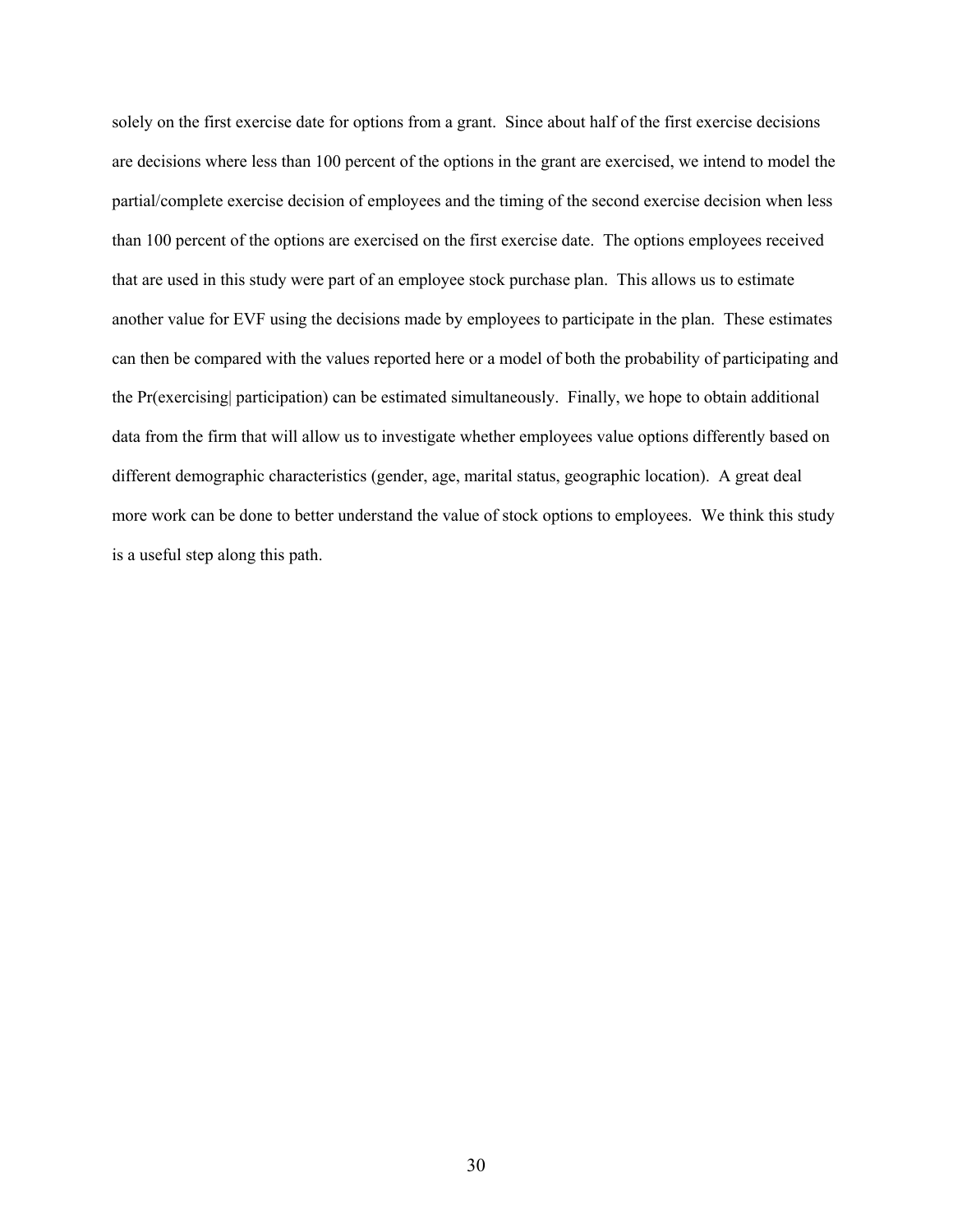# **Figure 1**

## **Black-Scholes Value of an Option**

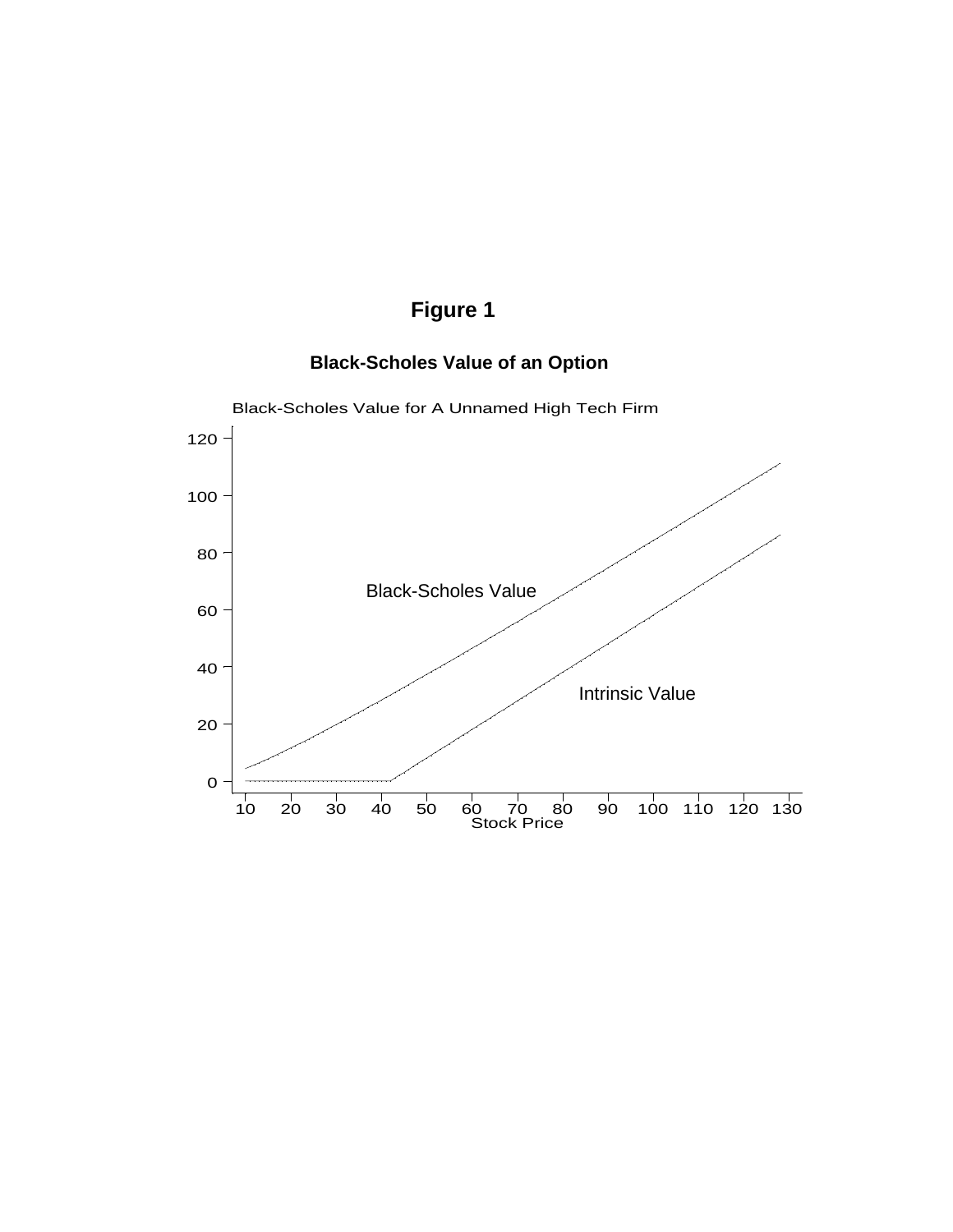**Figure 2**

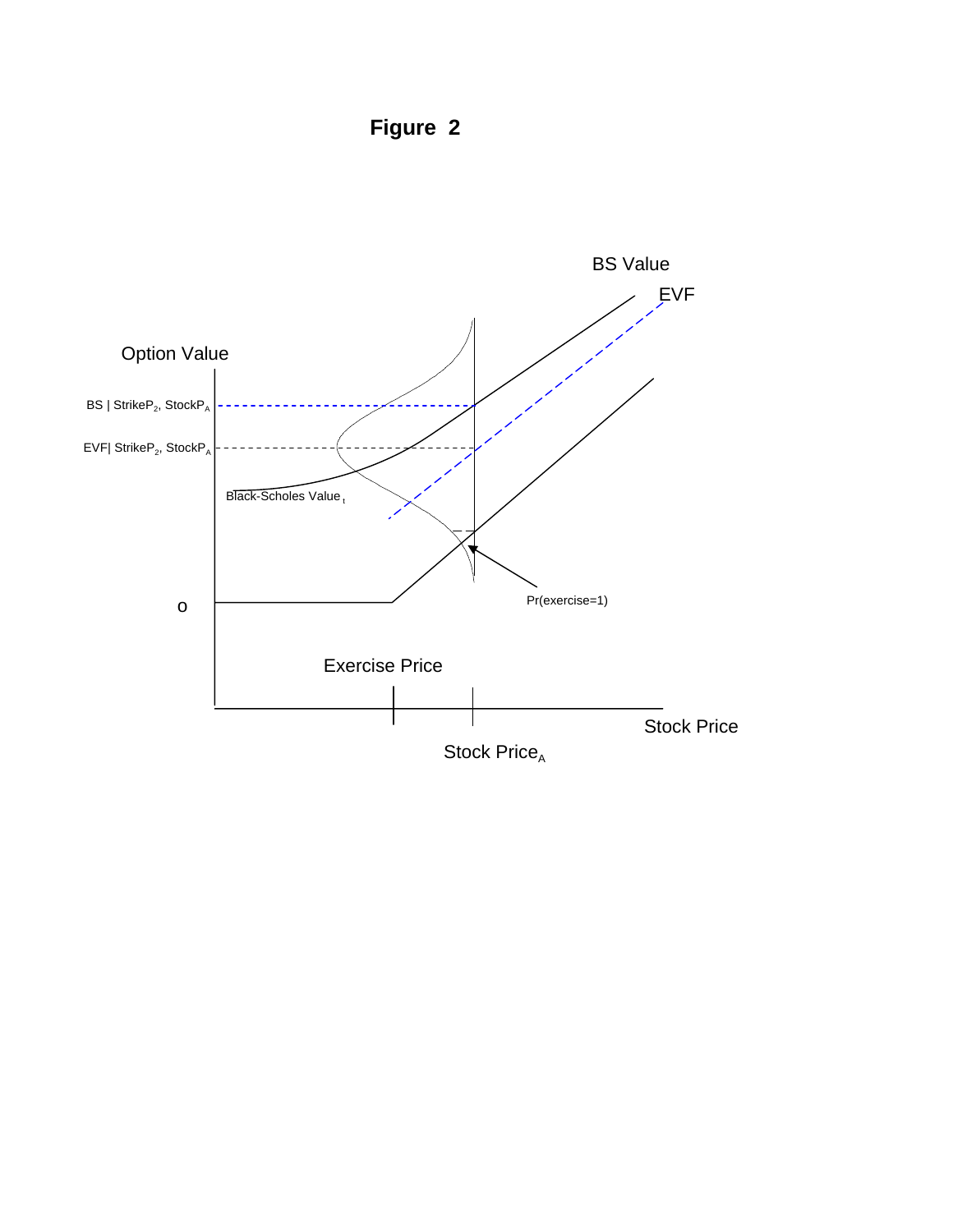# **Figure 3a**

# **Sample Exercise Activity**





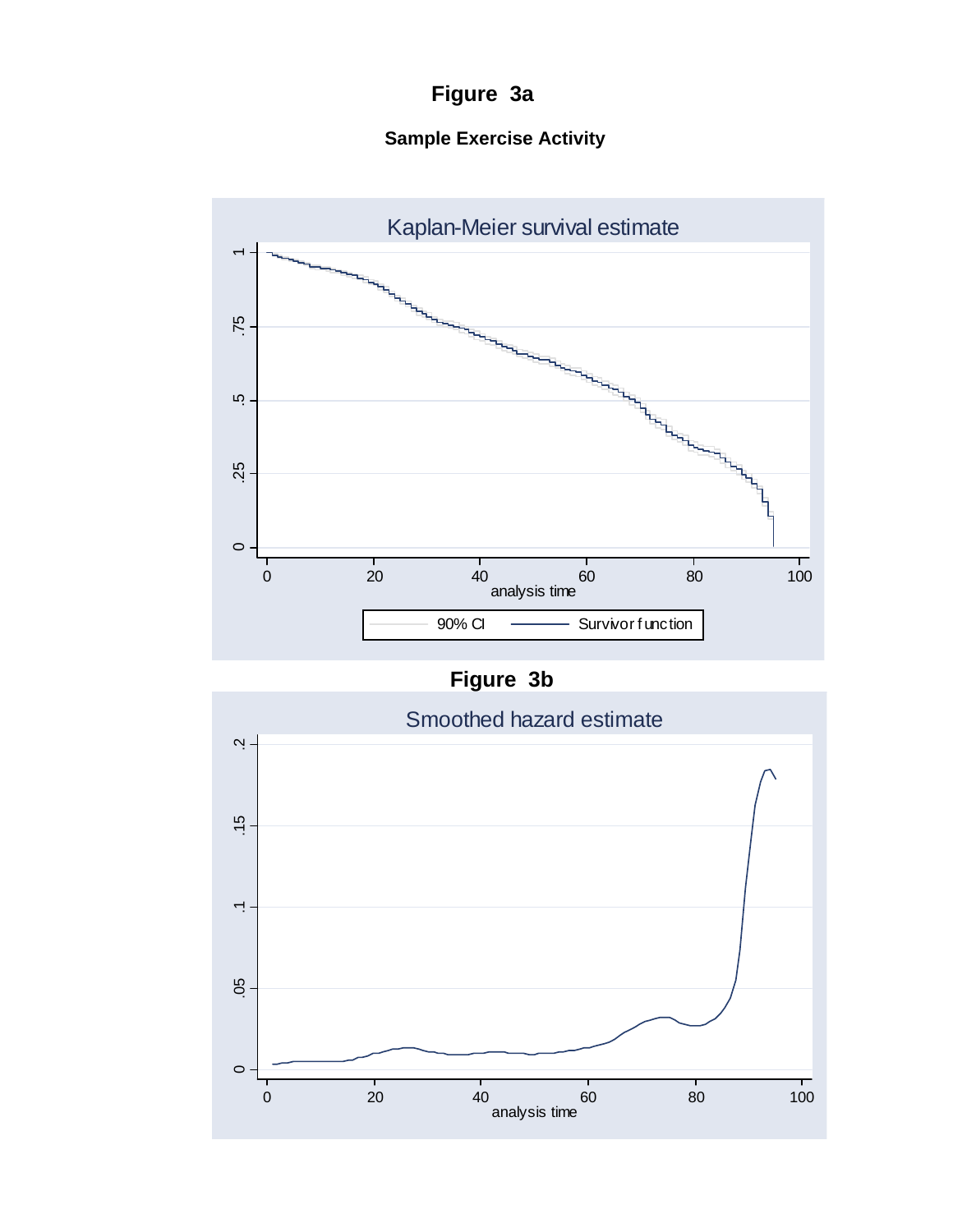**Figure 4**



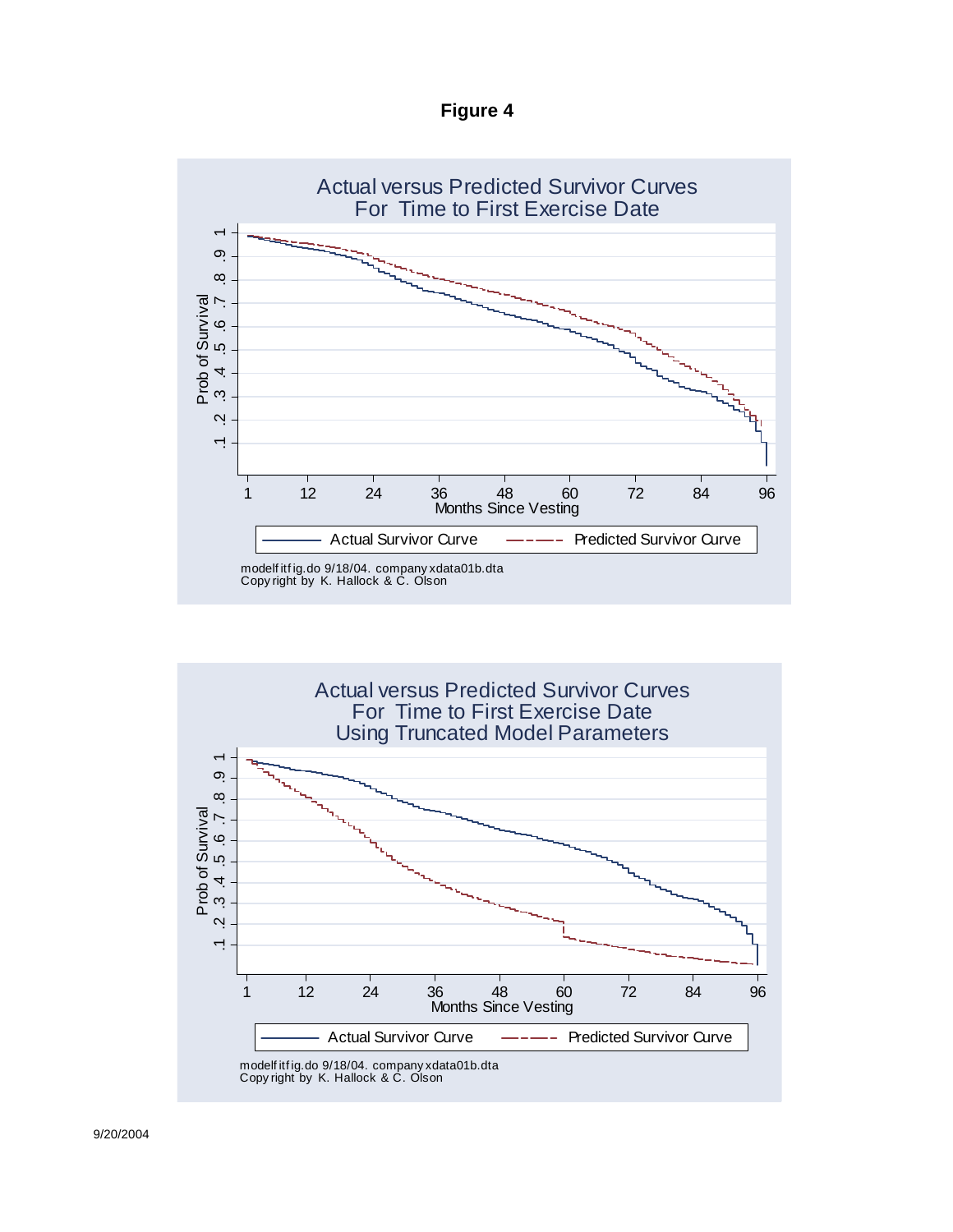

# Ratio of Exercise Prb For Avg Individuals With Unobserved Heterogeneity to an Avg Individual w/o Heterogeneity

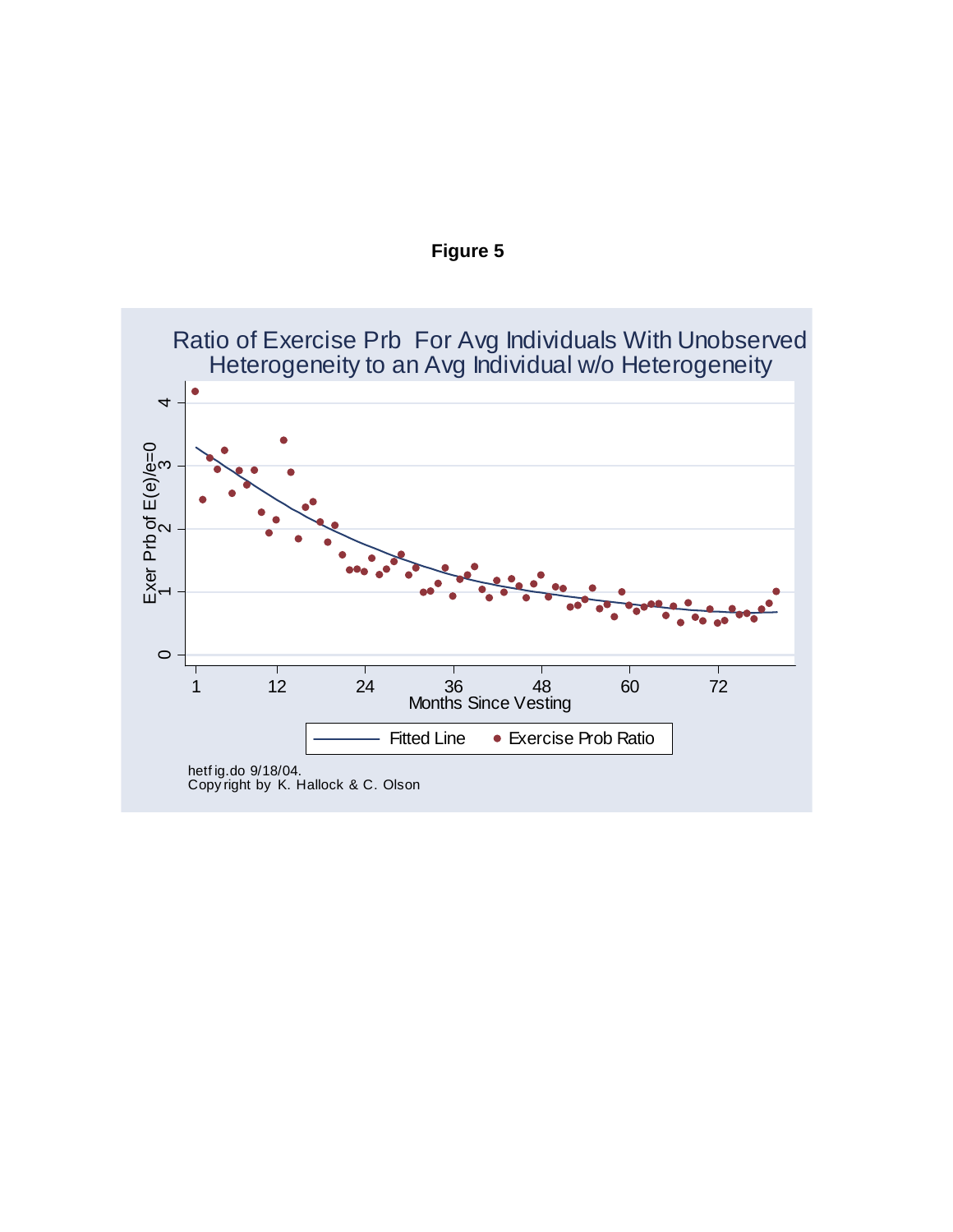# **Figure 6**

## **Predicted Values of the EVF At Different Stock Prices and Time in the Exercise Window**

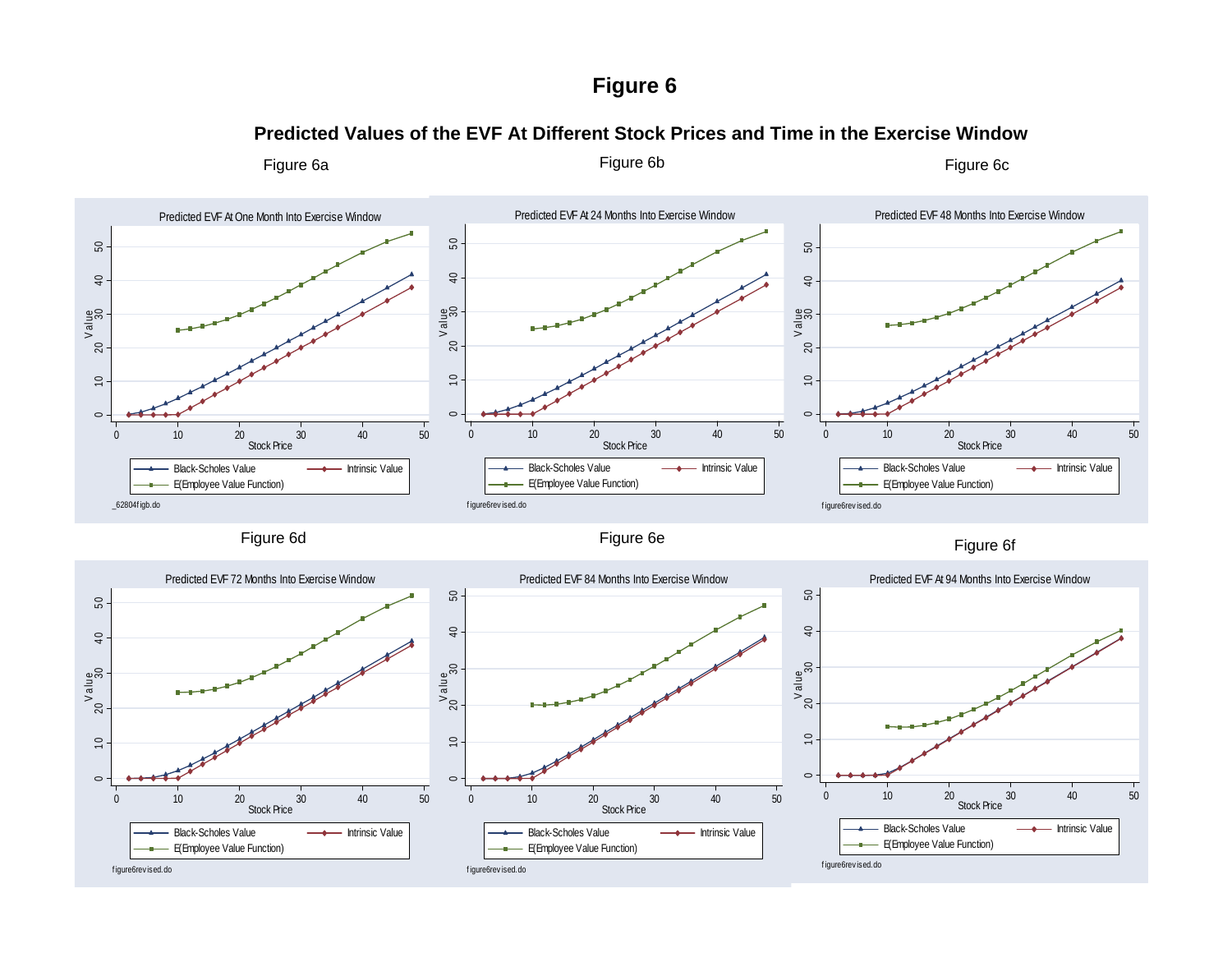

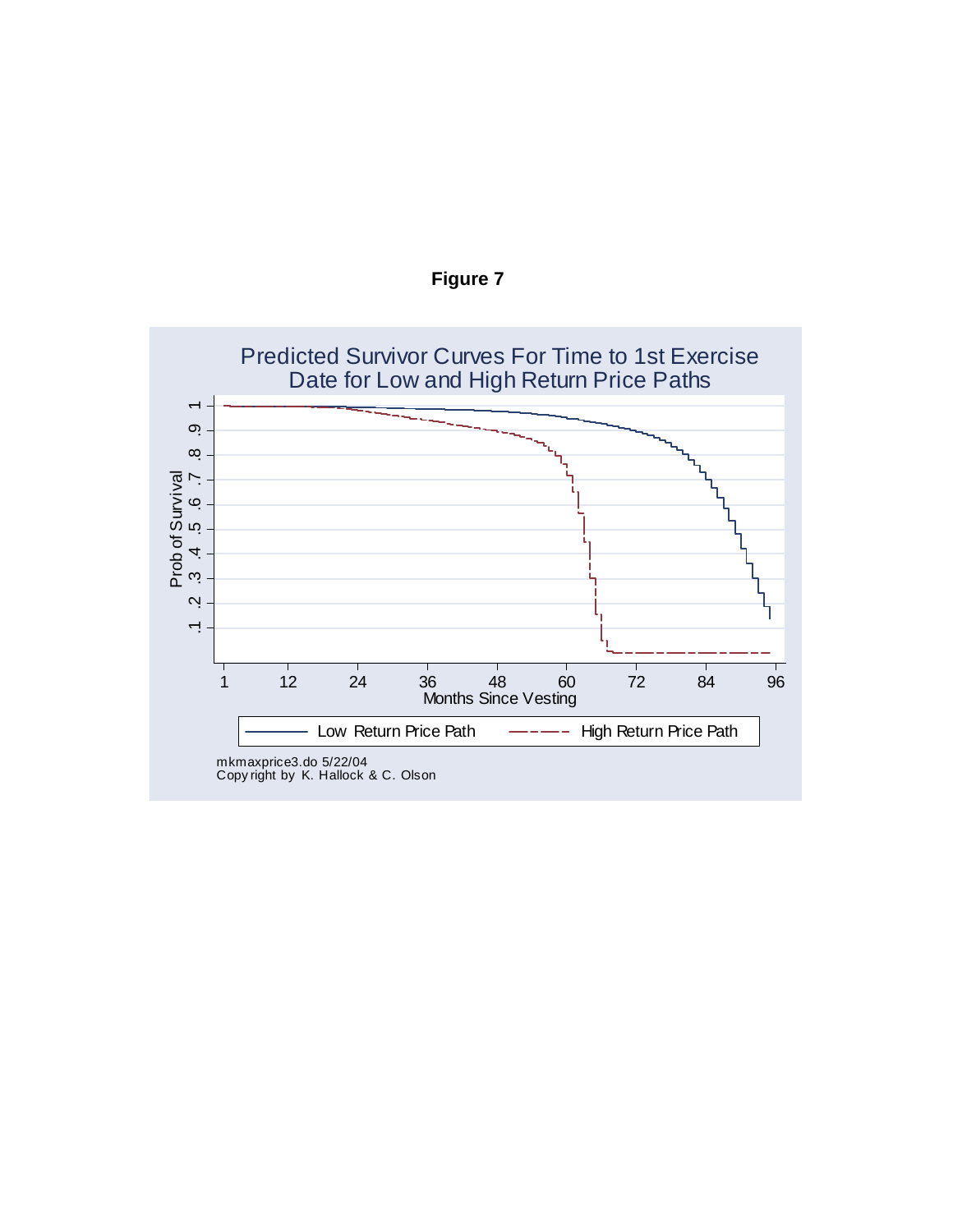#### **Table 1**

## **Summary Statistics on Exercise Decisions**

| <b>Number of Employees Receiving Options</b>                                          | 2180   |  |
|---------------------------------------------------------------------------------------|--------|--|
| <b>Number of Option Grants</b>                                                        | 3712   |  |
| Number of option grants where time to<br>first exercise date is censored              | 1127   |  |
| <b>Mean options/grant</b>                                                             | 1302   |  |
| Mean hazard rate/month                                                                | 0.0128 |  |
| 25th Percentile of Time to 1st exercise date (months)                                 | 34     |  |
| Median time to first exercise date (months)                                           | 69     |  |
| 75th Percentile of Time to 1st exercise date (months)                                 | 90     |  |
| Options exercised on first exercise date<br>as fraction of options in the grant       | 0.765  |  |
| Fraction of first exercise decisions where<br>100% of options in grant were exercised | 0.576  |  |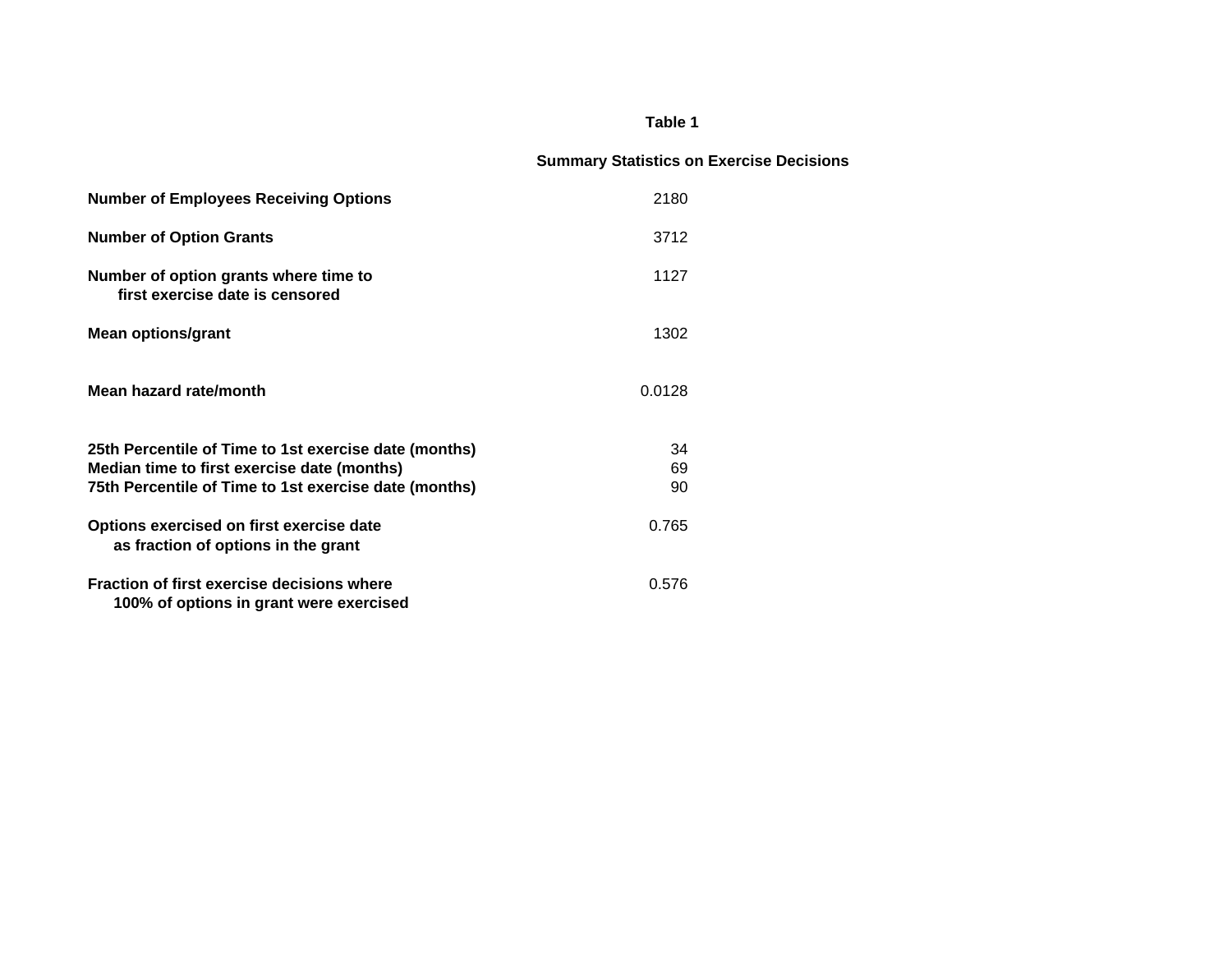#### **Table 2**

## **Alternative Estimates of The Exercise Hazard Rate and Employee Value Function**

|                                              | ---------- EVF is Untruncated -------------- |                                         |                                                                                 |                                                                               |                                                 | <b>EVF</b><br><b>Truncated</b>                           |
|----------------------------------------------|----------------------------------------------|-----------------------------------------|---------------------------------------------------------------------------------|-------------------------------------------------------------------------------|-------------------------------------------------|----------------------------------------------------------|
|                                              | (1)<br><b>Hazard</b><br><b>Function</b>      | (2)<br><b>Hazard</b><br><b>Function</b> | (3)<br><b>Correlated</b><br>Error<br><b>Probit</b><br>Hazard<br><b>Function</b> | (4)<br>Independent<br><b>Error Probit</b><br><b>Hazard</b><br><b>Function</b> | (5)<br><b>Correlated</b><br>Error<br><b>EVF</b> | At SP<br>(6)<br><b>Correlated</b><br>Error<br><b>EVF</b> |
|                                              |                                              |                                         |                                                                                 |                                                                               |                                                 |                                                          |
| <b>Constant</b>                              | $-2.4018$<br>(0.0300)                        | $-1.9096$<br>(0.0192)                   | $-0.6444$<br>(0.7998)                                                           | $-1.2259$<br>(0.4327)                                                         | 4.8144<br>(0.1679)                              | 6.5396<br>(2.2322)                                       |
| Real (Stock price - Exercise price)          | 0.2820<br>(0.0121)                           |                                         | 0.1338<br>(0.0438)                                                              | 0.1344<br>(0.0325)                                                            |                                                 |                                                          |
| <b>Real Black-Scholes Value</b>              | $-0.2575$<br>(0.0118)                        |                                         | 0.0297<br>(0.0384)                                                              | 0.0138<br>(0.0329)                                                            | $-0.2222$<br>(0.2024)                           | 0.4353<br>(0.0478)                                       |
| Real (SP-EP)- Real BS Value                  |                                              | 0.2146<br>(0.0113)                      |                                                                                 |                                                                               |                                                 |                                                          |
| (Real Black-Scholes Value) <sup>2</sup> /100 |                                              |                                         | $-0.6432$<br>(0.0690)                                                           | $-0.6080$<br>(0.0608)                                                         | 4.8044<br>(0.8821)                              | 1.9280<br>(0.2020)                                       |
| (Real Black-Scholes Value)3/1000             |                                              |                                         | 0.0838<br>(0.0092)                                                              | 0.0799<br>(0.0082)                                                            | $-0.6261$<br>(0.1209)                           | $-0.2274$<br>(0.0271)                                    |
| <b>Monthly Mean Firm Returns</b>             |                                              |                                         | 0.0363<br>(0.1246)                                                              | 0.1400<br>(0.1135)                                                            | 0.2709<br>(0.9250)                              | 0.2185<br>(0.3242)                                       |
| <b>Month;y Return DJIA</b>                   |                                              |                                         | 0.4981<br>(0.2000)                                                              | 0.4800<br>(0.1817)                                                            | $-3.7208$<br>(1.6292)                           | $-1.2496$<br>(0.5293)                                    |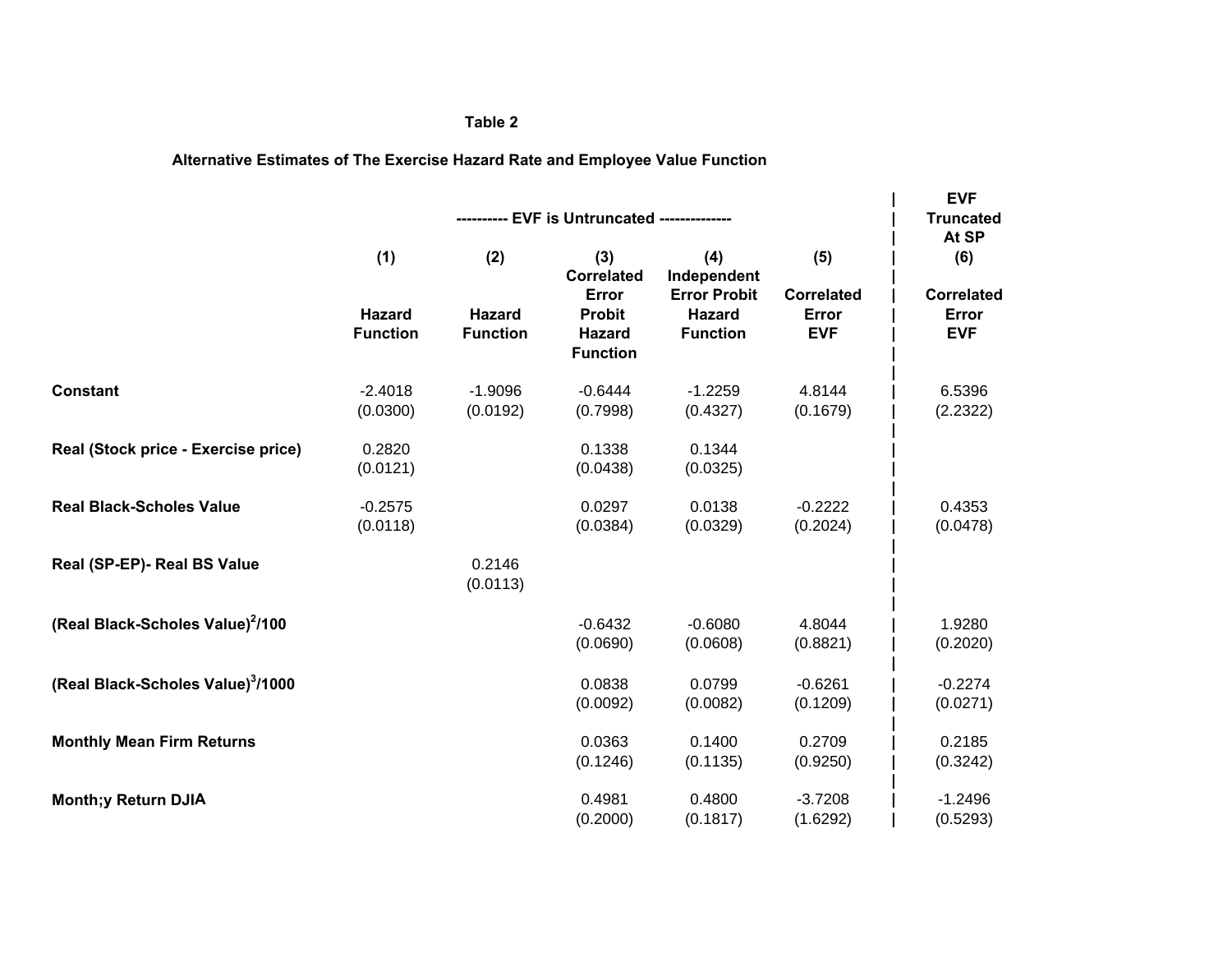**Table 2 (Continue)**

| No Shares in Grant (1000s)                  |                       |                       | 0.1667<br>(0.0266)    | 0.0910<br>(0.0151)    | $-1.2470$<br>(0.3053) | $-0.1355$<br>(0.0688) |
|---------------------------------------------|-----------------------|-----------------------|-----------------------|-----------------------|-----------------------|-----------------------|
| <b>Ln(Real Monthly Wage)</b>                |                       |                       | $-0.3586$<br>(0.0941) | $-0.2142$<br>(0.0507) | 2.6795<br>(0.8620)    | 0.2840<br>(0.2410)    |
| Firm Tenure (Years)/100                     |                       |                       | $-0.3678$<br>(0.2858) | $-0.1879$<br>(0.1372) | 2.7474<br>(2.1985)    | $-0.8893$<br>(0.7668) |
| =1 if first month options are vested        |                       |                       | 0.2419<br>(0.0891)    | 0.2280<br>(0.0776)    | $-1.8070$<br>(0.7018) | $-0.8850$<br>(0.2212) |
| <b>Months Since Vested</b>                  |                       |                       | $-0.0115$<br>(0.0073) | $-0.0161$<br>(0.0064) | 0.0837<br>(0.0581)    | $-0.0174$<br>(0.0177) |
| Max(0, Months Since Vested-12)              |                       |                       | 0.0423<br>(0.0118)    | 0.0358<br>(0.0103)    | $-0.3145$<br>(0.1102) | 0.0096<br>(0.0272)    |
| Max(0, Months Since Vested-24)              |                       |                       | $-0.0487$<br>(0.0077) | $-0.0471$<br>(0.0069) | 0.3675<br>(0.0862)    | 0.1030<br>(0.0209)    |
| Max(0, Months Since Vested-36)              |                       |                       | 0.0172<br>(0.0075)    | 0.0208<br>(0.0067)    | $-0.1262$<br>(0.0604) | $-0.0300$<br>(0.0195) |
| Max(0, Months Since Vested-48)              |                       |                       | 0.0212<br>(0.0083)    | 0.0179<br>(0.0075)    | $-0.1606$<br>(0.0607) | $-0.0994$<br>(0.0210) |
| Max(0, Months Since Vested-60)              |                       |                       | $-0.0402$<br>(0.0091) | $-0.0364$<br>(0.0082) | 0.2951<br>(0.0810)    | 0.1332<br>(0.0261)    |
| Max(0, Months Since Vested-60) <sup>2</sup> |                       |                       | 0.1879<br>(0.0170)    | 0.1567<br>(0.0153)    | $-1.4066$<br>(0.2636) | $-0.5597$<br>(0.0646) |
| In(Var(u)/Var(e))                           | $-1.4488$<br>(0.0903) | $-3.3954$<br>(0.2527) | $-0.8223$<br>(0.0822) |                       | 3.2000<br>(0.3404)    |                       |
|                                             |                       |                       |                       |                       |                       |                       |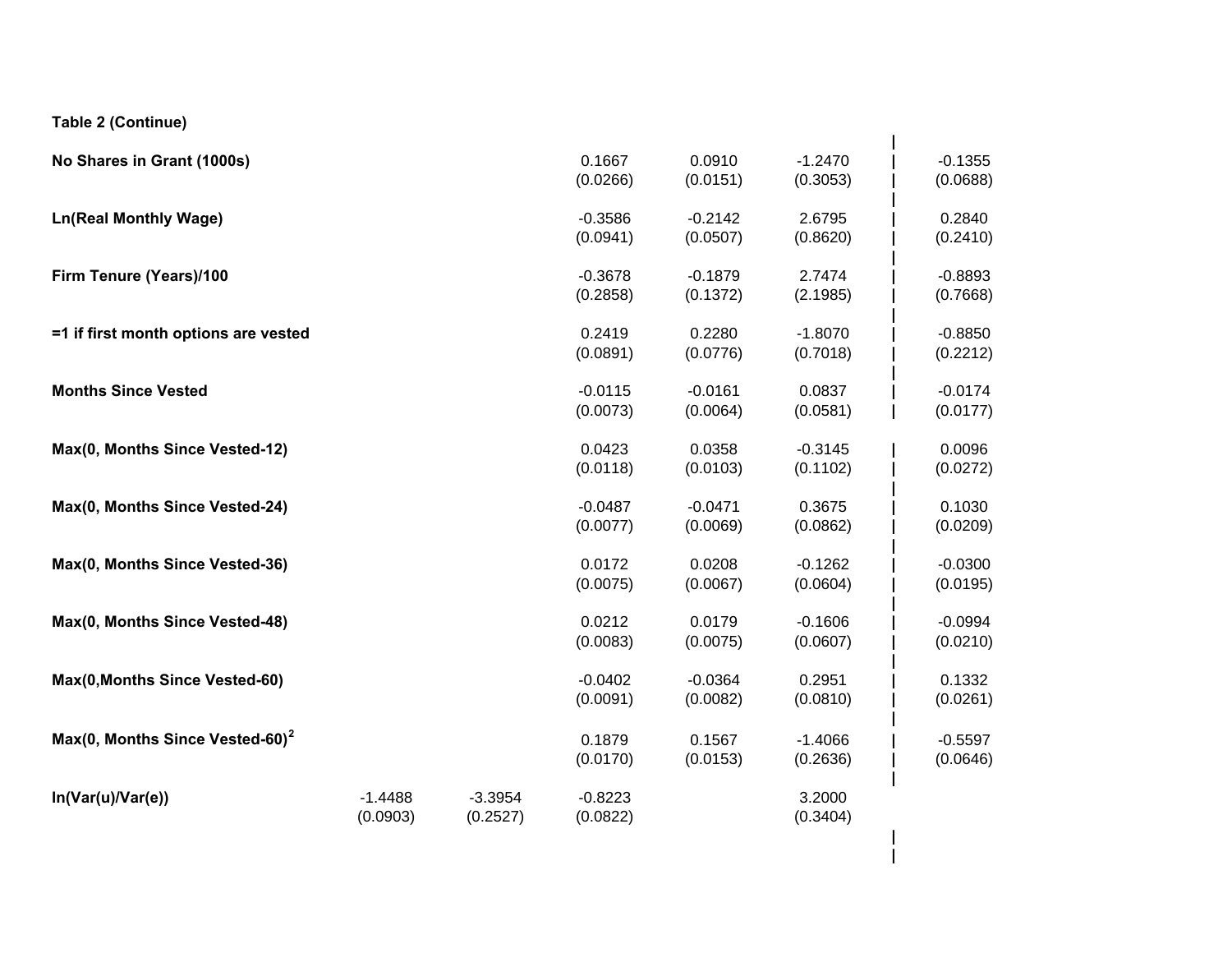| Table 2 (Continue)                                 |             |             |             |         |                  |                    |
|----------------------------------------------------|-------------|-------------|-------------|---------|------------------|--------------------|
| $Ln(SD of \epsilon)$                               |             |             |             |         | 2.011<br>(0.168) | 1.0893<br>(0.1648) |
| $\sigma(\epsilon)$ (error iid time, person grants) | 3.5461      |             | 7.4738      | 7.4405  | 7.4700           | 2.9722             |
| $\sigma(u)$ (fixed individual random error)        |             |             | 4.9528      | ------- | 4.9530           | 1.4999             |
| $\rho_{uv}$                                        |             |             | 0.3051      |         | 0.3054           | 0.2030             |
| -Log L                                             | $-12509.13$ | $-12879.13$ | $-11997.03$ |         | -11996.93        | $-12024.01$        |
|                                                    |             |             |             |         |                  |                    |
|                                                    |             |             |             |         |                  |                    |

**|**

9/15/2004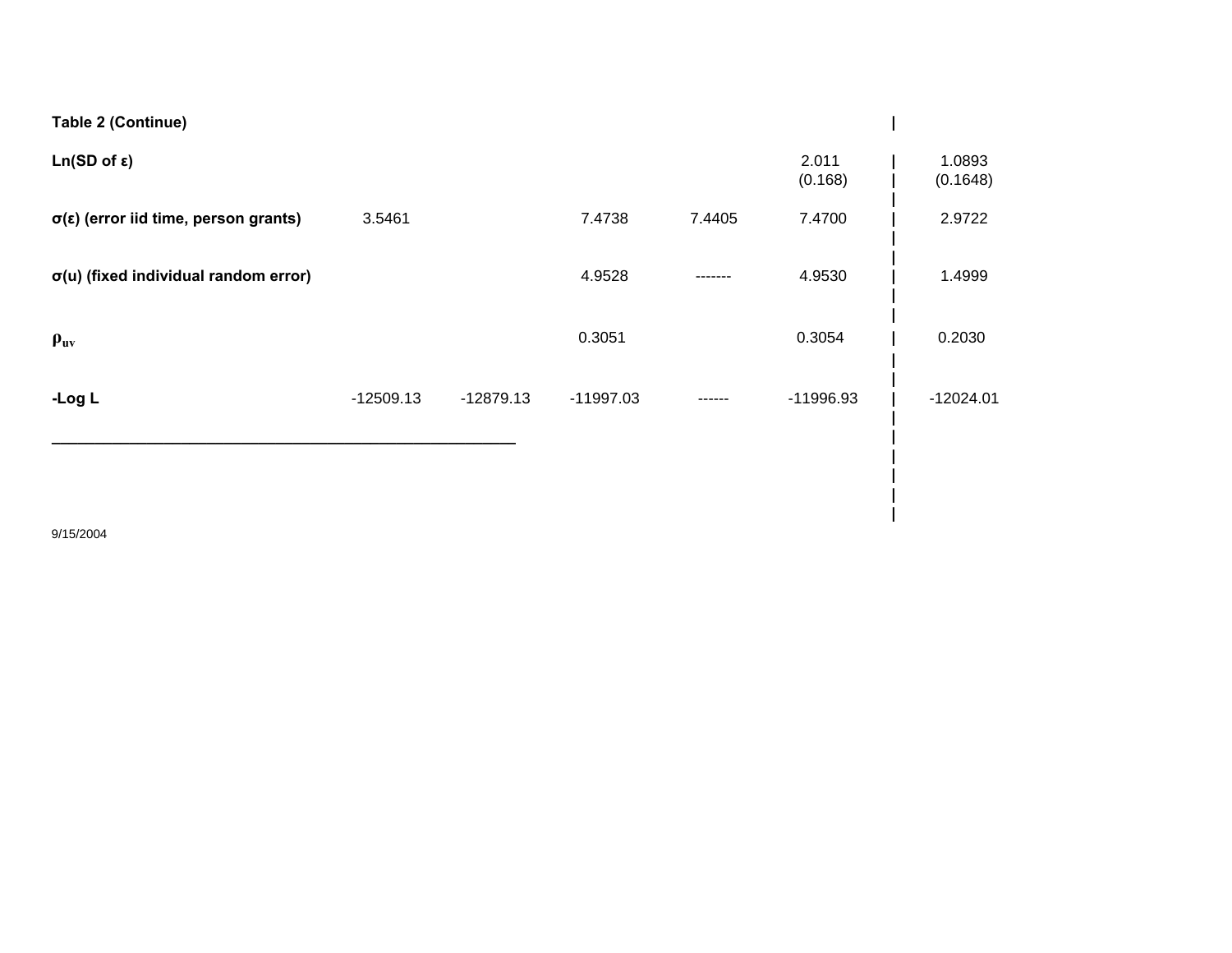#### **References**

- Ashenfelter, Orley and David E. Bloom, 1984, "Models of Arbitrator Behavior," *American Economic Review*, 74, 111-124.
- Bergman, Nittai K., and Dirk Jenter, 2004, "Employee Sentiment and Stock Option Compensation," working paper, MIT.
- Black, Fisher, and Myron Scholes, 1973, "The Pricing of Options and Corporate Liabilities," *Journal of Political Economy*, May-June, 637-654.
- Brealey, Richard A., Stewart C. Myers & Alan J. Marcus, 1995. *Fundamentals of Corporate Finance*. McGraw-Hill, Inc.: New York.
- Carpenter, Jennifer, 1998, "The Exercise and Valuation of Executive Stock Options," *Journal of Financial Economics*, 48, 127-158.
- Core, John, and Wayne Guay, 2001, "Stock Option Plans for Non-Executive Employees," *Journal of Financial Economics*, 60, 253-267.
- Financial Accounting Standards Board, "Exposure Draft of Proposed Statement on Financial Standards, Share-Based Payment: An Amendment to FASB Statements No. 123 and 95," Norwalk, CT: FASB, March 31, 2004, www.fasb.org.
- Geweke, John, 1991, "Efficient Simulation from the Multivariate Normal and Student-t Distribution Subject to Linear Constraints," in *Computing Science and Statistics: Proceedings of the 23rd Symposium on the Interface*, Alexandria, VA: American Statistical Association, 571-78.
- Guilkey, David K., and James L. Murphy, 1993, "Estimation and Testing in the Random Effects Probit Model," *Journal of Econometrics,* 59, 301-317.
- Hall, Brian, and Jeffrey Liebman, 1998, "Are CEOs Really Paid Like Bureaucrats?," *Quarterly Journal of Economics* 132(3), 653-692.
- Hall, Brian, J. and Kevin J. Murphy, 2002, "Stock Options for Undiversified Executives," *Journal of Accounting and Economics*, 33, 3-42.
- Hall, Brian, J. and Kevin J. Murphy, 2000, "Optimal Exercise Prices for Executive Stock Options," *Papers and Proceedings of the One Hundred and Twelfth Meeting of the American Economic Association*," May 209-214.
- Hall, Brian J., and Kevin J. Murphy, 2003, "The Trouble with Stock Options," *Journal of Economic Perspectives*, 17, 49-70.
- Hajivassiliou, V.A, and Daniel L. McFadden, 1990, "The Method of Simulated Scores for the Estimation of LDV Models with an Application to External Debt Crisis," Cowles Foundation, Yale.
- Heath, Chip, Steven Huddart, and Mark Lang, 1999, "Psychological Factors and Stock Option Exercise," *Quarterly Journal of Economics*, 114(2), May, 601-27.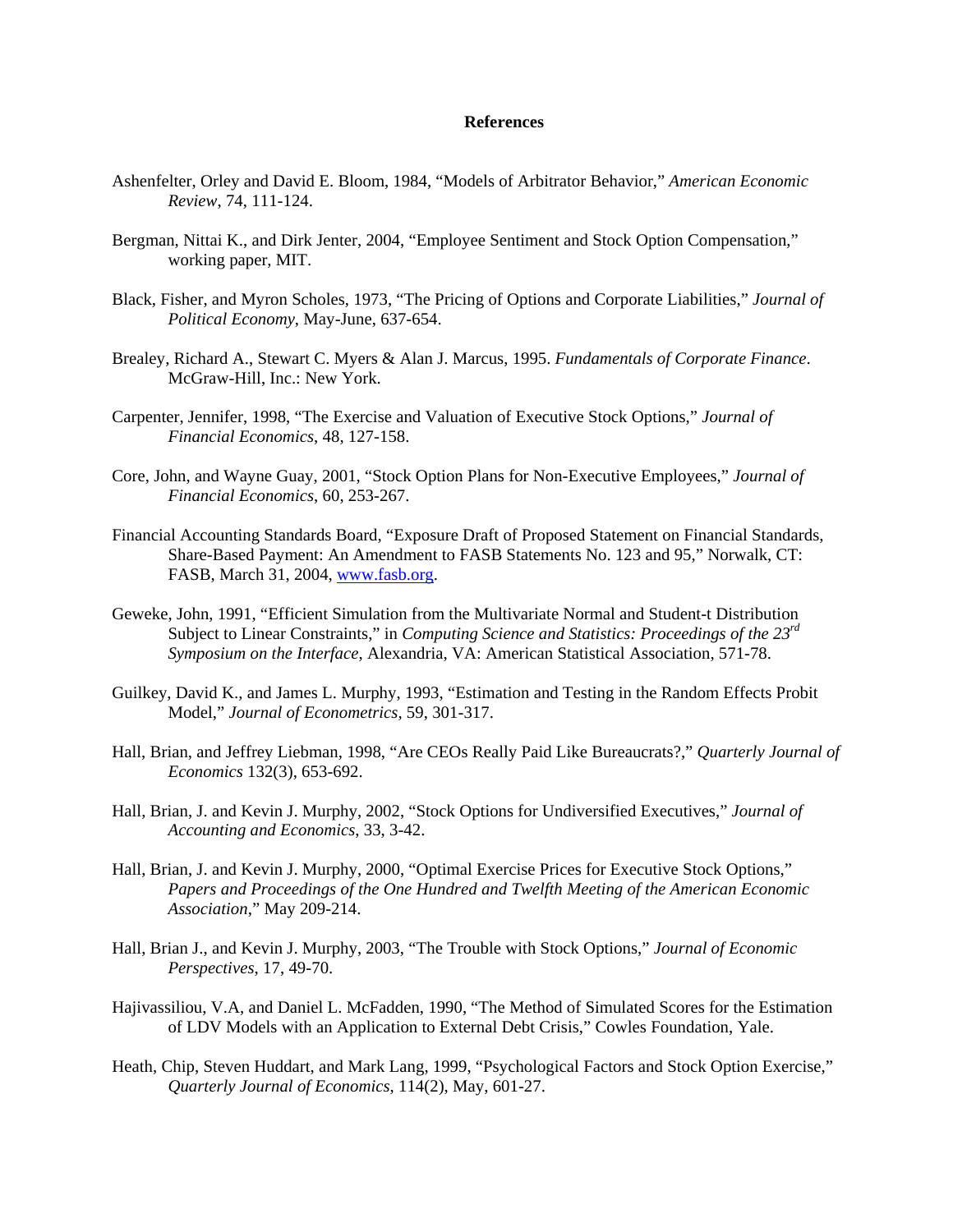- Huddart, Steven, and Mark Lang, 1996, "Employee Stock Option Exercises: An Empirical Analysis," *Journal of Accounting and Economics*, 21(1), February, 5-43.
- Heckman, James J., 1981a, "Statistical Models for Discrete Panel Data," in *Structural Analysis of Discrete Data with Econometric Applications*, edited by Charles F. Manski and Daniel McFadden, MIT Press: Cambridge.
- Heckman, James J., 1981b "The Incidental Parameters Problem and the Problem f Initial Conditions in Estmating a Discrete Time-Discrete Data Stochastic Process," in *Structural Analysis of Discrete Data with Econometric Applications*, edited by Charles F. Manski and Daniel McFadden, MIT Press: Cambridge.
- Heckman, James J., 1979, "Sample Selection Bias as a Specification Error," *Econometrica*, 47(1), February, 153-161.
- Hull, John C., 2003, *Options, Futures, and Other Derivatives*, Prentice-Hall, Englewood Cliffs, New Jersey.
- Kahneman, Daniel, and Amos Tversky, 1979, "Prospect Theory: An Analysis of Decisions Under Risk," *Economterica*, 47, 313-327.
- Keane, Michael P., 1994, "A Computationally Efficient Practical Simulation Estimator for Panel Data," *Econometrica*, 62, 95-116.
- Kedia, Simi, and Abon Mozumdar, 2002, "Perform,ance Impact of Emnloyee Stock Options," Working Paper, Harvard University, and Virginia Tech.
- Lambert, Richard A., David F. Larcker, and Robert E. Verecchia, 1991, "Portfolio Considerations in Valuing Executive Compensation," *Journal of Accounting Research*, 29, 129-149.
- Lerman, Steven R. & Charles F. Manski, 1981, "On the Use of Simulated Frequencies to Approximate Choice Probabilities," in *Structural Analysis of Discrete Data with Econometric Applications*, edited by Charles F. Manski and Daniel McFadden, MIT Press: Cambridge.
- Merton, Robert C., 1973, "The Theory of Rational Option Pricing," *Bell Journal of Economics and Management Science*, 4, Spring, 141-183.
- Moffit, Robert and J.S. Butler, 1982, "A Computationally Efficient Quadrature Procedure for the One-Factor Multinomial Probit Model," *Econometrica*, 50, 761-764 & 1596.
- Murphy, Kevin J., 1999, "Executive Compensation," in *Handbook of Labor Economics*, Volume 3, Orley Ashenfelter and David Card, editors, North Holland.
- Olson, Craig A. and Paul Jarley, 1991, "Arbitrator Decisions in Wisconsin Teacher Wage Disputes," *Industrial and Labor Relations Review*, 536-547.
- Oyer, Paul, and Scott Schaefer, 2004a, "Why Do Some Firms Give Stock Options to All Employees? An Empirical Examination of Alternative Theories," *Journal of Financial Economics*, forthcoming.
- Oyer, Paul, and Scott Schaefer, 2004b, "Accounting, Governance, and Broad-Based Stock Options Grants," working papers Stanford University and Northwestern University.